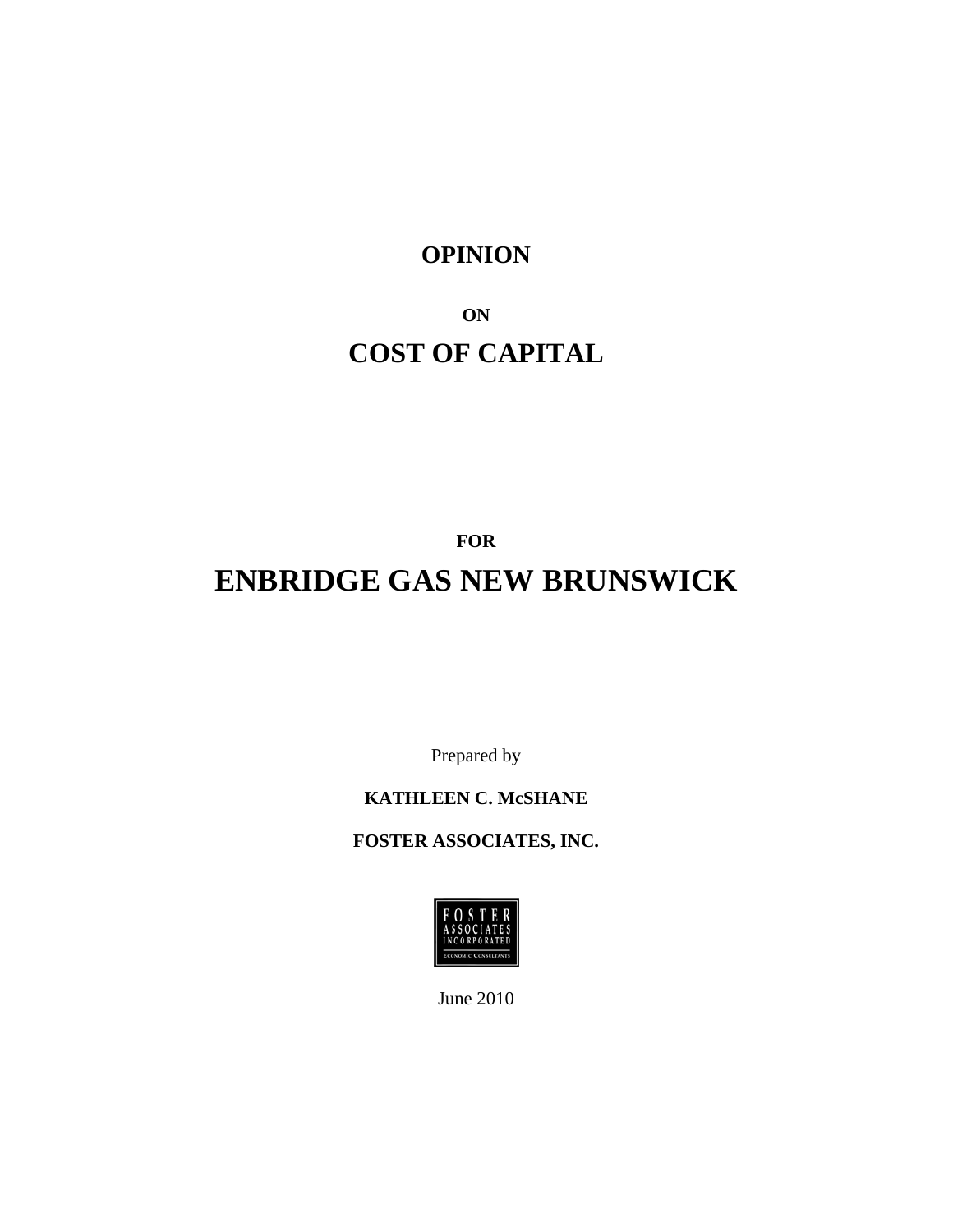|  |  | <b>TABLE OF CONTENTS</b> |
|--|--|--------------------------|
|--|--|--------------------------|

| I.  | INTRODUCTION AND SUMMARY OF CONCLUSIONS<br><b>INTRODUCTION</b><br>A.                       | $\mathbf{1}$<br>$\mathbf{1}$ |
|-----|--------------------------------------------------------------------------------------------|------------------------------|
|     | <b>SUMMARY OF CONCLUSIONS</b><br><b>B.</b>                                                 | $\mathbf{1}$                 |
| II. | <b>BACKGROUND FOR REVIEW OF EGNB'S COST OF CAPITAL</b>                                     | $\overline{\mathbf{4}}$      |
| Ш.  | PRINCIPLES FOR ANALYSIS                                                                    | 6                            |
|     | <b>FAIR RETURN STANDARD</b><br>Α.                                                          | 6                            |
|     | <b>B</b> .<br>RELATIONSHIP BETWEEN CAPITAL STRUCTURE,<br>COST OF DEBT AND RETURN ON EQUITY | $\tau$                       |
|     | $C_{\cdot}$<br><b>STAND-ALONE PRINCIPLE</b>                                                | 8                            |
| IV. | <b>ISSUES ADDRESSED IN REPORT</b>                                                          | 8                            |
| V.  | <b>TRENDS IN EGNB'S BUSINESS RISK</b>                                                      | 10                           |
| VI. | <b>CAPITAL STRUCTURE</b>                                                                   | 15                           |
|     | VII. COST OF DEBT                                                                          | 21                           |
|     | VIII. TRENDS IN COST OF CAPITAL                                                            | 25                           |
| IX. | ALLOWED RETURNS FOR CANADIAN AND U.S. UTILITIES                                            | 27                           |
| Х.  | <b>FAIR ROE FOR A "BENCHMARK" CANADIAN UTILITY AND</b>                                     |                              |
|     | <b>RISK PREMIUM FOR EGNB</b>                                                               | 34                           |
|     | THE CONCEPT OF A BENCHMARK UTILITY AND<br>А.<br><b>BENCHMARK ROE</b>                       | 34                           |
|     | CONCEPTUAL CONSIDERATIONS IN THE ESTIMATION<br><b>B.</b>                                   |                              |
|     | OF THE BENCHMARK ROE                                                                       | 36                           |
|     | $C_{\cdot}$<br>DISCOUNTED CASH FLOW TEST                                                   | 37                           |
|     | D.<br><b>EQUITY RISK PREMIUM TESTS</b>                                                     | 40                           |
|     | $E_{\cdot}$<br>ALLOWANCE FOR FINANCING FLEXIBILITY                                         | 50                           |
|     | $F_{\cdot}$<br><b>EQUITY RISK PREMIUM FOR EGNB</b>                                         | 51                           |
| XI. | SUMMARY OF CONCLUSIONS AND RECOMMENDATIONS                                                 | 54                           |

#### **Page**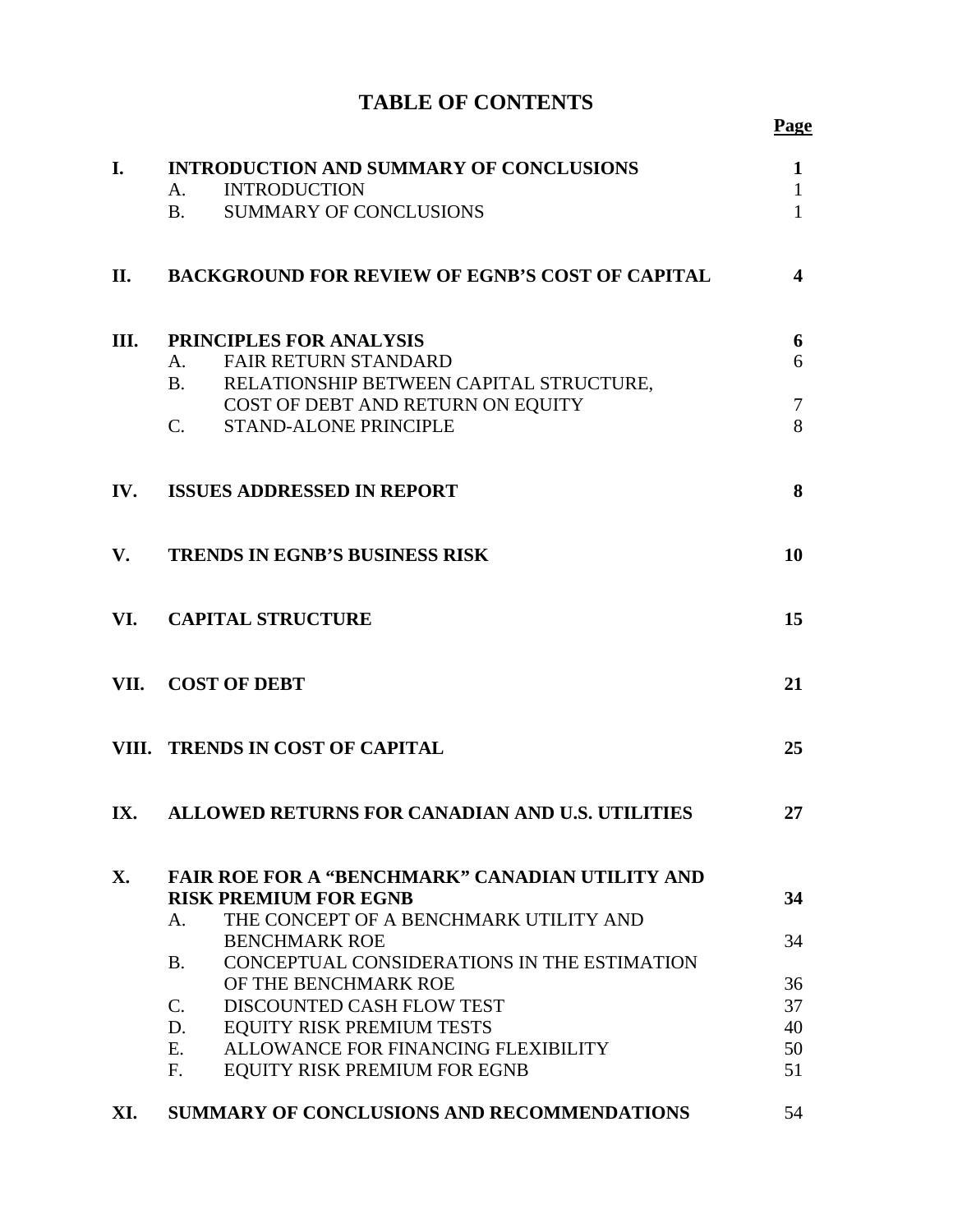#### 1 **I. INTRODUCTION AND SUMMARY OF CONCLUSIONS**

2

#### 3 **A. INTRODUCTION**

4

5 My name is Kathleen C. McShane and my business address is 4550 Montgomery Avenue, Suite 6 350N, Bethesda, Maryland 20814. I am President of Foster Associates, Inc., an economic 7 consulting firm. I hold a Masters in Business Administration with a concentration in Finance 8 from the University of Florida (1980) and am a Chartered Financial Analyst (1989). I have 9 testified on issues related to cost of capital and various ratemaking issues on behalf of local gas 10 distribution utilities, pipelines, electric utilities and telephone companies in more than 200 11 proceedings in Canada and the U.S., including the New Brunswick Energy and Utilities Board 12 ("the Board"), formerly the New Brunswick Public Utilities Board. My professional experience 13 is provided in Appendix F.

14

15 I have been asked by Enbridge Gas New Brunswick ("EGNB") to review its cost of capital, 16 including the capital structure, cost of debt and return on equity ("ROE") and to recommend any 17 changes that are required, in light of changes in EGNB's business risk and in the capital markets 18 since the adoption of the existing cost of capital parameters in the Board's June 23, 2000 19 Decision *IN THE MATTER OF an Application by Enbridge Gas New Brunswick Inc. for*  20 *Approval of its Rates and Tariffs* (NBPUB 299).

- 21
- 

#### 22 **B. SUMMARY OF CONCLUSIONS**

23

24 My conclusions are as follows:

25

26 1. The focus of EGNB's business risks has shifted from initial market development to 27 recovery of invested capital since the capital structure and ROE were adopted in 2000, 28 but the level of business risk faced does not suggest that an investor would require any

*Foster Associates, Inc.*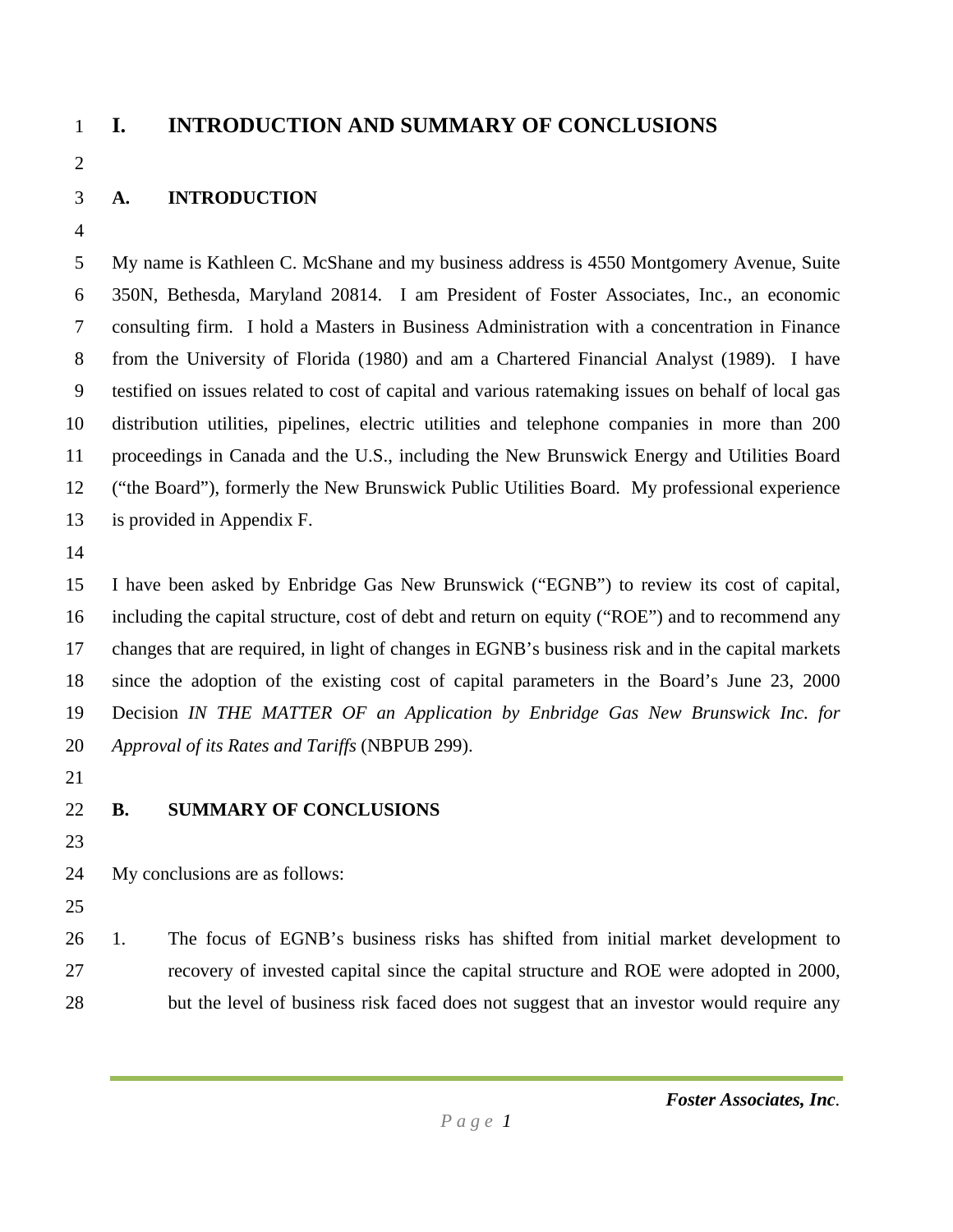- 29 less of an incremental risk premium relative to a mature gas distribution utility than was 30 incorporated into the allowed return in the NBPUB 299 Decision.
- 31

32 2. EGNB's common equity ratio of 50% remains reasonable and appropriate in light of its 33 business risks, the capital structures of other gas distribution utilities and the credit 34 metrics that EGNB has achieved and that are potentially achievable, but uncertain, at the 35 existing capital structure.

36

37 3. The determination of EGNB's regulated cost of debt as the cost that Enbridge Inc. incurs 38 plus one percent remains reasonable, if conservative, in light of the beneficial terms and 39 conditions that EGNB's ability to raise debt through Enbridge Inc. entails and the 40 potential cost to EGNB if it were issuing debt to an arms' length third-party lender on a 41 stand-alone basis.

42

43 4. An analysis of changes in the returns allowed for both Canadian and U.S. gas distribution 44 utilities between NBPUB 299 and today provides a perspective on the magnitude of the 45 change in ROE that would be warranted for EGNB. Based on a similar incremental risk 46 premium (200 to 300 basis points) to the allowed returns for mature gas distribution 47 utilities, the analysis supports an ROE for EGNB in the range of 12.0% to 12.5%.

48

49 5. A comprehensive "from first principles" cost of equity study was undertaken to estimate 50 the required return on equity for a benchmark mature Canadian gas distribution utility. 51 To account for EGNB's higher total risk relative to a benchmark Canadian distribution 52 utility, a risk premium to the benchmark ROE was estimated. The analysis shows:

53

56

54 a. The fair return on equity for a benchmark Canadian distribution utility is based on 55 the results of discounted cash flow and equity risk premium tests.

57 b. Constant growth and multi-stage discounted cash flow tests, applied to a sample 58 of benchmark low risk U.S. distribution utilities, indicate a cost of equity for a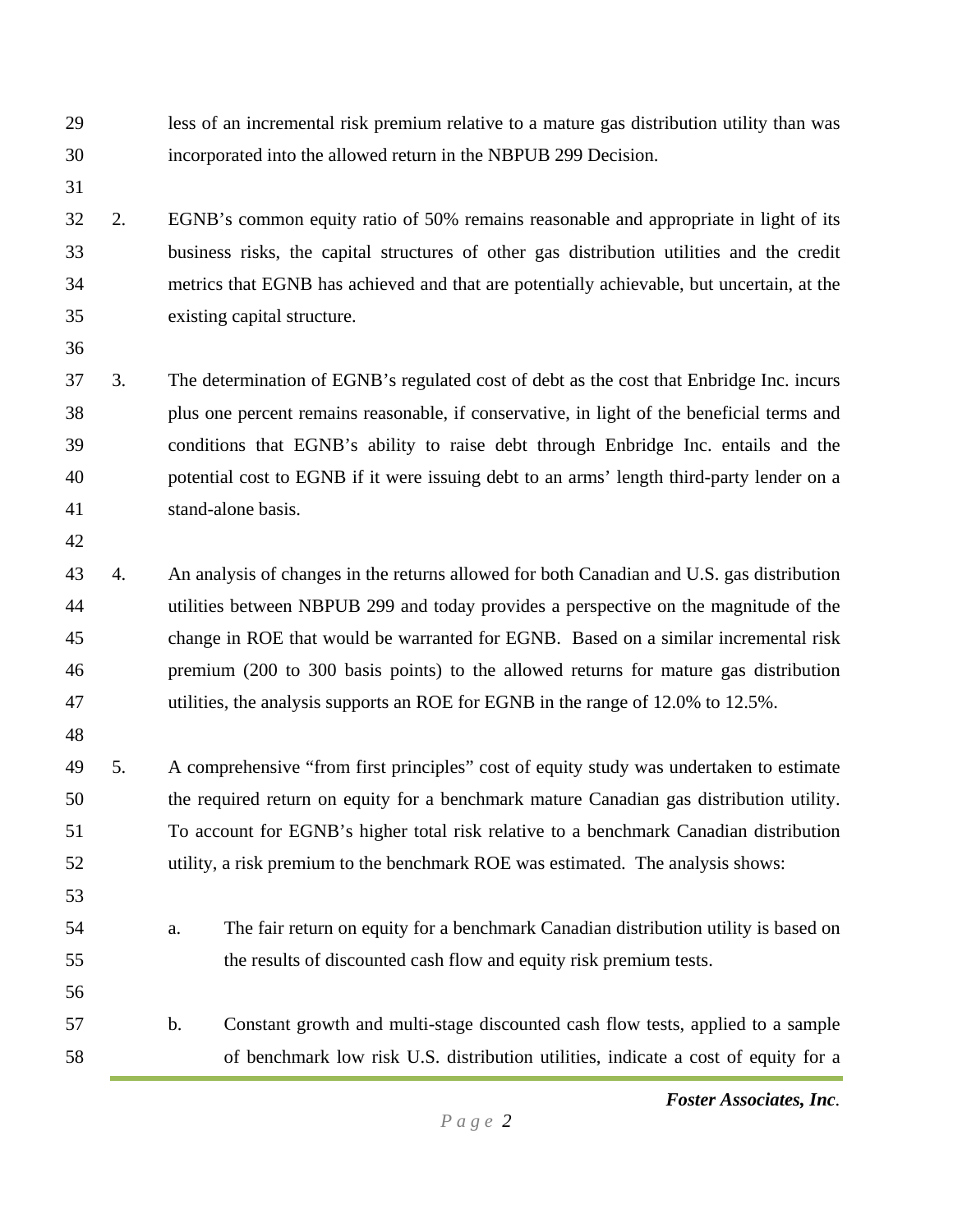- 59 benchmark Canadian distribution utility of approximately 9.6%, before 60 adjustment for financing flexibility. 61
- 62 c. The equity risk premium test results are based on three separate approaches. The 63 equity risk premium tests indicate the following costs of equity, before adjustment 64 for financing flexibility:

| ٠<br><b>SALE</b>                      |  |
|---------------------------------------|--|
| ٦<br>٠<br>×<br>ï<br>-<br>v<br>v.<br>× |  |

66

70

77

| <b>Equity Risk Premium Test</b>    | <b>Cost of Equity</b> |
|------------------------------------|-----------------------|
| <b>Risk-Adjusted Equity Market</b> | 9.6%                  |
| DCF-Based                          | 9.5%                  |
| <b>Historic Utility</b>            | 11.5%                 |
| Average                            | $10.2\%$              |

- 67 d. The "bare-bones" cost of equity for a benchmark Canadian distribution utility 68 based on the discounted cash flow and equity risk premium tests is 9.6% to 69 10.2%.
- 71 e. The "bare bones" cost of equity needs to be adjusted for financing flexibility. A 72 reasonable allowance for financing flexibility is in a range of 0.50% to 1.0%, or a 73 mid-point of 0.75%. The addition of a 0.75% financing flexibility adjustment to 74 the "bare bones" cost of equity results in a fair return on equity for a benchmark 75 Canadian distribution utility of 10.35% to 10.95%, or approximately 10.5% to 76 10.75%.
- 78 6. An analysis of the difference in the cost of equity for the benchmark sample and a sample 79 of higher risk gas distribution utilities, supplemented by an analysis of the incremental 80 risk premium for small capital market capitalization companies, support an incremental 81 equity risk premium relative to the ROE for a benchmark distribution utility of 200 to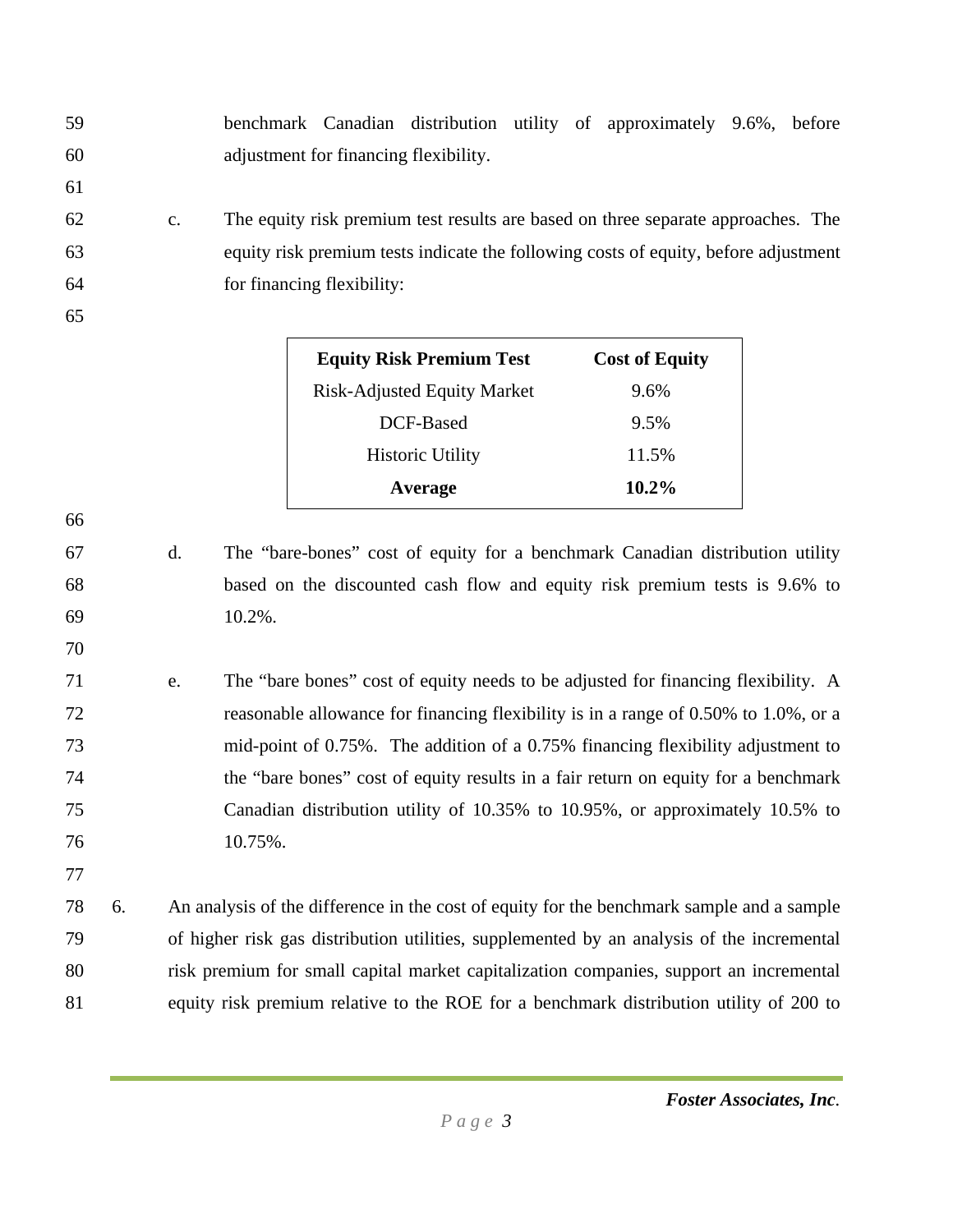82 300 basis points for EGNB. With an incremental equity risk premium of 200 to 300 basis 83 points, the ROE for EGNB would be in the range of 12.5% to 13.75%.

- 84
- 85 The table below summarizes the results of the "from first principles" approach.
- 86
- 

| 87 | <b>Table 1</b>                  |                           |
|----|---------------------------------|---------------------------|
|    |                                 | <b>Summary of Results</b> |
|    | <b>Cost of Equity Tests</b>     |                           |
|    | Discounted Cash Flow Test       | 9.6%                      |
|    | <b>Equity Risk Premium Test</b> | 10.2%                     |
|    | "Bare-Bones" Cost of Equity     | 9.6% to $10.2\%$          |
|    | <b>Financing Flexibility</b>    | 0.75%                     |
|    | <b>Benchmark ROE</b> (rounded)  | 10.5% to $10.75\%$        |
|    | <b>Incremental Risk Premium</b> | 2.0% to 3.0%              |
|    | <b>ROE</b> for EGNB             | 12.5% to 13.75%           |

88

89 7. Based on both the incremental risk premium approach (ROE of 12.0% to 12.5%) and the 90 "from first principles" approach (ROE of 12.5% to 13.75%), a reasonable ROE for 91 EGNB is in the range of approximately 12.25% to 13.0%.

92

## 93 **II. BACKGROUND FOR REVIEW OF EGNB'S COST OF CAPITAL**

94

95 EGNB was granted a General Franchise to distribute natural gas and provide customer services 96 in the Province of New Brunswick for a 20-year initial term. In its June 2000 Decision, 97 following EGNB's first application for rates, the Board approved, among other things, (1) a 98 development period, described as the amount of time required to move from a "greenfield" 99 situation, of five years, with the onus thereafter on EGNB to annually prove that the 100 development period should be extended; (2) a debt to equity ratio that would be based on the 101 actual capital structure of the utility, with a proportion of equity not to exceed 50% during the 102 development period; (3) a cost of debt equal to that of the parent company plus 1%; (4) a return 103 on equity during the development period of 13%; and (5) a revenue deficiency deferral account, 104 which would attract the weighted average cost of capital, and for which an amortization schedule 105 would be established so as to clear the balance by the end of the initial franchise period.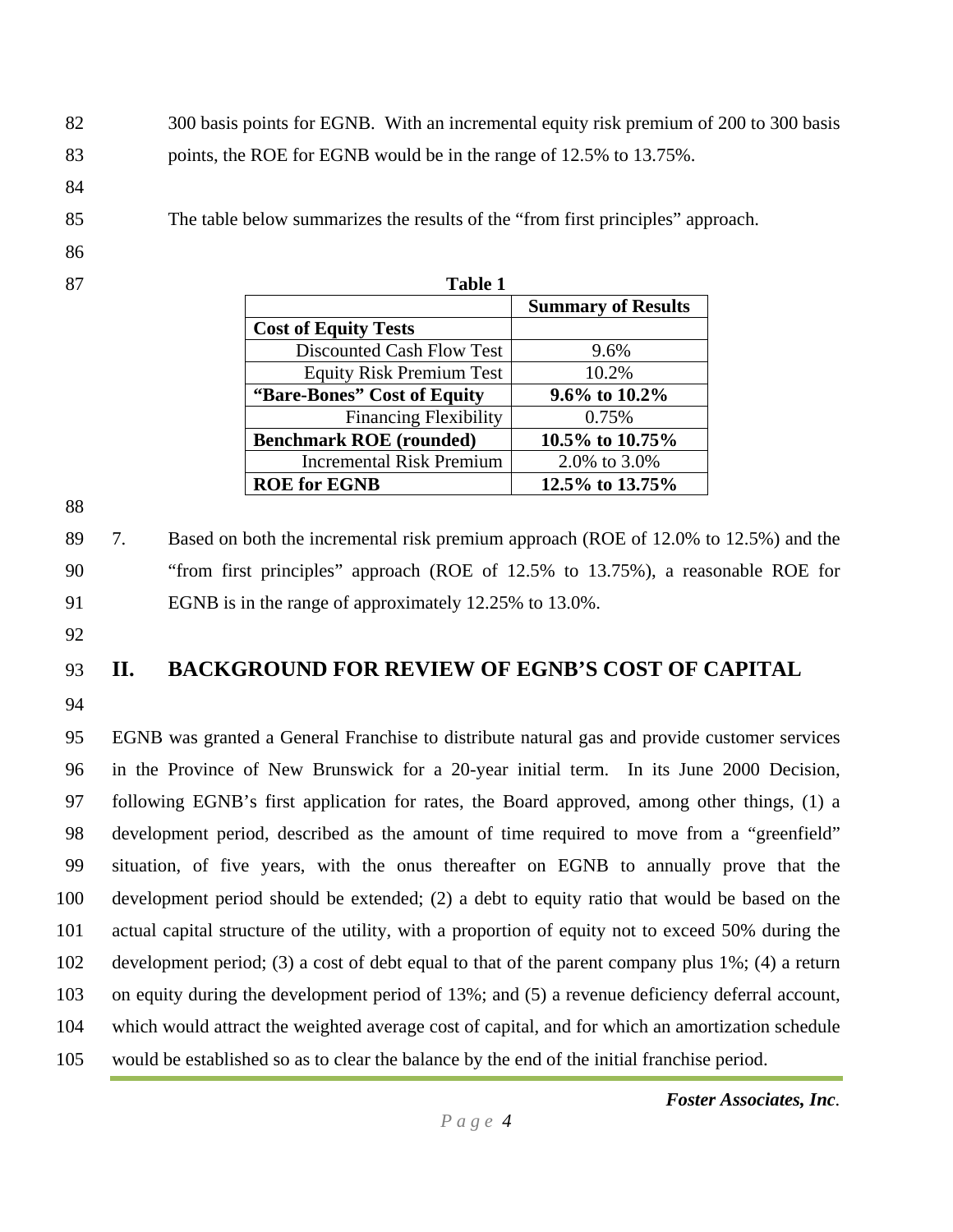| 106        |                                                                                             |                                                                                                         |  |
|------------|---------------------------------------------------------------------------------------------|---------------------------------------------------------------------------------------------------------|--|
| 107        |                                                                                             | The development period was extended by the Board to the end of 2010 in its January 2005                 |  |
| 108        | Decision: In the Matter of an Application dated October 8, 2004 to Request Extension of the |                                                                                                         |  |
| 109        |                                                                                             | Development Period and the Deferral Account Recovery Period. In that Decision, the Board                |  |
| 110        |                                                                                             | concluded that "both the ultimate amount at which the deferral account will peak and the precise        |  |
| 111        |                                                                                             | date at which the development period will end cannot be known with certainty at this time." The         |  |
| 112        |                                                                                             | Board approved the deferral account being recovered through rates between the end of the                |  |
| 113        |                                                                                             | development period and a date no sooner than December 31, 2040.                                         |  |
| 114        |                                                                                             |                                                                                                         |  |
| 115        |                                                                                             | In 2008, with the December 2010 scheduled end of the development period approaching, the                |  |
| 116        |                                                                                             | Board scheduled a proceeding to address four issues:                                                    |  |
| 117        |                                                                                             |                                                                                                         |  |
| 118        | 1.                                                                                          | What are the essential elements that define the development period?                                     |  |
| 119        |                                                                                             |                                                                                                         |  |
| 120        | 2.                                                                                          | Can the approved return on equity be altered prior to the end of the development period?                |  |
| 121<br>122 | 3.                                                                                          | Can the development period end for one customer class without it ending for all customer                |  |
| 123        |                                                                                             | classes?                                                                                                |  |
| 124<br>125 | 4.                                                                                          | What are the criteria for ending the development period and how should those criteria be                |  |
| 126        |                                                                                             | measured?                                                                                               |  |
| 127        |                                                                                             |                                                                                                         |  |
| 128        |                                                                                             | In its Decision: In the Matter of a Review of Issues Related to the Development Period for              |  |
| 129        |                                                                                             | <i>Enbridge Gas New Brunswick Limited Partnership, December 1, 2009, the Board (1) concluded</i>        |  |
| 130        |                                                                                             | that the essential element that defines the development period is an inability to have a reasonable     |  |
| 131        |                                                                                             | opportunity to recover the utility's full costs on a sustainable basis and (2) established criteria for |  |
| 132        |                                                                                             | determining when the development period had ended. The Board also concluded that it had the             |  |
| 133        |                                                                                             | authority to review the allowed return on equity during the development period and that any             |  |
| 134        |                                                                                             | review of the return on equity should also include capital structure and cost of debt because of        |  |

135 their impact on the appropriate return on equity. In April 2010, the Board ordered a review of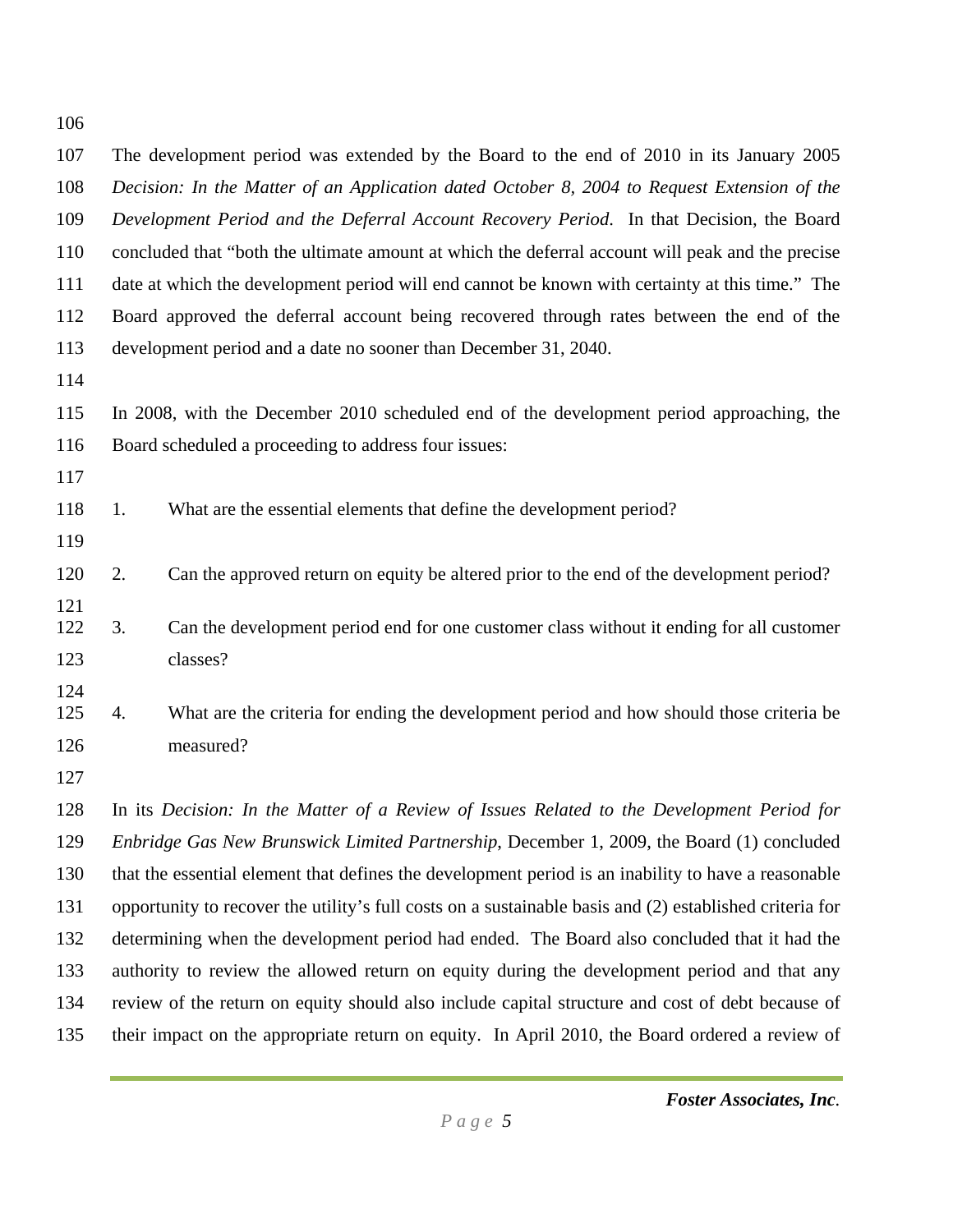| 136 |        | EGNB's cost of capital. The evidence which follows is provided in response to the Board's            |
|-----|--------|------------------------------------------------------------------------------------------------------|
| 137 | Order. |                                                                                                      |
| 138 |        |                                                                                                      |
| 139 | Ш.     | PRINCIPLES FOR ANALYSIS                                                                              |
| 140 |        |                                                                                                      |
| 141 | A.     | <b>FAIR RETURN STANDARD</b>                                                                          |
| 142 |        |                                                                                                      |
| 143 |        | The point of departure for assessing the cost of capital for EGNB, as with any regulated utility, is |
| 144 |        | the fair return standard. A fair return gives a regulated utility the opportunity to:                |
| 145 |        |                                                                                                      |
| 146 | 1.     | Earn a return on investment commensurate with that of comparable risk enterprises (the               |
| 147 |        | comparable investment requirement);                                                                  |
| 148 | 2.     | Maintain its financial integrity (the financial integrity requirement); and,                         |
| 149 | 3.     | Attract capital on reasonable terms (the capital attraction requirement).                            |
| 150 |        |                                                                                                      |
| 151 |        | A fair return on the capital provided by investors not only compensates the investors who have       |
| 152 |        | put up, and continue to commit, the funds necessary to deliver service, but benefits all             |
| 153 |        | stakeholders, including ratepayers. A fair and reasonable return on the capital invested provides    |
| 154 |        | the basis for attraction of capital for which investors have alternative investment opportunities.   |
| 155 |        | A fair return preserves the financial integrity of the utility, that is, it permits the utility to   |
| 156 |        | maintain its creditworthiness, as demonstrated by the level of its credit metrics and debt ratings.  |
| 157 |        | Fair compensation on the capital committed to the utility provides the financial means to pursue     |
| 158 |        | technological innovations and build the infrastructure required to support long-term growth in       |
| 159 |        | the underlying economy.                                                                              |
| 160 |        |                                                                                                      |
| 161 |        | An inadequate return, on the other hand, undermines the ability of a utility to compete for          |
| 162 |        | investment capital. Moreover, inadequate returns act as a disincentive to expansion, may             |
| 163 |        | potentially degrade the quality of service or deprive existing customers from the benefit of lower   |
| 164 |        | unit costs that might be achieved from growth. If the utility is not provided the opportunity to     |
| 165 |        | earn a fair and reasonable return, it may be prevented from making the requisite level of            |

*Foster Associates, Inc.*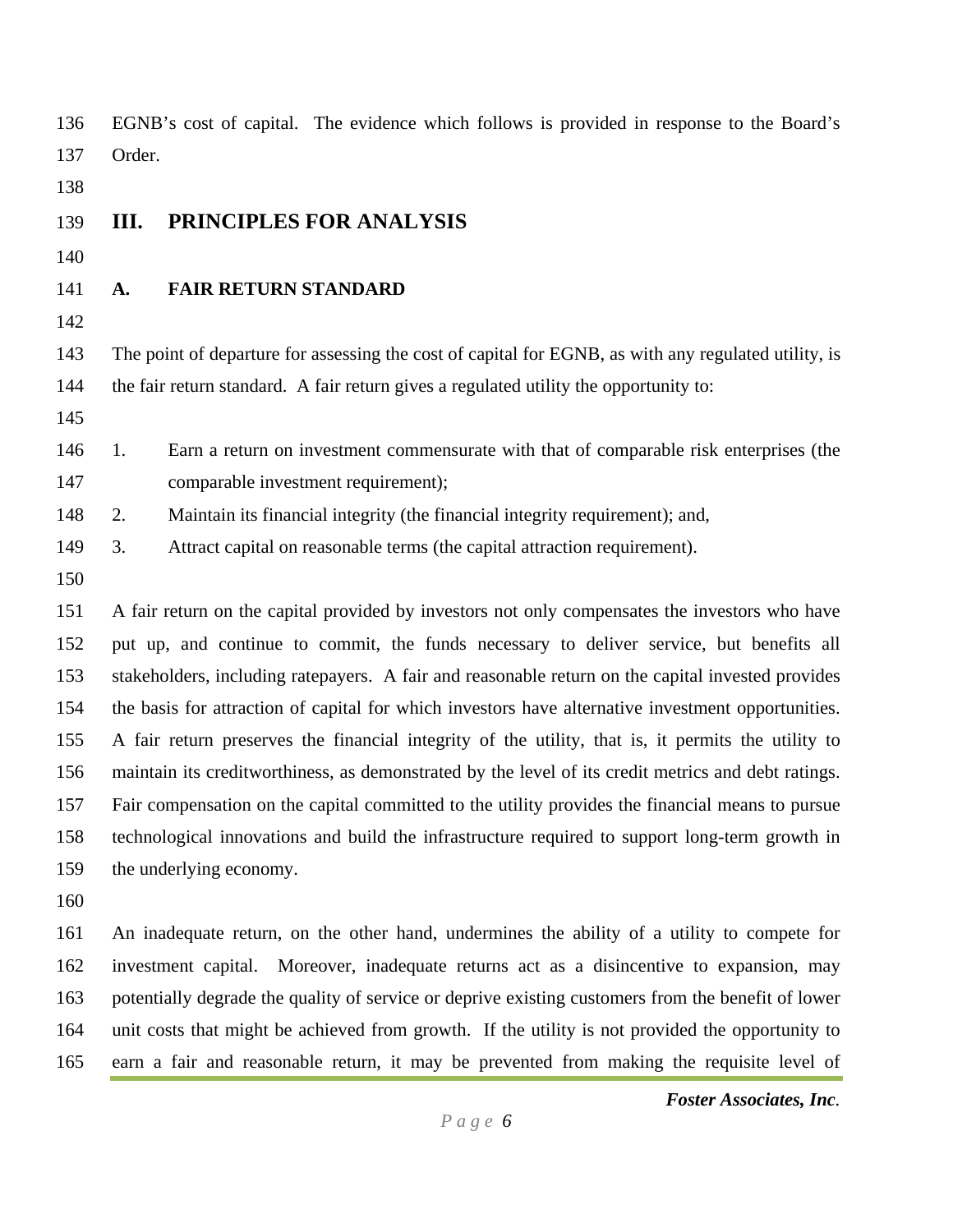166 investments to maintain and expand the distribution system in order to reliably provide utility  $167$  services for its customers.<sup>1</sup>

168

169 Further, as the Federal Court of Appeal held in *TransCanada PipeLines Ltd. v. National Energy*  170 *Board et al.,* [2004] F.C.A. 149, the required rate of return must be based on the cost of equity. 171 The impact on customers of any rate increases resulting from that determination is not a relevant 172 consideration.<sup>2</sup>

- 173
- 

#### 174 **B. RELATIONSHIP BETWEEN CAPITAL STRUCTURE, COST OF DEBT AND**  175 **RETURN ON EQUITY**  176

177 As the Board noted in its December 2009 decision, any review of the return on equity should 178 also include capital structure and cost of debt because of their impact on the appropriate return 179 on equity. The overall cost of capital to a utility depends, in the first instance, on business risk. 180 Business risk relates largely to the assets of the utility. The business risk of a utility is the risk of 181 not earning a compensatory return on the invested capital and of a failure to recover the capital 182 that has been invested. Consequently, the estimation of the fair return for EGNB should entail an 183 evaluation of the business risks, including an assessment of changes since the Board initially 184 adopted the cost of capital for EGNB in early 2000.

185

186 Second, the cost of capital is also a function of financial risk. Financial risk refers to the 187 additional risk that is borne by the equity investor because the firm uses debt to finance a portion 188 of its assets. The use of debt in a firm's capital structure creates a class of investors whose 189 claims on the cash flows of the firm take precedence over those of the equity holder. Since the 190 issuance of debt carries unavoidable servicing costs which must be paid before the equity 191 shareholder receives any return, the potential variability of the equity shareholder's return rises

 $\overline{a}$  $<sup>1</sup>$  See Appendix A for further discussion of the fair return standard.</sup>

<sup>2</sup> In its *Reasons for Decision*, *Trans Québec and Maritimes Pipelines Inc.*, *RH-1-2008, March 2009* (page 6), the NEB stated: "In the Board's view, the Federal Court of Appeal was clear that the overall return on equity must be determined solely on the basis of a company's cost of equity capital, and that the impact of any resulting toll increase is an irrelevant consideration in that determination."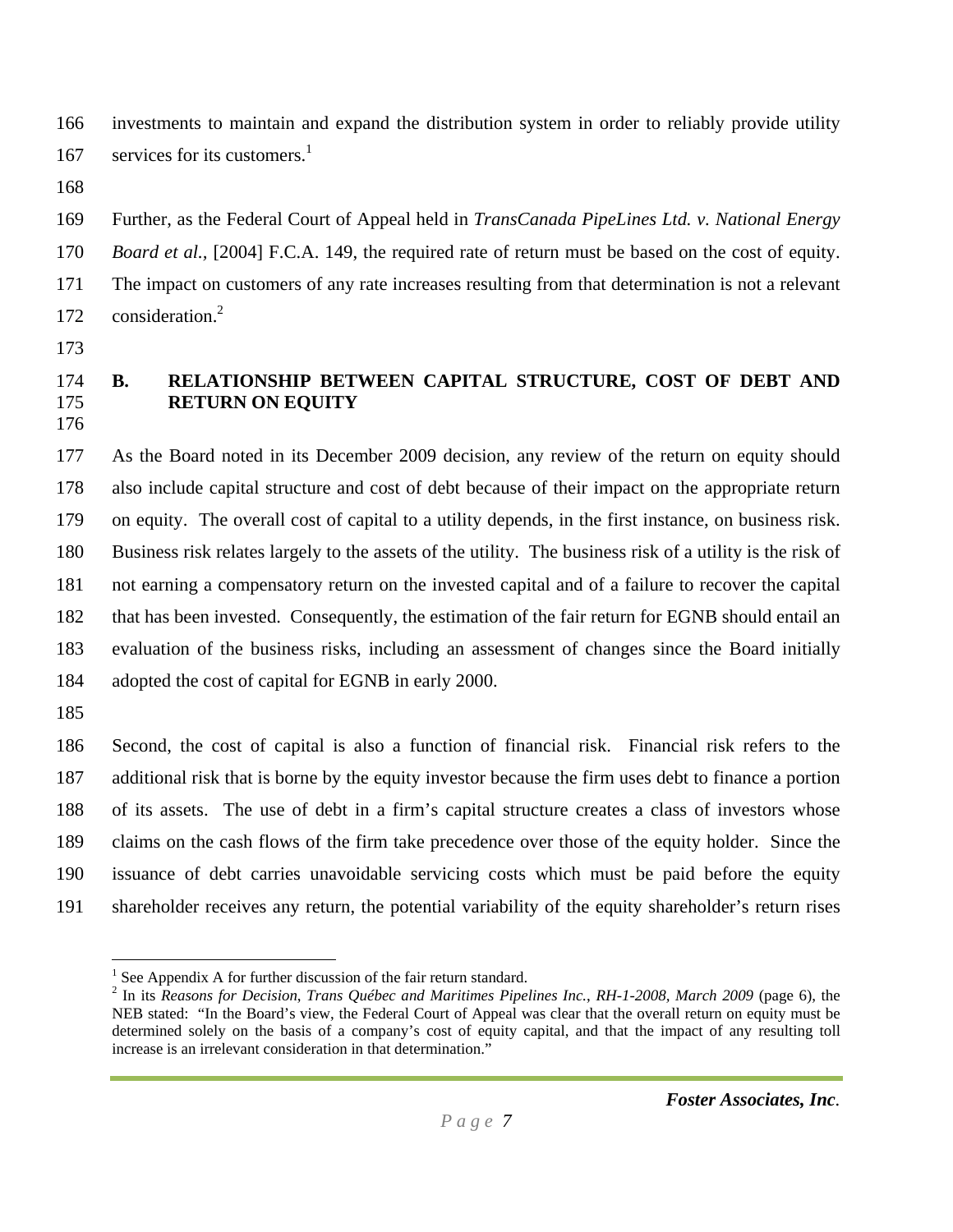192 as more debt is added to the capital structure. Thus, as the debt ratio rises, the costs of debt and 193 equity rise. The assessment of the appropriate capital structure for EGNB needs to consider the 194 impact of any change on the cost of both its debt and equity.

195

#### 196 **C. STAND-ALONE PRINCIPLE**

197

198 The stand-alone principle encompasses the notion that the cost of capital incurred by ratepayers 199 should be equivalent to that which would be faced by the utility raising capital on the strength of 200 its own business and financial parameters. Respect for the stand-alone principle is consistent 201 with basing the allowed return on an opportunity cost of capital that reflects the use of funds (the 202 risks of the operations to which the funds are committed), rather than the source of those funds. 203 Further, respect for the stand-alone principle is intended to promote efficient allocation of capital 204 resources and avoid cross-subsidies. The stand-alone principle has been respected by virtually 205 every Canadian regulator in setting both regulated capital structures and allowed ROEs.

206

## 207 **IV. ISSUES ADDRESSED IN REPORT**

208

209 In making a determination as to whether the cost of capital parameters adopted by the Board for 210 EGNB in 2000 remain reasonable, the key question that needs to be addressed is what has 211 changed. There are three major elements of potential change that should be addressed:

212

213 1. Have the business risks of EGNB changed and, if so, are they higher or lower than when 214 the Board initially adopted the cost of capital for EGNB in 2000?

215

216 2. Have capital market conditions and the cost of capital environment changed since 2000 217 and what are the implications of those changes for the fair return for EGNB?

218

219 3. With respect to the requirements of the fair return standard, how have the returns changed 220 that are relevant to meeting the comparable investment requirement and what are the 221 implications of those changes for the fair return for EGNB?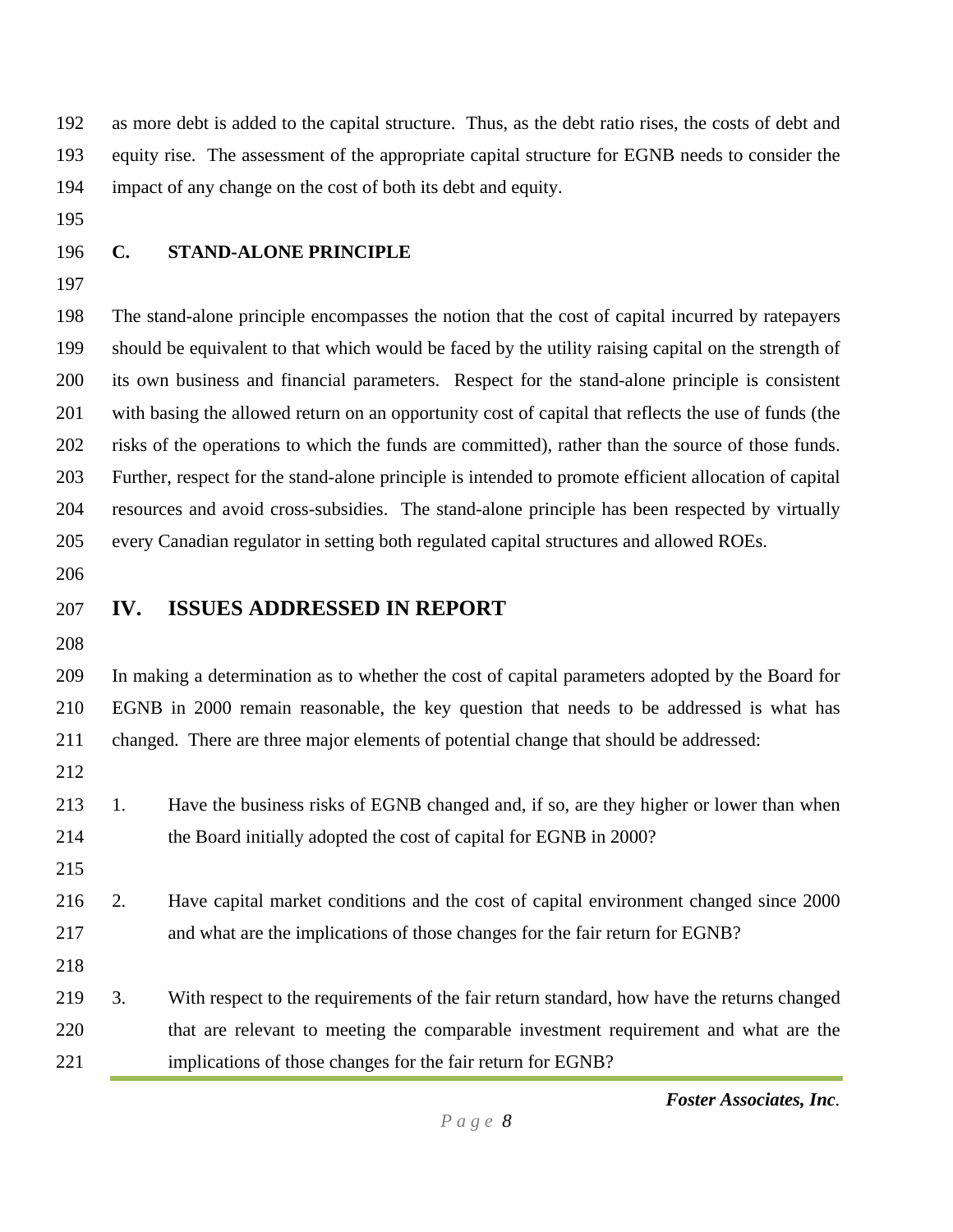| 222 |    |                                                                                            |
|-----|----|--------------------------------------------------------------------------------------------|
| 223 |    | To address these issues, my report contains the following:                                 |
| 224 |    |                                                                                            |
| 225 | 1. | An assessment of the change in business risk faced by EGNB since the 2000 Decision, in     |
| 226 |    | order to determine whether there should be a change in capital structure, cost of debt or  |
| 227 |    | ROE (or a combination thereof) due to material changes in the business risk to which       |
| 228 |    | EGNB is exposed;                                                                           |
| 229 |    |                                                                                            |
| 230 | 2. | An assessment of the reasonableness of EGNB's capital structure;                           |
| 231 |    |                                                                                            |
| 232 | 3. | An assessment of the methodology adopted by the Board to set EGNB's allowed cost of        |
| 233 |    | debt;                                                                                      |
| 234 |    |                                                                                            |
| 235 | 4. | An overview of trends in the capital markets and the cost of capital environment since the |
| 236 |    | Board adopted EGNB's cost of capital parameters in 2000, to assess broadly the extent to   |
| 237 |    | which the cost of capital has changed in the intervening period;                           |
| 238 |    |                                                                                            |
| 239 | 5. | A comparison of benchmarks relied upon in the NBPUB 299 proceeding for the                 |
| 240 |    | assessment of the reasonableness of EGNB's initial ROE relative to their current values,   |
| 241 |    | with the objective of estimating the incremental change in ROE that would be warranted;    |
| 242 |    |                                                                                            |
| 243 | 6. | A "from first principles" estimate of the fair ROE for a "benchmark" or average risk       |
| 244 |    | Canadian utility and risk premium for EGNB, with the objective of independently            |
| 245 |    | estimating a reasonable return under current capital market conditions.                    |
| 246 |    |                                                                                            |
|     |    |                                                                                            |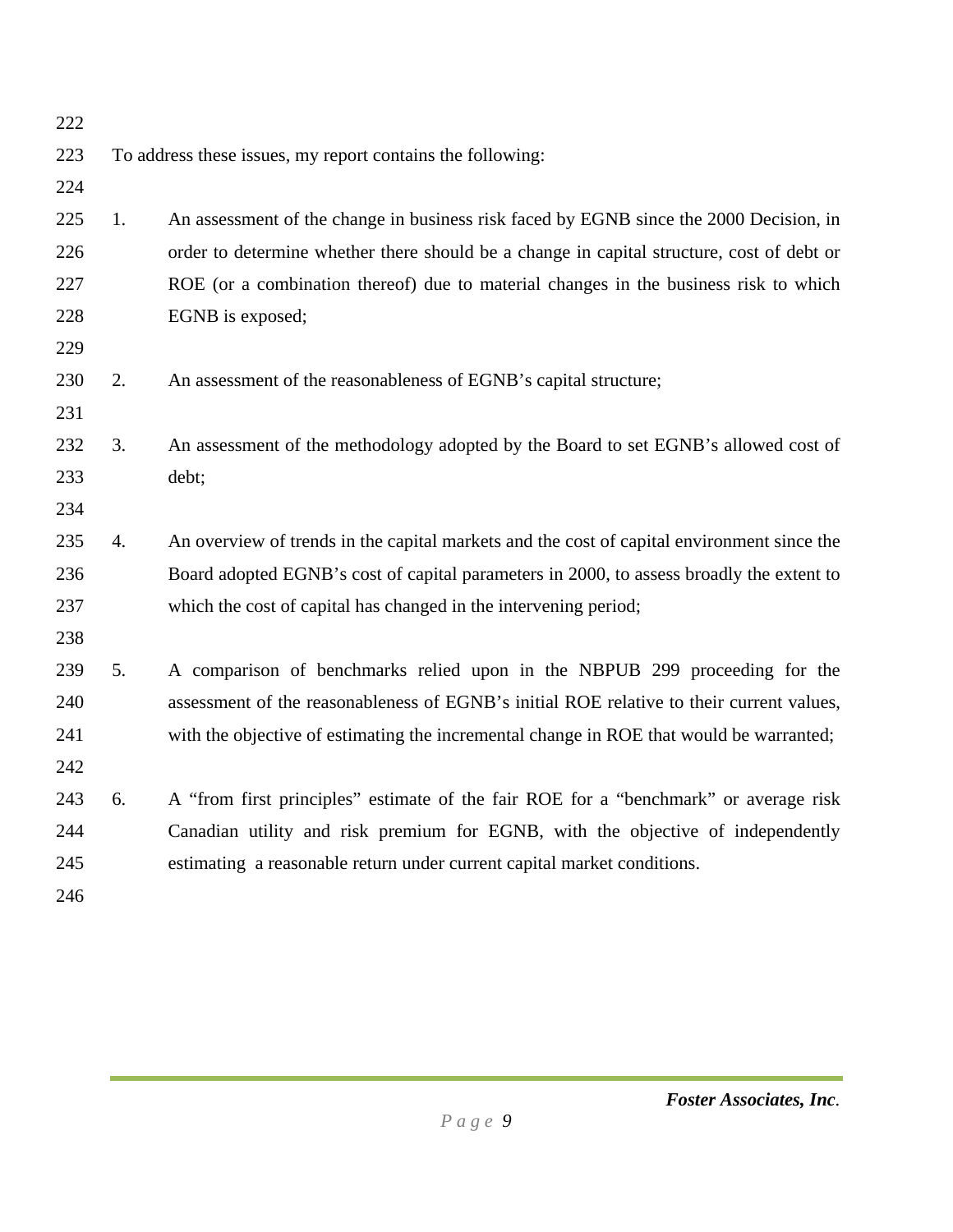248

### 247 **V. TRENDS IN EGNB'S BUSINESS RISK**

249 In 2000, when EGNB appeared before the Board in its first rates proceeding, during which the 250 proposed ROE and capital structure were reviewed, and subsequently adopted in NBPUB 299, 251 the principal business risk factors that were identified were:

252

253 1. There was no natural gas service in New Brunswick and no customers. To build a 254 market, EGNB needed to attract all of its customers from alternative energy sources, 255 largely through conversions.

256

257 EGNB's forecasts anticipated that, within the initial franchise period (20 years), it could 258 reach 25 communities, attach 70,000 customers and deliver 21 petajoules (PJs) of natural 259 gas annually. By 2010, EGNB anticipated that it would have attached close to 38,000 260 customers and would deliver 16.4 PJs of throughput.

261

262 2. A significant build out of the natural gas distribution system was required prior to the 263 attachment of any customers. EGNB's return on capital would be deferred during the 264 development period, during which revenues would be insufficient to cover total costs, 265 i.e., inclusive of a return on invested capital.

266

267 3. EGNB would be developing its natural gas distribution system in an "unbundled" 268 marketplace. EGNB would not be permitted to sell natural gas or provide any retail 269 natural gas services. EGNB would only be able to manage a portion of the burner tip 270 price. EGNB's ability to develop its system and be able to recover its distribution costs 271 was dependent on coordination with marketers.

272

273 4. EGNB's rates during the development period would be market based, rather than cost of 274 service based rates, discounted to the price of alternative energy sources. Providers of 275 alternative sources of energy were expected to compete strenuously. The principal 276 source of competition was oil, and there existed the risk of the potential for oil prices to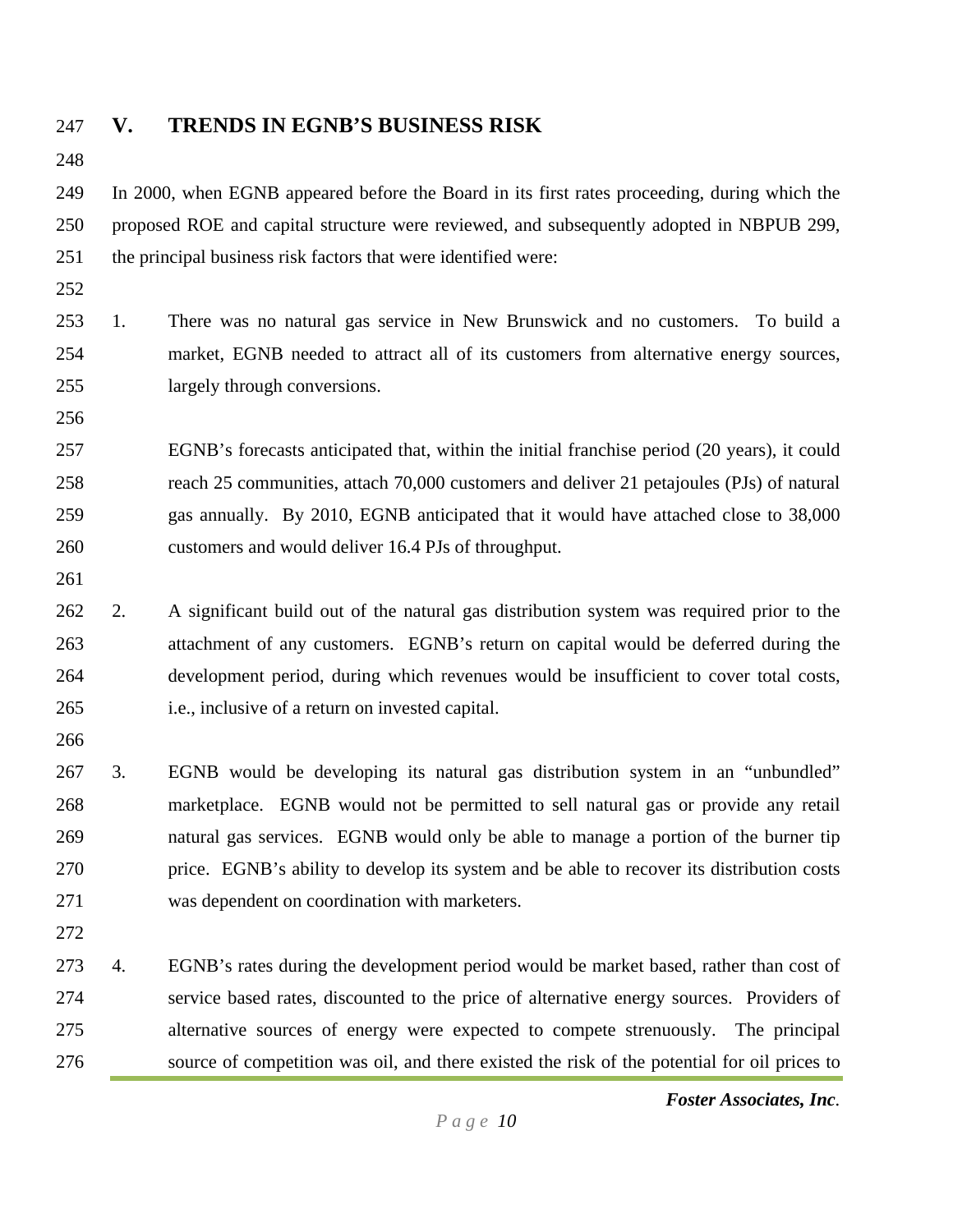- 277 be lower than anticipated. Lower than anticipated oil prices would put downward 278 pressure on the delivered price of gas and defer EGNB's ability to recover the allowed 279 return and a return of the capital invested. 280 281 5. With respect to gas supply, the source of gas supply was the Sable Island reserves, which 282 were believed to be adequate, but the fields were new and untested.
- 283
- 284 6. Returns were expected to be deferred for a period of approximately eight to ten years. 285 EGNB did not anticipate earning its allowed ROE until the eighth year of operation.
- 286

287 7. EGNB requested, and the Board approved, the implementation of a revenue deficiency 288 deferral account, which would capture deviations between actual revenues and the 289 revenue requirement, including the allowed ROE, during the development period. The 290 revenue deficiency deferral account was forecast to reach a peak of \$13 million. The 291 Board directed that an amortization schedule be developed that would clear the balance in 292 the deficiency account by the end of the 20-year initial term of the franchise. The 293 adoption of the revenue deficiency deferral account mitigated the risk to which EGNB 294 was exposed. However, there was no commercial assurance that EGNB would be able to 295 recover revenue deficiencies incurred in the development years.

296

297 Since the Board initially approved EGNB's capital structure and ROE in 2000:

298

299 1. The unbundled gas distribution model proved to be a significant hindrance to the 300 development of the natural gas market in New Brunswick. Legislation was amended in 301 2003 to allow EGNB to sell natural gas and provide installation services.

302

303 2. Comparing the 1999 forecasts for 2010 to the most recent forecasts, EGNB now expects 304 the actual number of customers in 2010 to be 11,000 with 5.6 PJs of throughput, 305 approximately 30% of the customers initially anticipated and about 35% of the 306 throughput that had been forecast.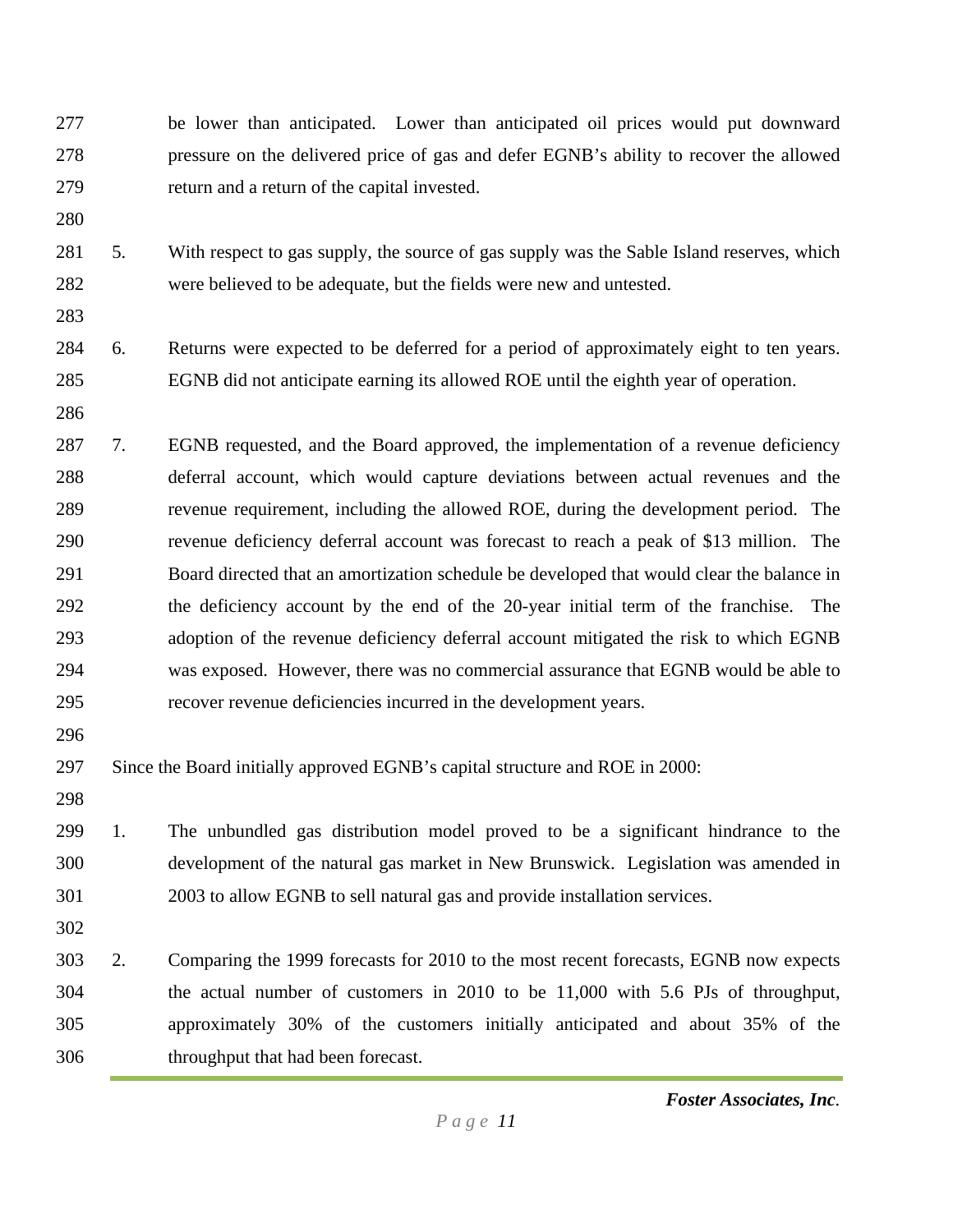307

- 308 3. Approximately 20% of the customers EGNB had initially expected to serve would have 309 been off northeast and northwest laterals built by Maritimes and Northeast Pipeline (and 310 forecast to be in service in 2008). Currently, the prospects for those laterals being built 311 and EGNB reaching that potential customer base are slim.
- 312
- 313 4. There are fewer potential large loads than EGNB anticipated.
- 314

315 5. EGNB's forecasts for customer attachments were premised on a pricing advantage of 316 natural gas to electricity that quickly evaporated, as natural gas prices soared just as 317 EGNB was initially attempting to develop the market. During the five years prior to the 318 Board's issuing Decision NBPUB 299 (July 1995-June 2000), the NYMEX month-end 319 settlement price was relatively stable, averaging U.S. \$2.38/MMBtu with a standard 320 deviation of \$0.58/MMBtu. By December 2000, the NYMEX month-end settlement 321 price was more than four times the corresponding price just one year earlier. To put the 322 change in average price and volatility of prices in perspective, the average NYMEX 323 month-end settlement price for the past five years (May 2005-April 2010) has been 324 \$6.99/MMBtu with a standard deviation of \$2.63/MMBtu. The increased volatility in 325 natural gas prices creates increased uncertainty regarding future demand and per 326 customer usage.

327

328 6. Retail residential prices (per kilowatt hour) for electricity, the principal heating energy  $329$  source of over 50% of households in New Brunswick,<sup>3</sup> increased by approximately 2.8% 330 annually between 1998 and  $2009<sup>4</sup>$  By comparison, based on the preceding 12-month 331 average NYMEX month-end settlement price, natural gas prices had increased by over 332 10% per year over the same period.

333

 $\overline{a}$ 

<sup>&</sup>lt;sup>3</sup> Natural Resources Canada, Office of Energy Efficiency, Total Households by Building Type and Energy Source, data for 2007.

<sup>4</sup> Hydro-Québec, *Comparison of Electricity Prices in Major North American Cities, Rates Effective May 1, 1998 and Rates Effective April 1, 2009*.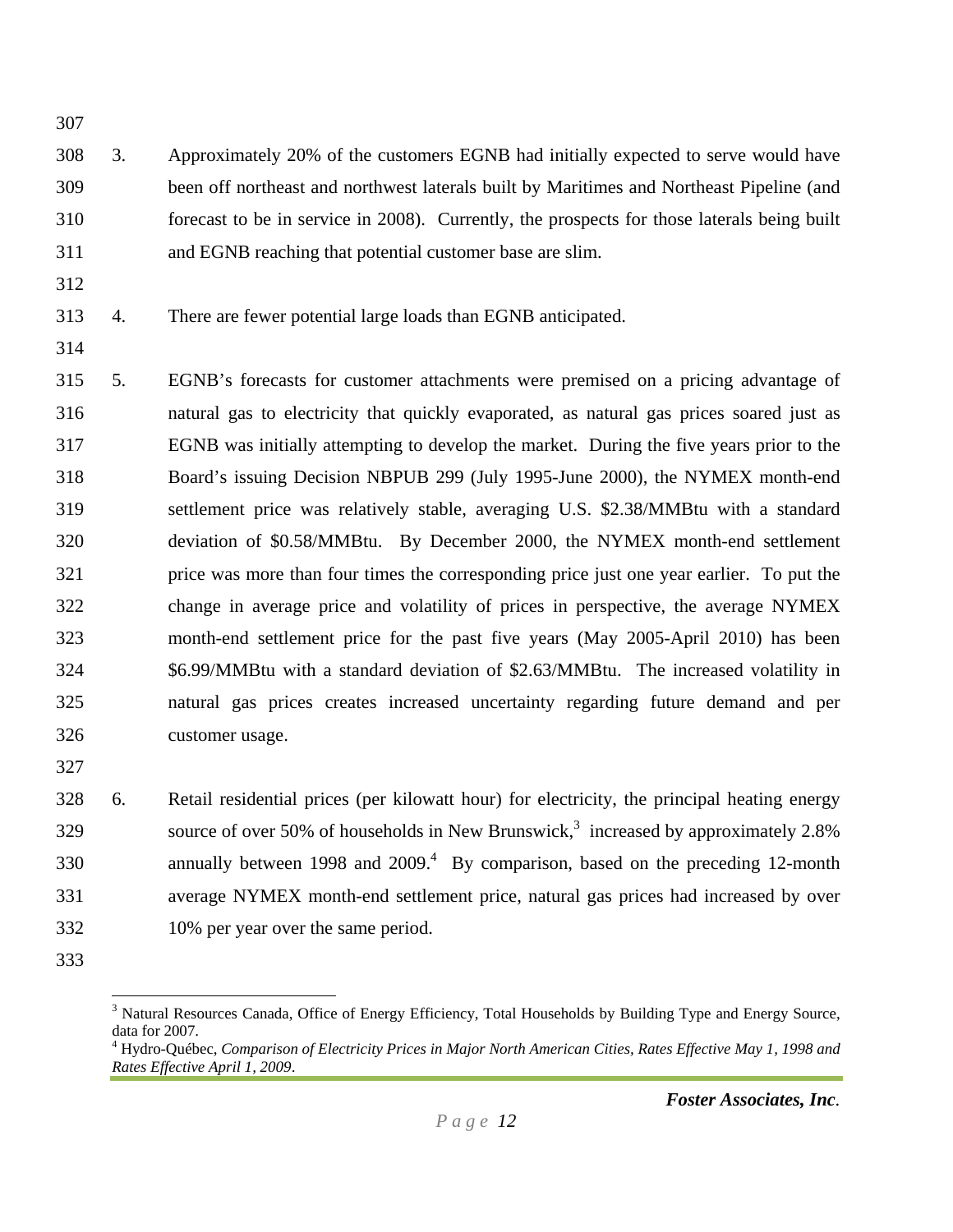334 7. Higher gas prices and the relatively high cost of conversion from electric baseboard 335 heating to natural gas heating has made conversion of electric heating customers much 336 more difficult than anticipated, despite financial incentives and a rate targeted specifically 337 at residential customers using electricity as their current heating energy source. The 338 capture rate for new residential construction in areas served by EGNB's gas distribution 339 system is comparatively low relative to other Canadian gas distribution utilities. The 340 relatively high cost of conversion from electricity to natural gas also means that, in areas 341 not yet served by EGNB, and where electricity remains the principal home heating 342 choice, it is more difficult to convert potential customers until their current heating 343 equipment needs to be replaced. Additionally, if a home was built with an electric 344 baseboard heating system (the predominant construction practice), conversion will be a 345 challenge, as it requires installation of a central system, in contrast to homes heated with 346 oil, which already have a central system.

347

348 8. In the commercial sector, while the capture rate for new construction is relatively high, 349 the relatively high cost of conversion and the fact that the ongoing savings accrue to 350 tenants, not owners, are an impediment to converting existing electricity customers prior 351 to the end of the equipment life.

352

353 9. EGNB operates in a relatively small, less diversified economy than the typical mature 354 Canadian gas distributor. At present, 14 customers account for approximately 20% of 355 EGNB's distribution revenues. Given the relatively large fixed costs of the distribution 356 system relative to customer base, a reduction in consumption due to economic conditions 357 or the loss of a large customer would have a greater impact on unit costs than for a larger 358 distributor with a more diversified customer base. Further, increased unit costs could 359 negatively impact the demand of the remaining and/or potential new customers.

360

361 10. With respect to supply risk, the Sable Island reserves have turned out to be lower than 362 initially anticipated. The availability of onshore supplies in New Brunswick (from 363 Corridor Resources) and, indirectly, the completion of the LNG terminal at Canaport and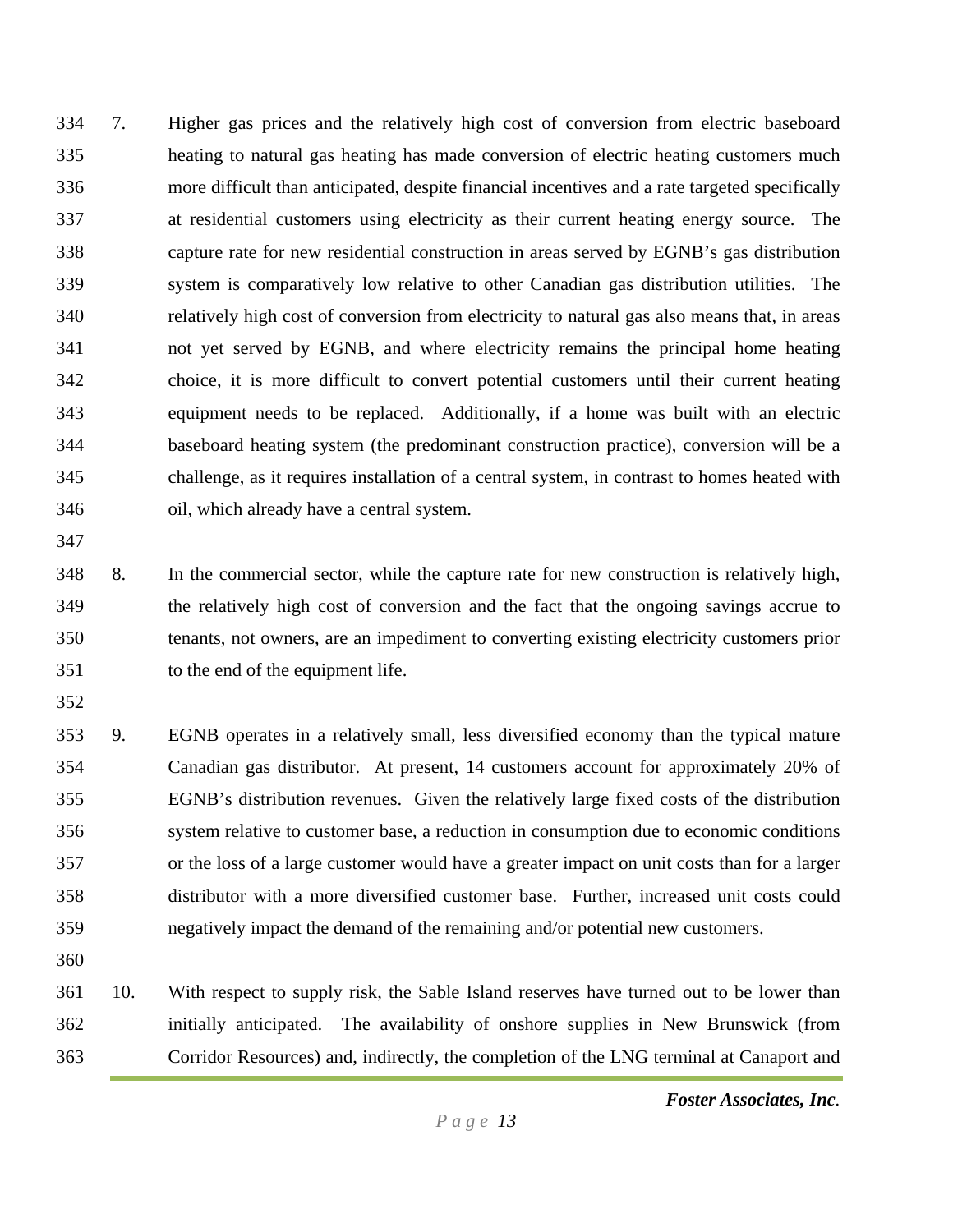364 the Emera Brunswick Pipeline have provided some supply alternatives to the Sable 365 production. However, EGNB's supply alternatives remain relatively limited and 366 commodity prices are sensitive to disruption of the Sable production.

367

368 11. The revenue deficiency account has grown significantly beyond the levels that were 369 initially anticipated. At the end of 2009, it was \$155 million (compared to \$237 million 370 in property, plant and equipment) and is expected to peak at close to \$169 million in 371 2010. In contrast to EGNB's initial projections, which anticipated full recovery of the 372 revenue deficiency account within the 20-year term of the initial franchise period, the 373 expectation today is that it will not be recovered by 2040, well beyond the nine years 374 remaining in the initial franchise period. From the perspective of an equity investor, 375 there is a significant regulatory risk associated with the recovery of their investment that 376 is represented by the revenue deficiency deferral account. While consistency of 377 regulatory decisions provides some comfort to investors, no regulatory board can bind its 378 successors. The longer the anticipated recovery period, the higher the perceived 379 regulatory risk.

380

381 12. EGNB has, as was envisioned in the initial offering of partnership units, paid quarterly 382 distributions to the partners equal to the accounting net income. Without distributions to 383 the partners, EGNB faces the risk that future capital infusions will not be forthcoming. 384 By making distributions, EGNB is able to manage its common equity ratio within the 385 50% limit that was established for ratesetting purposes in NBPUB 299. If EGNB were 386 not to make distributions, its equity ratio would increase above the maximum level 387 approved by the Board, effectively trapping equity which would only have the 388 opportunity to earn the cost of debt.

389

390 Moreover, although EGNB has paid distributions as the partnership units offering 391 intended, partners have in turn, reinvested equity capital into EGNB. Over the past five 392 years, for every dollar that has been distributed, there has been \$1.60 invested in EGNB, 393 much of it coming from the existing partners.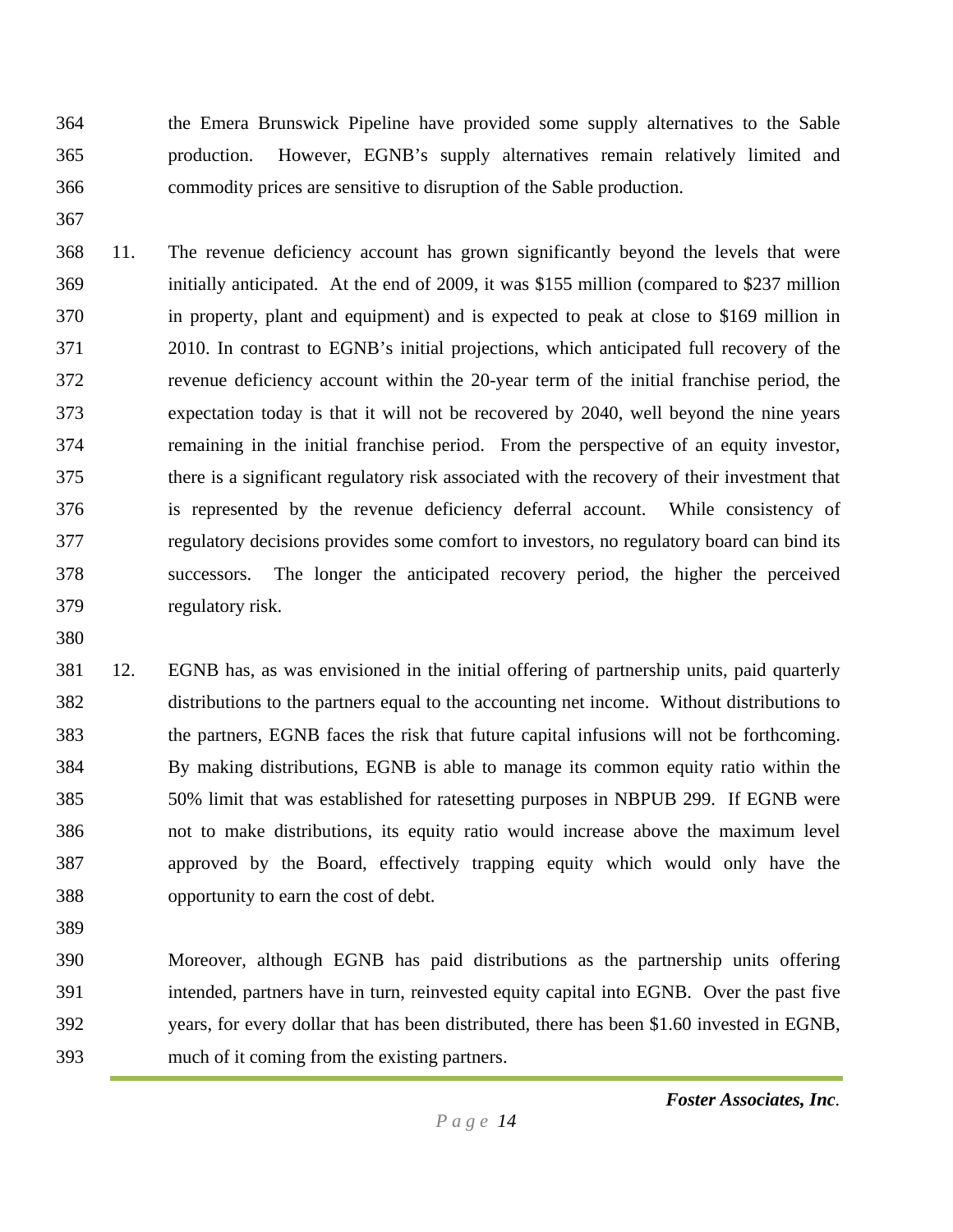394

395 13. Effectively, EGNB is experiencing the risks that were envisioned at its inception, which, 396 in turn, have resulted in the magnitude of the revenue deficiency deferral account, for 397 which investors are at risk of recovery. While the risks have shifted over time from 398 market development to recovery of the invested capital, I see no reason that either 399 existing or prospective investors would require a lower incremental risk premium to 400 compensate for the risk than was incorporated in the ROE adopted in 2000, estimated at 401 200 to 300 basis points above the returns for mature gas distribution utilities.

- 402
- 
- 403 **VI. CAPITAL STRUCTURE**
- 404

405 In the 2000 decision, the Board approved for regulatory purposes the use of an actual capital 406 structure, with the equity ratio not to exceed 50%.

407

408 In assessing the reasonableness of the capital structure, it is important to recognize that:

409

## 410 1. The capital structure should be compatible with the business risks of the firm. The higher 411 the business risks, the higher the common equity ratio that would be considered 412 reasonable.

413 2. EGNB competes for capital with other Canadian regulated companies, with regulated 414 companies globally, as well as with unregulated companies, both within Canada and 415 globally. To compete successfully for required capital, EGNB requires returns, which 416 include both the capital structure and ROE, that are competitive with those of its peers on 417 a risk-adjusted basis.

- 418 3. The capital structure, cost of debt and ROE are inter-related.
- 419 4. The higher the debt ratio, all other things equal (e.g., business risk), the higher the cost of 420 debt that a lender would charge and the more restrictive the covenants that would be 421 placed on a debt issue in order to protect the debt holder.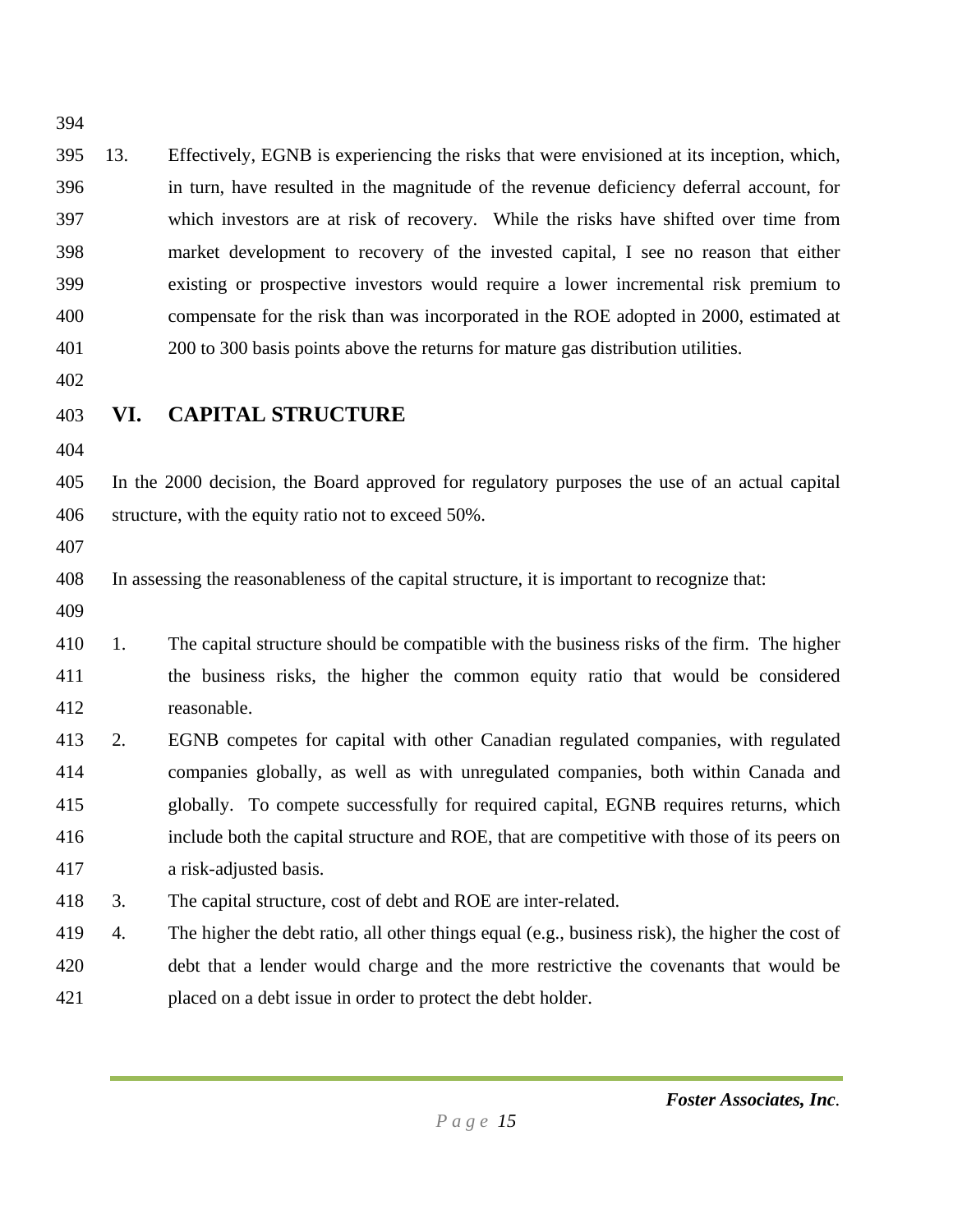422 5. The higher the debt ratio, all other things equal, the higher will be the return required by 423 the equity owners to compensate them for the additional financial risk to which they are 424 exposed.

425 6. The capital structure and return on equity in combination are key factors in determining a 426 firm's credit metrics. Credit metrics include various interest expense coverage and cash 427 flow adequacy measures. The higher the debt ratio and/or the lower the return on equity, 428 the weaker will be a utility's credit metrics. The weaker the credit metrics, the less 429 creditworthy the utility will be, and the higher will be its cost of debt and the more 430 stringent will be the terms and conditions a lender will require.

431

432 In Section V above, I concluded that the level of business risk faced by EGNB has not changed 433 materially since the Board approved EGNB's cost of capital in 2000. In the absence of a 434 significant change in the level of business risk faced, the previously adopted capital structure 435 remains reasonable.

436

437 With respect to the allowed capital structures of the other Canadian gas distribution utilities with 438 which EGNB competes for capital, Table 2 below compares their regulated common equity 439 ratios as approved in 2000 with the most recently adopted ratios. The table indicates that, for 440 both the larger mature and smaller gas distribution utilities, there has been an upward trend since 441 2000.<sup>5</sup> The improvement in the common equity ratios of both larger and smaller Canadian gas 442 distribution utilities is, in isolation, supportive, at a minimum, of maintaining EGNB's common 443 equity ratio at its current level.

444

 $\overline{a}$ 

<sup>&</sup>lt;sup>5</sup>The major debt rating agencies have noted on numerous occasions that they consider the deemed common equity components of Canadian utilities to be relatively thin (and the ROEs relatively low). For example, in the S&P report for Union Gas issued subsequent to the utility's 2006 settlement in which the allowed common equity ratio was raised to 36%, the two weaknesses referred to were the high leverage associated with the company's regulated capital structure and the relatively low allowed ROE compared with global peers (S&P, *Research: Union Gas*, August 24, 2006). More generally, S&P has stated it considers that Canadian utility financial policies tend to be aggressive with leverage, and regulators "parsimonious" with returns (Standard & Poor's, *Industry Report Card: Regulatory Rulings, M&A, and Fuel Cost Recovery Dominate Global Utilities Credit Environment*, November 21, 2006).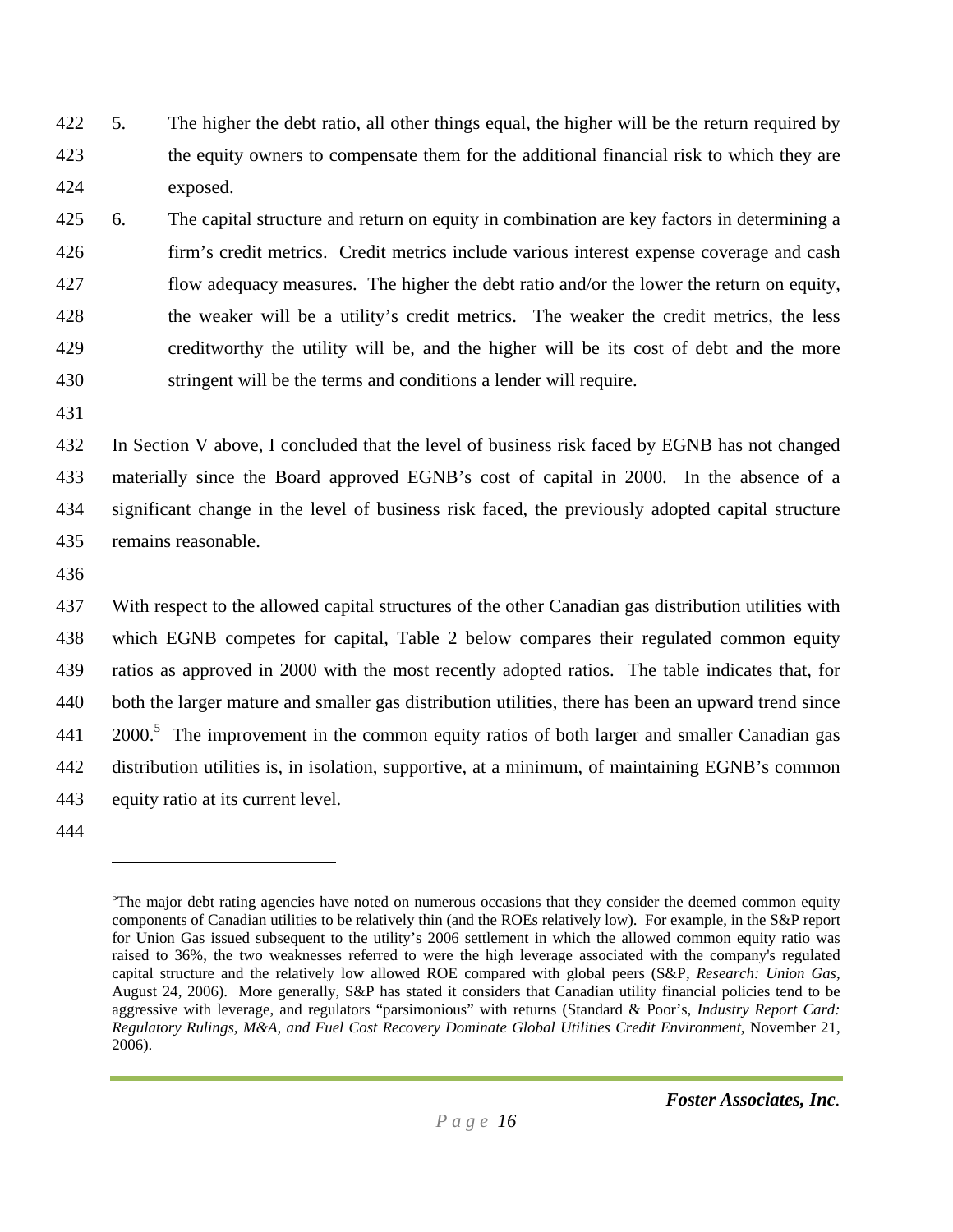|                                           | <b>Allowed Equity Ratios</b> |       |  |
|-------------------------------------------|------------------------------|-------|--|
| <b>Large Mature Gas Distribution</b>      |                              |       |  |
| <b>Utilities</b>                          | 2000                         | 2010  |  |
| <b>ATCO</b> Gas                           | 37.0%                        | 39.0% |  |
| <b>Enbridge Gas</b>                       | 35.0%                        | 36.0% |  |
| Gaz Métro                                 | 38.5%                        | 38.5% |  |
| <b>Terasen Gas</b>                        | 33.0%                        | 40.0% |  |
| <b>Union Gas</b>                          | 35.0%                        | 36.0% |  |
| <b>Median</b>                             | 35.0%                        | 38.5% |  |
| <b>Smaller Gas Distribution Utilities</b> |                              |       |  |
| <b>AltaGas Utilities</b>                  | 41.0%                        | 43.0% |  |
| Gazifère                                  | 40.0%                        | 40.0% |  |
| Heritage Gas                              | N/A                          | 45.0% |  |
| Natural Resource Gas <sup>1/</sup>        | 50.0%                        | 42.0% |  |
| Pacific Northern Gas-FSJ/DC               | 36.0%                        | 40.0% |  |
| Pacific Northern Gas-Tumbler              |                              |       |  |
| Ridge                                     | 36.0%                        | 40.0% |  |
| Pacific Northern Gas-West                 | 36.0%                        | 45.0% |  |
| Terasen Gas (Vancouver Island)            | 35.0%                        | 40.0% |  |
| Terasen Gas (Whistler)                    | 35.0%                        | 40.0% |  |
| <b>Median</b>                             | 36.0%                        | 40.0% |  |

445 **Table 2** 

1/  $\frac{1}{2}$  NRG's risk premium was increased by 0.50% when its common equity ratio decreased.<br>
2/  $\frac{2}{1}$  Medians exclude Heritage Gas for purposes of comparison because it was not operating in 2000. in 2000.

- 
- 449 Source: Schedule 2, page 1 and Regulatory Decisions.

450

451 Of the gas distribution utilities contained in the table above, only Heritage Gas would be 452 considered a close comparable to EGNB, as it is, like EGNB, an immature gas distribution 453 utility.<sup>6</sup> Heritage Gas is a greenfield gas distribution utility serving the province of Nova Scotia. 454 Heritage Gas was allowed an ROE of 13.0%, a common equity ratio of 45% and a cost of debt of 455 8.75% in the February 2003 decision of the Nova Scotia Utilities and Review Board 456 ("NSUARB") approving the 25-year franchise agreement. In 2008, the NSUARB reviewed 457 Heritage Gas' cost of capital as part of a three-year test period (2009-2011) rates application, and

<sup>&</sup>lt;sup>6</sup> Terasen Gas (Vancouver Island) is also a relatively immature utility but is on the cusp of becoming a mature utility, e.g., it has fully recovered its accrued revenue deficiency. Moreover, unlike EGNB, Terasen Gas (Vancouver Island) was constructed and has operated with significant government assistance in a province where natural gas is widely accepted.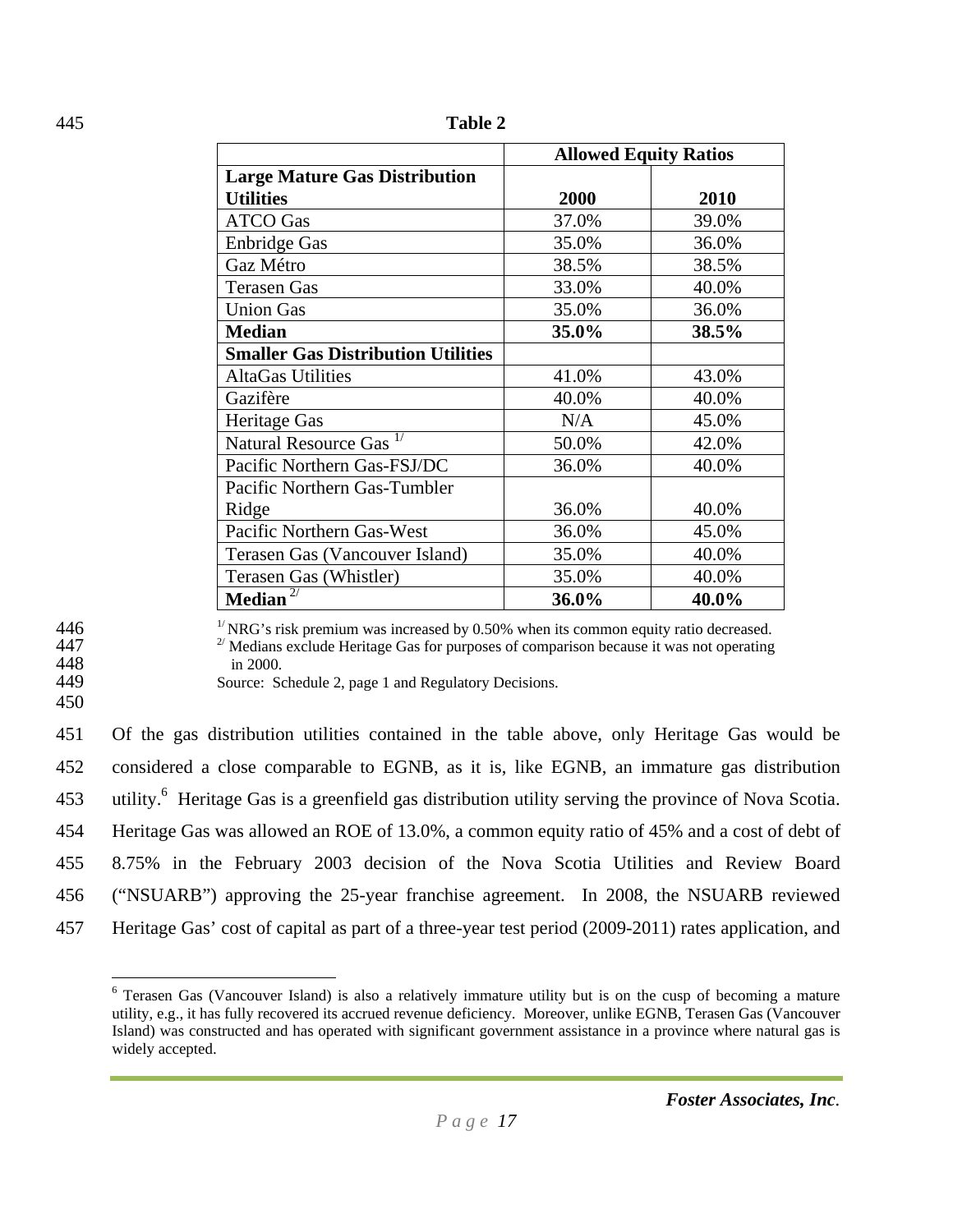458 in its February 2009 decision confirmed all three components of the cost of capital. I would 459 judge EGNB to be a riskier gas distribution utility than Heritage Gas, because Heritage (1) builds 460 only with signed demand; (2) operates within a more densely populated franchise area; (3) 461 largely competes with fuel oil rather than electricity; and 4) has a materially lower revenue 462 deficiency deferral account. With respect to the last, both EGNB and Heritage maintain revenue 463 deficiency deferral accounts; both are allowed in rate base and attract the weighted average cost 464 of capital. As of 2008, Heritage expected to be able to recover the full amount of its revenue 465 deficiency account by 2019, while EGNB does not expect to be able to recover the deferred 466 return prior to 2040. EGNB's higher business risk relative to Heritage Gas is supportive of a 467 higher common equity ratio for EGNB.

468

469 With respect to U.S. gas distribution utilities, the average common equity ratio adopted since the 470 beginning of 2009 has been approximately 48.5%. The allowed common equity ratios for U.S. 471 gas distribution utilities have been relatively stable over the past decade; the average allowed 472 equity ratio approved by U.S. regulators in 1998/2000, at 49%, was similar to the 2009/2010 473 average. EGNB's 50% common equity ratio is comparable to the equity ratios adopted for 474 mature U.S. gas distribution utilities, which would face lower business risk than an immature gas 475 distribution utility like EGNB.<sup>7</sup>

476

 $\overline{a}$ 

 $S\&P$ 's current corporate rating methodology<sup>8</sup> assigns one of six business risk rating categories to 478 each company that it rates including regulated companies. The lowest business risk category is 479 "Excellent"; the highest business risk category is "Vulnerable." The other business risk 480 categories are "Strong", "Satisfactory", "Fair" and "Weak". The typical mature U.S. gas 481 distribution utility rated by S&P has an "Excellent" business profile score, as do the majority of 482 Canadian utilities. In my judgment, it is unlikely that EGNB would, if rated by S&P, be

 $^7$  Under its 2010-2012 rate settlement, St. Lawrence Gas, a small, but mature gas distribution utility, and an affiliate of EGNB, has a target ROE of 10.5%, applied to a 50% common equity ratio.

<sup>8</sup> Standard & Poor's, *Ratings Methodology: Business Risk/Financial Risk Matrix Expanded*, May 27, 2009.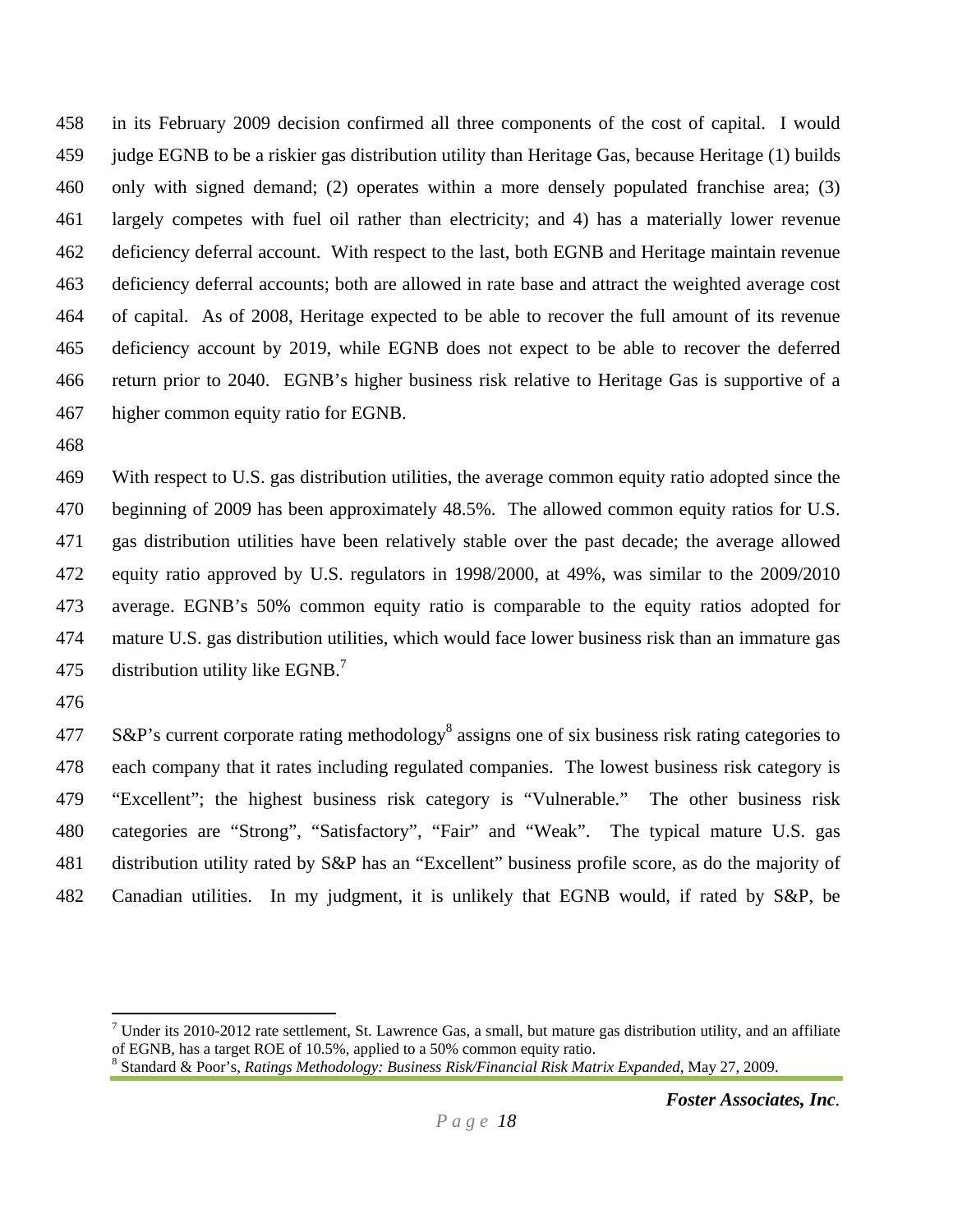483 assigned a business rating category any higher than "Satisfactory, two categories below (higher 484 business risk) than the typical Canadian or U.S gas distribution utility."<sup>9</sup>

485

486 One of the three requirements of the fair return standard is the maintenance of financial integrity, 487 that is, the utility should be allowed a return (capital structure and ROE) that ensures confidence 488 in the creditworthiness of the utility. For a higher business risk utility to achieve similar 489 creditworthiness to its less risky peers, it would need to achieve stronger credit metrics. As 490 noted above, the capital structure and return on equity in combination are key factors in 491 determining a firm's credit metrics. The credit metrics of EGNB at its current capital structure 492 (and ROE) provide a perspective on the reasonableness of the 50% common equity ratio.

493

494 Despite its higher common equity ratio (and higher allowed ROE) relative to the mature 495 Canadian gas distribution utilities, EGNB's key credit metrics have been much weaker. The debt 496 rating agencies are most concerned with cash flow ratios, specifically cash flow interest coverage 497 and cash flow to debt. Cash flow ratios provide a better measure of a utility's ability to cover its 498 fixed financial obligations than accounting based coverage ratios. Cash flow is equal to net 499 income plus or minus all non-cash contributions to accounting net income, the most important of 500 which, for mature utilities, are depreciation and amortization and deferred income taxes.<sup>10</sup> For 501 EGNB, the annual revenue deficiency is a key element of the cash flow calculation. The 502 calculation of EGNB's cash flows subtracts from net income the revenue deficiency, which is a 503 non-cash item.

504

 $\overline{a}$ 

505 Over the past three years (2007-2009), EGNB's average cash flow interest coverage ratio, based 506 on its regulated financial statements, was 2 times, compared to the most recent three year 507 average of 2.9 times for Canadian gas distribution utilities with rated debt (See Schedule 5). 508 EGNB's average cash flow to debt ratio was 6%, compared to just over 12% for Canadian gas 509 distribution utilities with rated debt (Schedule 5), again, despite EGNB's higher common equity

<sup>&</sup>lt;sup>9</sup> Regulated Canadian utilities currently ranked "Satisfactory" are Maritime Electric and Trans Québec and Maritimes Pipeline. Nova Scotia Power is rated one category higher, at "Strong".<br><sup>10</sup> Cash flow interest coverage = Cash flow plus interest expense divided by interest expense. Cash flow to debt =

Cash flow divided by total debt outstanding.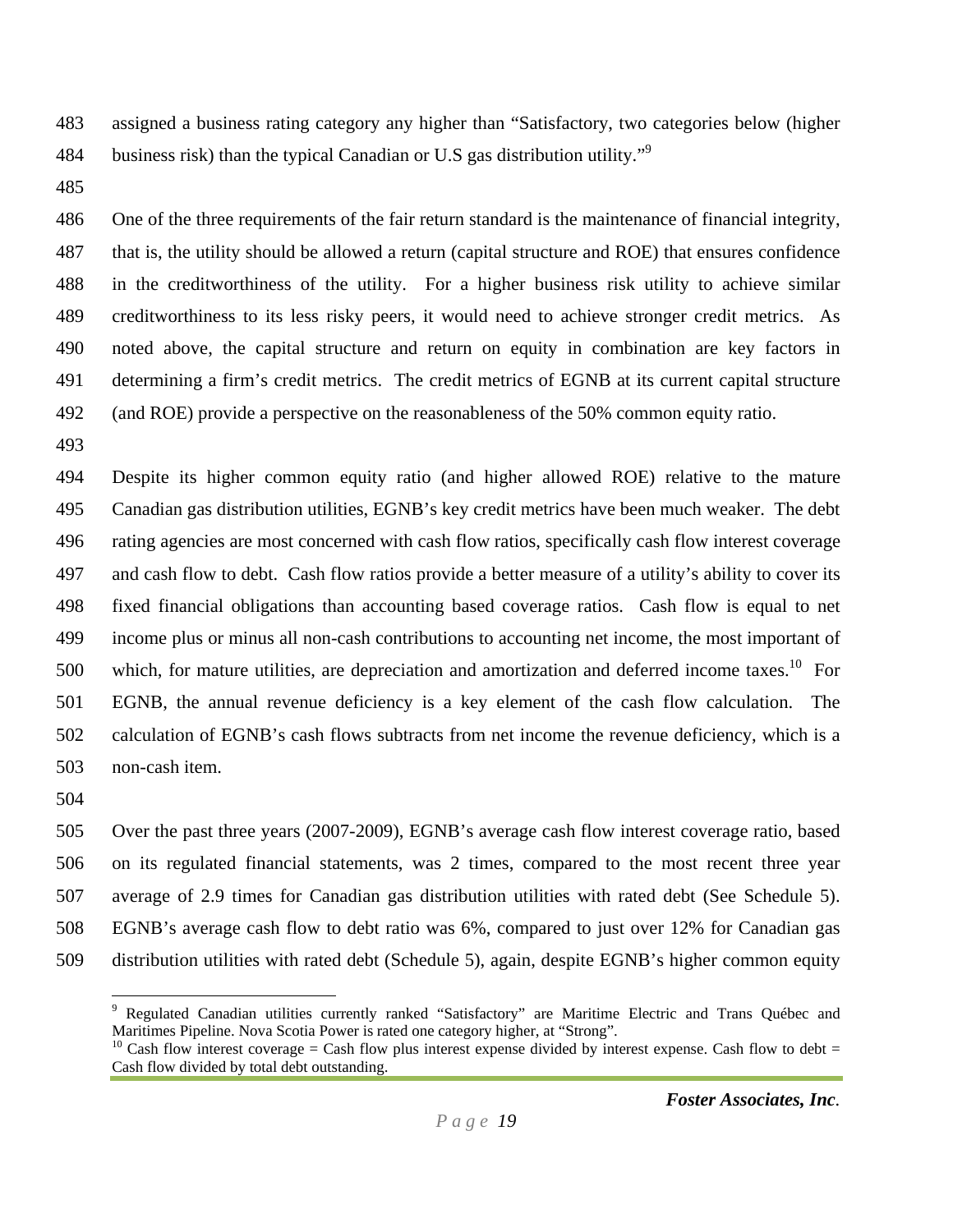510 ratio and higher allowed ROE. The typical mature U.S. gas distribution utility with rated debt

- 511 (median S&P debt rating of A-) has achieved cash flow interest coverage of 4.6 times and a cash
- 512 flow to debt ratio of over 20%; see Schedule 6.
- 513

514 EGNB's weak credit metrics relative to its mature peers demonstrate that, even with a 50% 515 common equity ratio and a 13% ROE, EGNB's higher business risk has not been offset by lower 516 financial risk, as measured by its credit metrics. EGNB's credit metrics to date have not been 517 adequate for its debt to be considered, on a stand-alone basis, investment grade from a potential 518 arms' length third-party lender's perspective.<sup>11</sup>

519

520 EGNB's 10-year financial forecast anticipates that the credit metrics will improve substantially 521 over the next three years, based on the current capital structure and allowed ROE. Specifically, 522 the financial forecast anticipates the following key credit metrics over the next three years, 523 assuming a 50% common equity ratio and a 13% ROE:

524

 $\overline{a}$  $11$  The major debt rating agencies each publish a ratings scale which is used to represent the creditworthiness of a debt issue or a debt issuer. The S&P ratings scale, for example, is as follows:

| <b>Rating</b>  | <b>Rating Definition</b>                                                        |  |  |
|----------------|---------------------------------------------------------------------------------|--|--|
| AAA            | Extremely strong capacity to meet its financial commitments                     |  |  |
| AA             | Very strong capacity to meet its financial commitments                          |  |  |
| $\mathsf{A}$   | Strong capacity to meet its financial commitments; somewhat more susceptible    |  |  |
|                | to the adverse effects of changes in circumstances and economic conditions      |  |  |
| <b>BBB</b>     | Adequate capacity to meet its financial commitments; adverse economic           |  |  |
|                | conditions or changing circumstances are more likely to lead to a weakened      |  |  |
|                | capacity                                                                        |  |  |
| B <sub>B</sub> | Significant speculative characteristics; less vulnerable than other lower-rated |  |  |
|                | obligors, however it faces major ongoing uncertainties and exposure to adverse  |  |  |
|                | business, financial, or economic conditions                                     |  |  |
| <sub>B</sub>   | Currently has the capacity to meet its financial commitments, but adverse       |  |  |
|                | business, financial, or economic conditions will likely impair that capacity    |  |  |
| CCC            | Currently vulnerable and is dependent upon favorable business, financial, and   |  |  |
|                | economic conditions to meet its financial commitments                           |  |  |
| CC             | Currently highly vulnerable                                                     |  |  |

To ratings within each major category, modifiers are appended, with "+" meaning that the obligation ranks in the upper end of its generic rating category and " –" means that the obligation ranks at the lower end of its generic rating category. Ratings of BBB- or higher are considered investment grade. The highest non-investment grade rating is BB+. DBRS and Moody's publish similar scales with slightly different designations.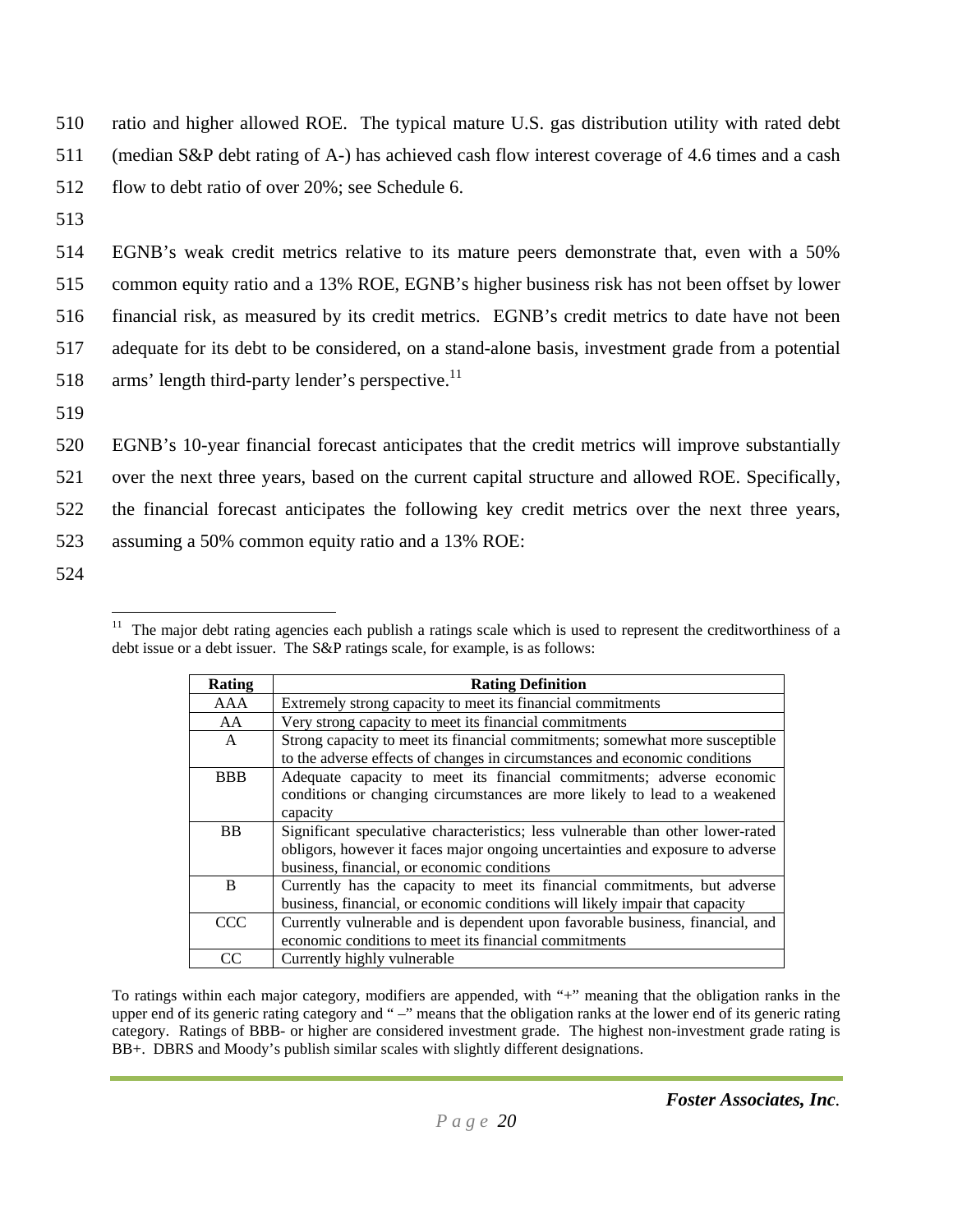| 525 | Table 3 |
|-----|---------|
|-----|---------|

| <b>Credit Metric</b>      | 2010 | 2011 | 2012 |
|---------------------------|------|------|------|
| <b>Cash Flow Coverage</b> | 2.7x | 4.0x | 4.4x |
| Cash Flow to Debt         | 11%  | 19%  | 22%  |

526

527 The achievement of these credit metrics is largely dependent on the level of commodity prices 528 and regulatory decisions approving proposed rate increases. The metrics, if achieved, would be 529 higher than those achieved by mature Canadian gas distribution utilities, which, from a 530 prospective lender's perspective, would be expected from a higher business risk utility.<sup>12</sup> They 531 would also be comparable to those achieved by mature U.S. gas distribution utilities. If EGNB 532 were to raise debt on its own, a prospective lender would, in assessing EGNB's creditworthiness, 533 need to be convinced that these forecasts will be achieved and, once achieved, are sustainable. 534 The relatively weak credit metrics that have been achieved to date with the existing capital 535 structure and ROE support the maintenance of the current equity ratio at this time.

536

537 In summary, in light of EGNB's business risk, the capital structures maintained by its lower 538 business risk Canadian and U.S. gas distributor peers, and credit metrics, the maximum 50% 539 common equity ratio previously adopted by the Board remains reasonable and appropriate.

540

#### 541 **VII. COST OF DEBT**

542

 $\overline{a}$ 

543 In its 2000 Decision, the Board allowed EGNB to charge customers a cost of debt equal to the 544 cost to its parent plus 1%. In that Decision the Board stated that it "is unable to accept the 545 argument that EGNB should be considered as a "stand-alone" entity for purposes of establishing 546 its cost of debt." Further, "The Board understands that EGNB is entering a greenfield situation 547 which inherently carries a risk that the market will not develop satisfactorily. Therefore, there 548 must be a premium to compensate Enbridge Inc. for this risk. Accordingly, the Board orders that

 $12$  Terasen Gas (Vancouver Island), which has just recently received its own debt ratings, has achieved stronger credit metrics than the more mature Canadian gas distribution utilities. With relatively stronger credit metrics, Terasen Gas (Vancouver Island)'s debt ratings have been similar to those of the larger, more mature gas distribution utilities. Terasen Gas (Vancouver Island)'s credit metrics, as shown on Schedule 5, have been similar to those that EGNB is forecasting for the next three years at the existing capital structure and ROE.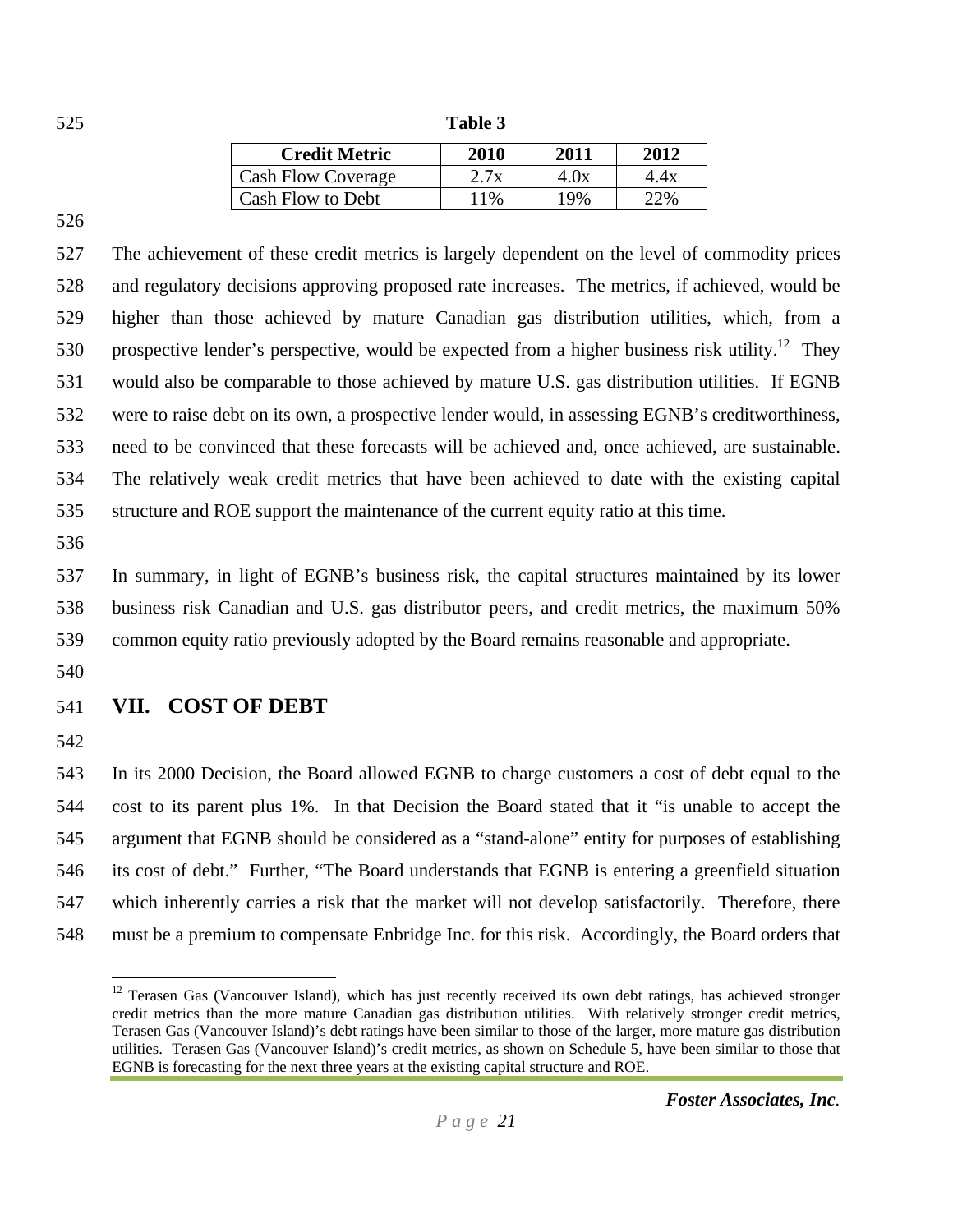549 the cost of debt of EGNB be limited to the actual borrowing rate of the parent company plus 550 1%."

551

552 In its Decision, the Board, in my view, correctly recognized that Enbridge Inc. should be 553 compensated for the risk that it is assuming. Further, it recognized that the cost of debt that 554 EGNB would incur based on its own business risk and capital structure avoids cross-555 subsidization among the various operations of Enbridge Inc. While the diversity and size of the 556 operations of Enbridge Inc. creates a benefit to all of the operations by way of a lower cost of 557 debt, that conclusion does not, in turn, lead to the conclusion that each regulated operation 558 should bear or be charged the parent's cost of debt. To do so would subsidize the higher risk 559 operations at the expense of the lower risk operations.

560

561 In determining whether the 1% premium which the Board previously allowed remains 562 reasonable, there are both qualitative and quantitative factors to be considered.

563

564 Enbridge Inc. is rated A by DBRS, A- by Standard and Poor's and Baa1 by Moody's. EGNB, by 565 comparison, on a true stand-alone basis, would, at best, be rated at the lowest investment grade 566 rating (BBB- on the S&P rating scale or BBB (low) on the DBRS rating scale) and potentially be 567 rated non-investment grade, or in the BB category.

568

569 The 10-year debt that Enbridge Inc. lends to EGNB is done so with no specific terms and 570 conditions attached. There is no minimum interest coverage ratio or debt service ratio which 571 must be maintained; there is no maximum debt ratio which cannot be exceeded. There is no 572 annual amortization of principal which is required. If EGNB were to raise debt on its own, a 10- 573 year debt issue would likely contain covenants of this nature. There is a trade-off between the 574 cost of debt that a utility would incur and the covenants that are attached to that debt. A utility 575 can issue first mortgage bonds, for example, where the physical assets of the utility provide 576 collateral, more cheaply than it can issue unsecured debt. The bottom line is that the 577 reasonableness of the cost of debt incurred must be assessed in light of the covenants that are 578 attached. The 1% premium that EGNB is allowed to charge its customers is for a 10-year debt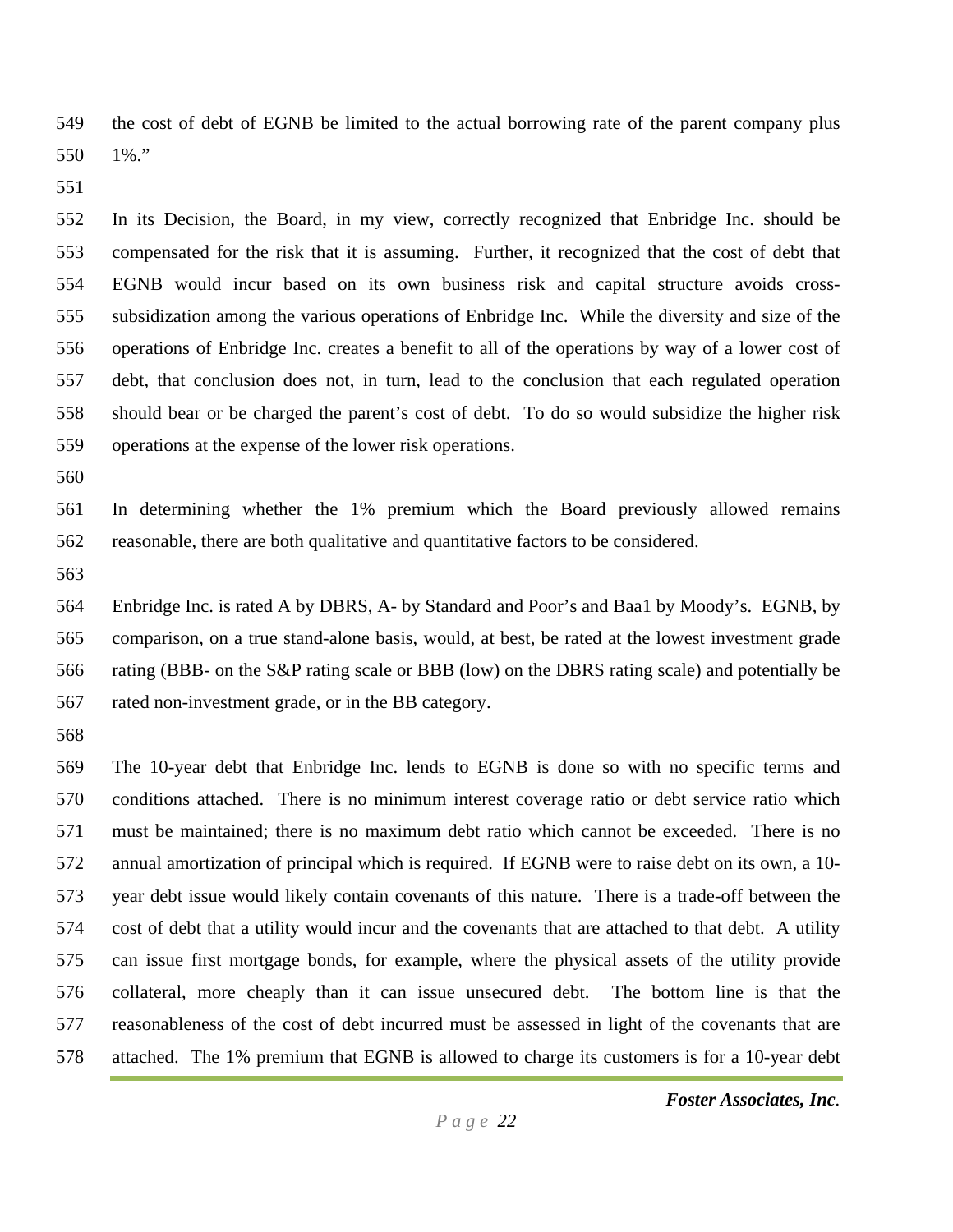579 issue with terms and conditions that would be available to a highly rated issuer, which EGNB 580 would not be on a stand-alone basis.

581

582 Further, it is questionable that, on a stand-alone basis, EGNB would have even been able to issue 583 10-year debt. In this context, Pacific Northern Gas, which is rated BBB (low) by DBRS, and has 584 an actual equity ratio slightly above 50%, has not been able to issue debt with a term longer than 585 five years for approximately 10 years. EGNB's ability to access debt through its parent allows it 586 to issue debt with a longer term, and thus faces lower refinancing risk, than if it had to raise its 587 own debt from a bank or other institution (e.g., insurance company).

588

589 EGNB and its customers also benefit from its ability to obtain terms of credit (e.g., Maritimes 590 and Northeast Pipeline credit requirements) through Enbridge Inc. by way of less onerous terms 591 on letters of credit, as it is the credit strength of Enbridge Inc. which determines terms and 592 pricing.

593

594 With respect to whether the one percentage point premium to Enbridge's cost of debt remains 595 reasonable, it is necessary to estimate what the difference in cost is to Enbridge Inc. raising the 596 debt on behalf of EGNB and the cost that EGNB would actually incur on a stand-alone basis. 597 Enbridge Inc. is rated A by DBRS, A- by Standard and Poor's and Baa1 by Moody's. Enbridge 598 Inc. is, based on all three of its credit ratings, an A-/A3 credit, that is, a low A credit, similar to 599 the majority of mature Canadian utilities. EGNB, as indicated above, would most likely be, on a 600 stand-alone basis, on the border between the lowest investment grade rating and a non-601 investment grade rating, i.e., BB+/Ba1.

602

603 There are no readily accessible data for Canada that would permit the estimation of the 604 difference in the cost of debt for a company like Enbridge Inc. and EGNB on a stand-alone basis. 605 However, Reuters provides spreads between U.S. utility and government bond yields for all of 606 the different ratings categories and for different terms to maturity. The spreads are provided for 607 ratings categories broken down by modifier or "notch". The spreads by ratings category/notch

*Foster Associates, Inc.*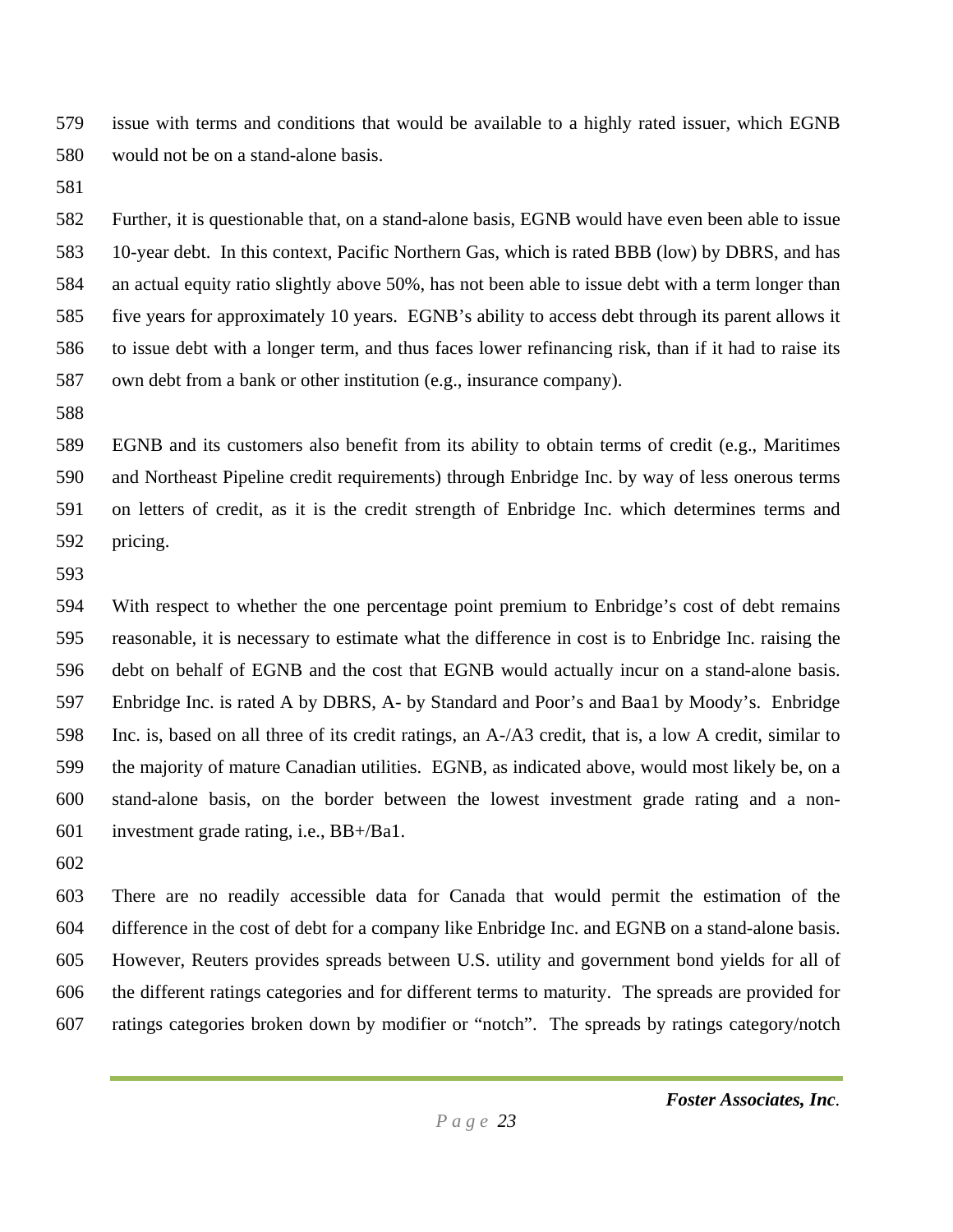608 provide a perspective on the difference in the cost of the debt to Enbridge Inc. and EGNB on a 609 stand-alone basis.

610

611 The spread between yields on 10-year utility debt rated A-/A3 and yields on 10-year U.S. 612 government bonds since 1999 has averaged 150 basis points. The corresponding average spread 613 for a BBB-/Baa3 utility issuer has been approximately 200 basis points. The difference in the 614 spread for a low A rated issuer and a low BBB rated issuer has thus been 50 basis points on 615 average (200 basis points minus 150 basis points). Once the line between investment grade and 616 non-investment grade is crossed, the yield spreads widen dramatically. The average spread 617 between the yield on 10-year BB+/Ba1 utility bonds and 10-year U.S. government bonds since 618 1999 has averaged 380 basis points. In other words, a 10-year debt issue has cost a BB+/Ba1 619 rated issuer, on average, 230 basis points more than it cost an A-/A3 issuer (380 basis points 620 minus 150 basis points). These yield spreads are for debt that has been issued into the public 621 markets, and do not include any private placement premium that an institutional lender would  $622$  charge.<sup>13</sup>

623

624 It is impossible to state with certainty what a third-party lender would charge EGNB or what 625 covenants he would impose on the issuer until such time as EGNB actually approached a lender 626 other than its parent. The potential range of 50 to 230 basis points, along with the consideration 627 that Enbridge Inc. lends 10-year funds to EGNB with no restrictive covenants, supports 628 confirmation that allowing EGNB to charge Enbridge Inc.'s cost of debt plus 1% is reasonable, 629 and likely conservative.

630

 $\overline{a}$ 

 $13$  A typical private placement premium to compensate for the lack of liquidity of the issue has been 25 basis points. Any debt issue that EGNB might contemplate would likely be too small to be issued into the public markets and would have to be done by way of private placement.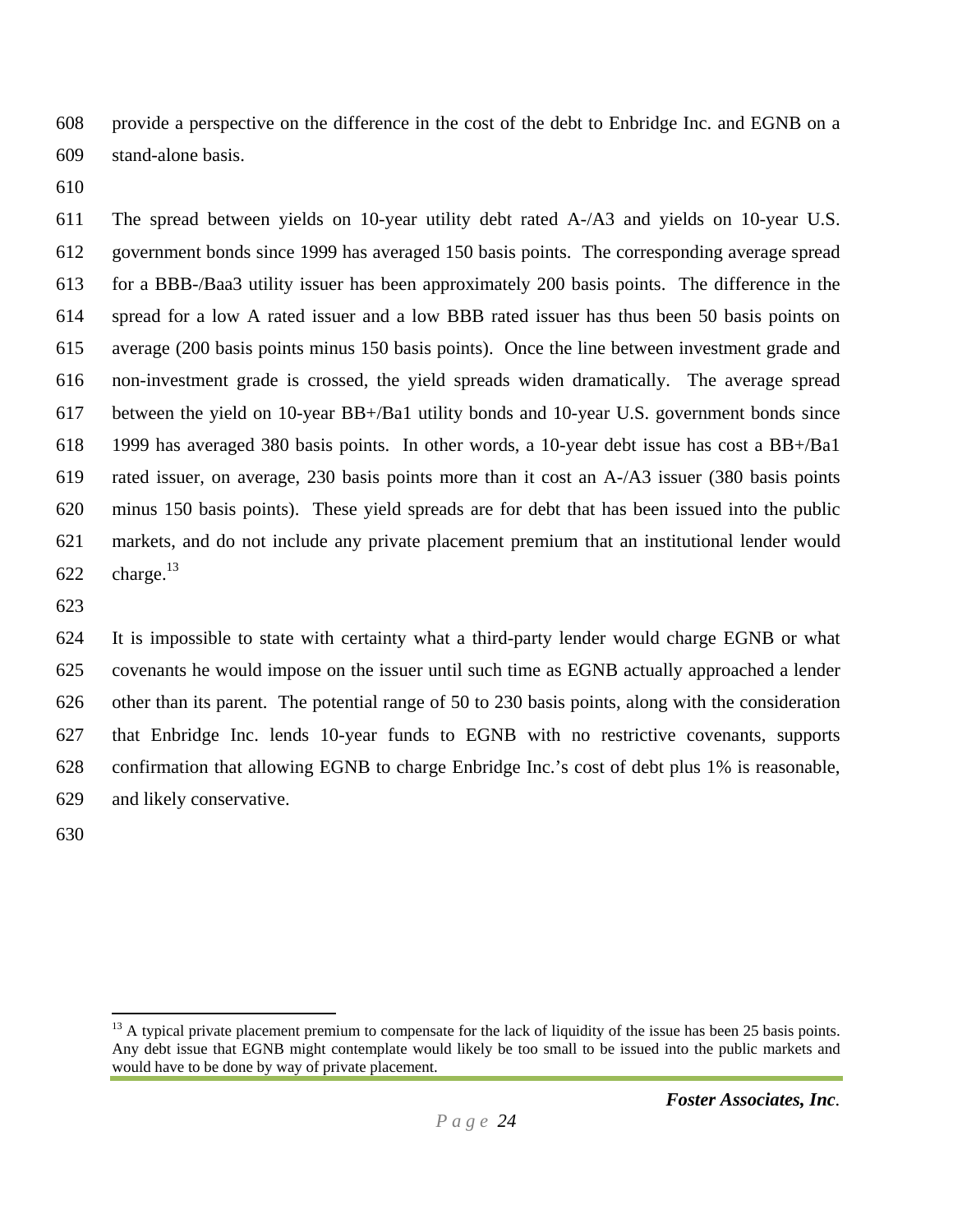#### 631 **VIII. TRENDS IN COST OF CAPITAL**

632

633 When the cost of capital evidence was prepared for the NBPUB 299 proceeding, 10-year and 30- 634 year Government of Canada bonds were both yielding approximately 6.25%, representing a 635 decline of approximately four and a half percentage points since the beginning of the decade 636 (Schedule 1). The decline reflected the success of the federal government's efforts to get its 637 fiscal house in order. For the second consecutive year (1998/1999), the federal budget had been 638 in surplus. The federal debt/GDP ratio, which had peaked in 1995/1996 at 68%, had begun to 639 decline. Since 1992, inflation (as measured by the Consumer Price Index) had stayed within the 640 government's target range of  $1-3\%$ .<sup>14</sup> The long-term outlook anticipated a moderate decline in 641 10-year government bond yields (to approximately 5.5%) over the subsequent 10 years.<sup>15</sup> The 642 typical spread between 10-year and 30-year Canada bond yields was approximately 0.3%, 643 indicating an expectation that 30-year Government of Canada bonds would yield close to 6% 644 over the longer-term. Yields on long-term investment grade corporate bonds at the time were 645 approximately 7.25%, a differential, or spread, with the long-term Government of Canada bonds 646 of approximately 1.0%.

647

648 The equity market was booming, led by the information technology sector. The Canadian equity 649 market composite price at the end of 1999 was double its 1994 level, an annual increase of close 650 to 15%. (By comparison, the information technology sector of the composite had gained close to 651 50% per year over the same time period).

652

1

653 Ten years later, the economy and the capital markets are pulling out of the worst financial crisis 654 since the Great Depression, which stemmed from the subprime mortgage debacle in the United 655 States and spread to both the global financial markets and real economies. The S&P/TSX Index 656 lost over 45% of its value between June 2007 and March 2009, surpassing the 2000-2002 market 657 drop which began with the bursting of the technology sector bubble. Long term government 658 bond yields dropped below 3.5%, a level not seen since the 1950s, as investors sought the safe

 $14$  The Bank of Canada introduced the inflation targets in 1991.

<sup>15</sup> Consensus Economics, *Consensus Forecasts*, October 1999.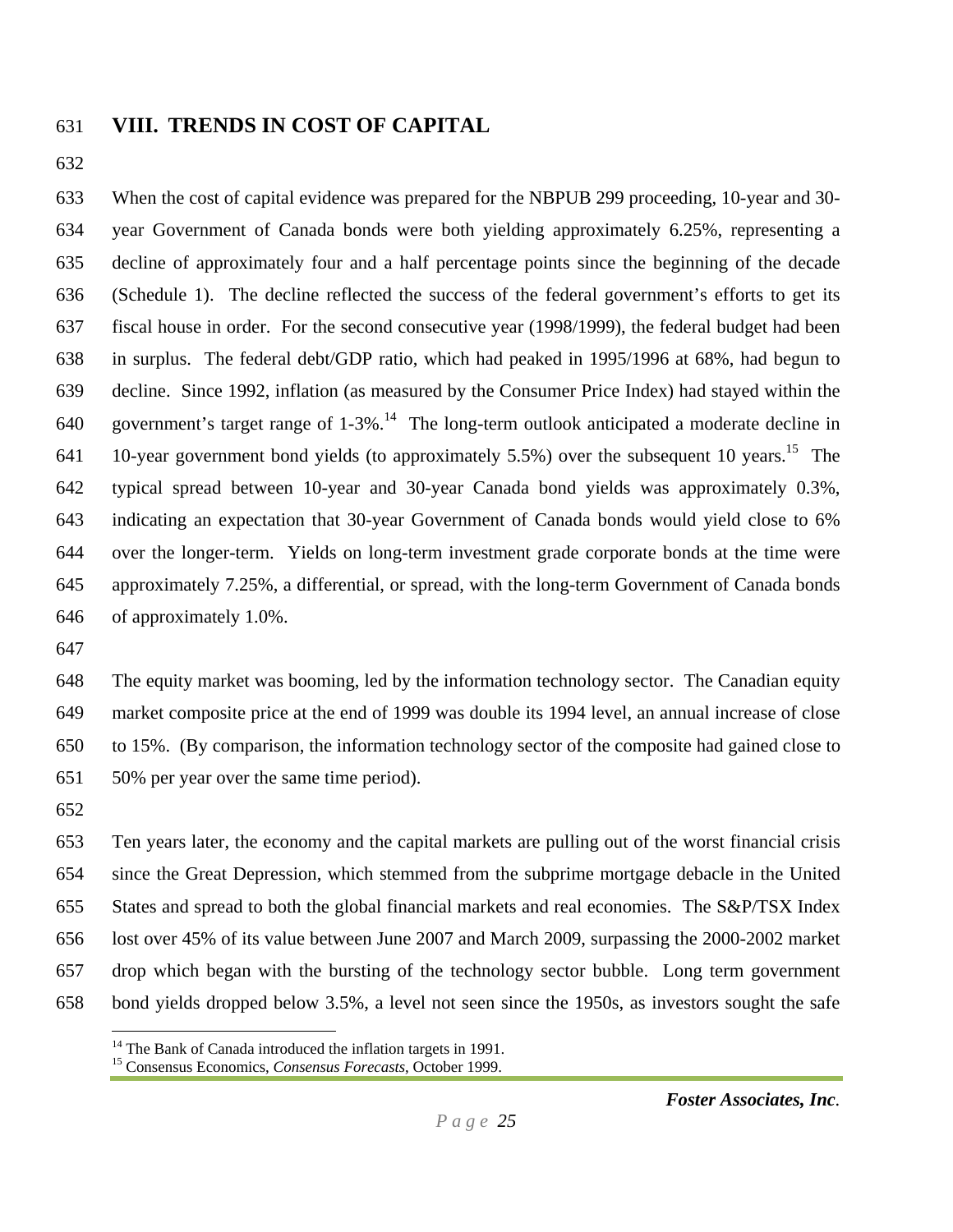659 haven of government securities. The spread between the yield on the DEX long-term corporate 660 bond index and the yield on long-term Government of Canada bonds reached almost 4% in mid-661 2009. To put this in perspective, during the 1990/1992 recession, the spread peaked at just over 662 1.5%. In 2009, growth in GDP dropped by 2.6%; corporate profits fell by over 30%.

663

664 Since mid-2009, the financial markets have improved significantly and the Canadian economy 665 has emerged from recession and has been strengthening. The S&P/TSX Composite index has 666 recovered, but at the end of May 2010 was still close to 20% below its 2007 peak. Spreads 667 between long-term Government of Canada bonds and investment grade corporate bonds have 668 dropped to approximately 200 basis points; the yield on investment grade corporate bonds at the 669 end of May 2010 was 5.7%. Long-term Government of Canada bond yields, which had gradually 670 trended downward over the past decade, were yielding approximately 3.75%.

671

1

672 The prevailing low yields on Government of Canada bonds reflect the confluence of several 673 factors. First, they reflect the commitment by the government to keep interest rates low to 674 stimulate the economy. Second, they reflect expected levels of inflation. Inflation is expected to remain low; the most recent long-term Consensus Economics, *Consensus Forecasts*<sup>16</sup> 675 anticipates 676 that inflation will average just over 2% between 2011 and 2020, not dissimilar to the rates that 677 were prevailing (and expected to prevail) in 1999. Third, with the current debt crisis in Europe, 678 and concerns that Europe's debt crisis could erupt into a renewed global financial crisis, they 679 reflect a "flight to quality". Fourth, long-term Government of Canada bonds are valued by 680 institutions such as pension funds and insurance companies for their creditworthiness and 681 liquidity. Between 1997/1998 and 2007/2008, the federal government had posted eleven 682 consecutive budget surpluses and reduced its debt/GDP ratio from close to 70% to 30%. The 683 debt/GDP ratio dropped to 29% in 2008/2009, the lowest level since  $1979-1980$ .<sup>17</sup> With a

<sup>&</sup>lt;sup>16</sup> Consensus Economics, *Consensus Forecasts* surveys over 250 financial and economic forecasts on a monthly basis for their estimates of a range of variables including interest rates, growth, inflation and exchange rates. Their forecasts cover more than 20 countries. For Canada, the consensus comprises 14 forecasts. Twice a year (April and October), Consensus Economics publishes long-term forecasts (for the current year and the subsequent ten years) for a limited number of variables, including, for Canada, the consumer price index and the yield on 10-year Government of Canada bonds.

<sup>&</sup>lt;sup>17</sup> Department of Finance Canada, *Annual Financial Report of the Government of Canada, Fiscal Year 2008-2009*.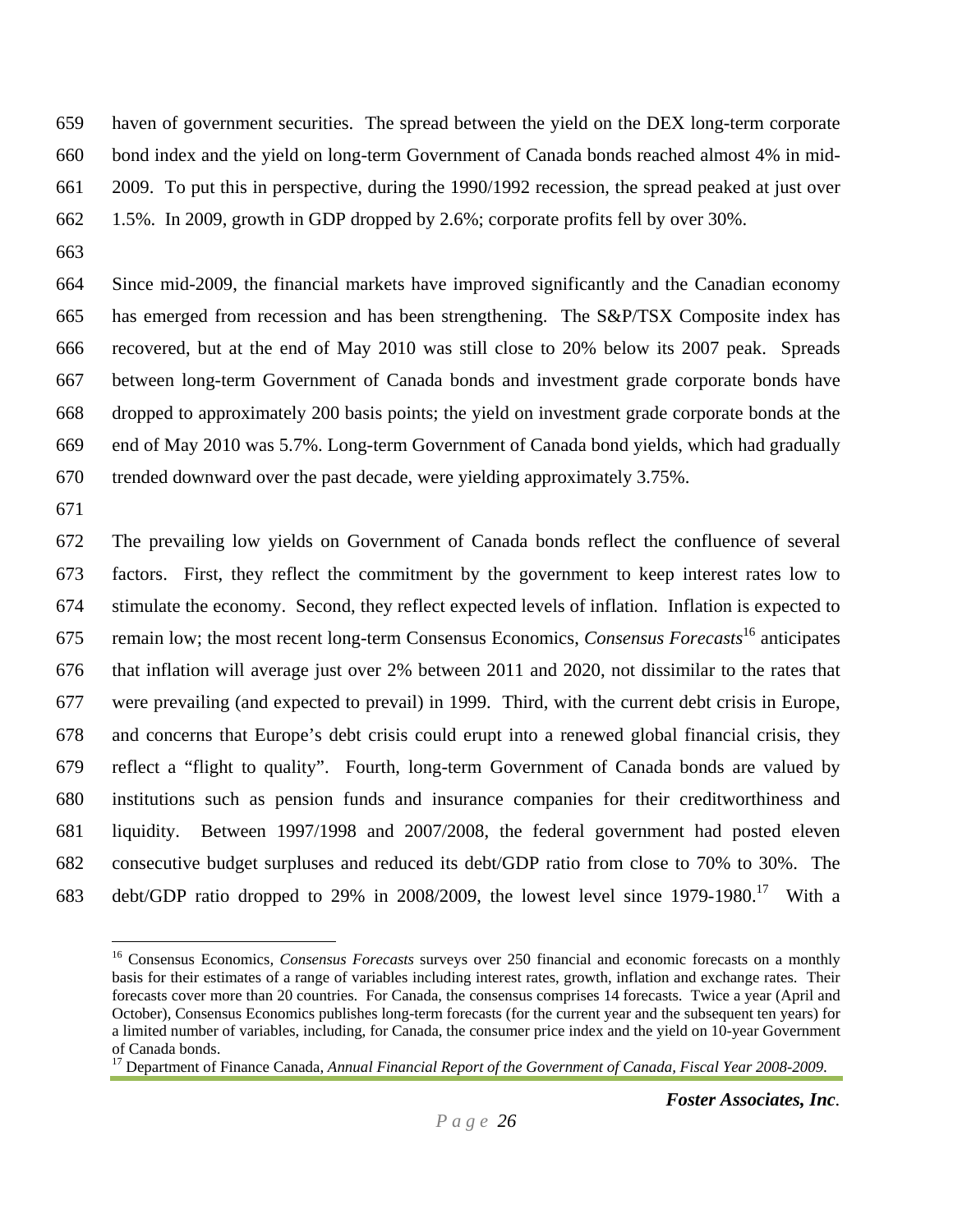684 shrinking supply of debt (relative to the size of the economy), a supply/demand imbalance is 685 created, which puts downward pressure on yields due to their scarcity value.

686

687 The recent yields on long-term Government of Canada bonds are well below the levels forecast 688 to prevail over the next ten years. The most recent long-term Consensus Economics, *Consensus*  689 *Forecasts* (April 2010) anticipates that 10-year Government of Canada bond yields will average 690 approximately 4.8% over the next five years (2011-2015). The typical spread between the long-691 term (30-year) and the 10-year Government of Canada bond yields is 0.3%, which indicates a 692 yield on the former of slightly above 5%. From today's vantage point, over the next ten years, 693 the long-term Government of Canada bond yield is expected to be approximately one percentage 694 point lower than it was in 1999.

695

696 Broadly speaking, a comparison of the circumstances in 1999 to the present day suggests that in 697 general the cost of capital has declined. The extent of the decline specific to the cost of equity 698 capital for Canadian utilities (and to EGNB) is explored in Sections IX and X below.

699

## 700 **IX. ALLOWED RETURNS FOR CANADIAN AND U.S. UTILITIES**

701

702 In 1999, the reasonableness of EGNB's proposed 13% ROE was tested by reference to a number 703 of benchmarks, rather than estimating the cost of equity "from first principles". The term "from 704 first principles" means a comprehensive cost of equity study, in which comparable risk (or 705 proxy) companies are selected. One of the key benchmarks was the ROEs that were allowed for 706 mature Canadian and U.S. gas distribution utilities. This section of the report discusses changes 707 in the allowed ROEs between 1999 and today as a perspective on the magnitude of the change in 708 ROE that would be warranted for EGNB with no change in the risk premium relative to the 709 mature utilities.

710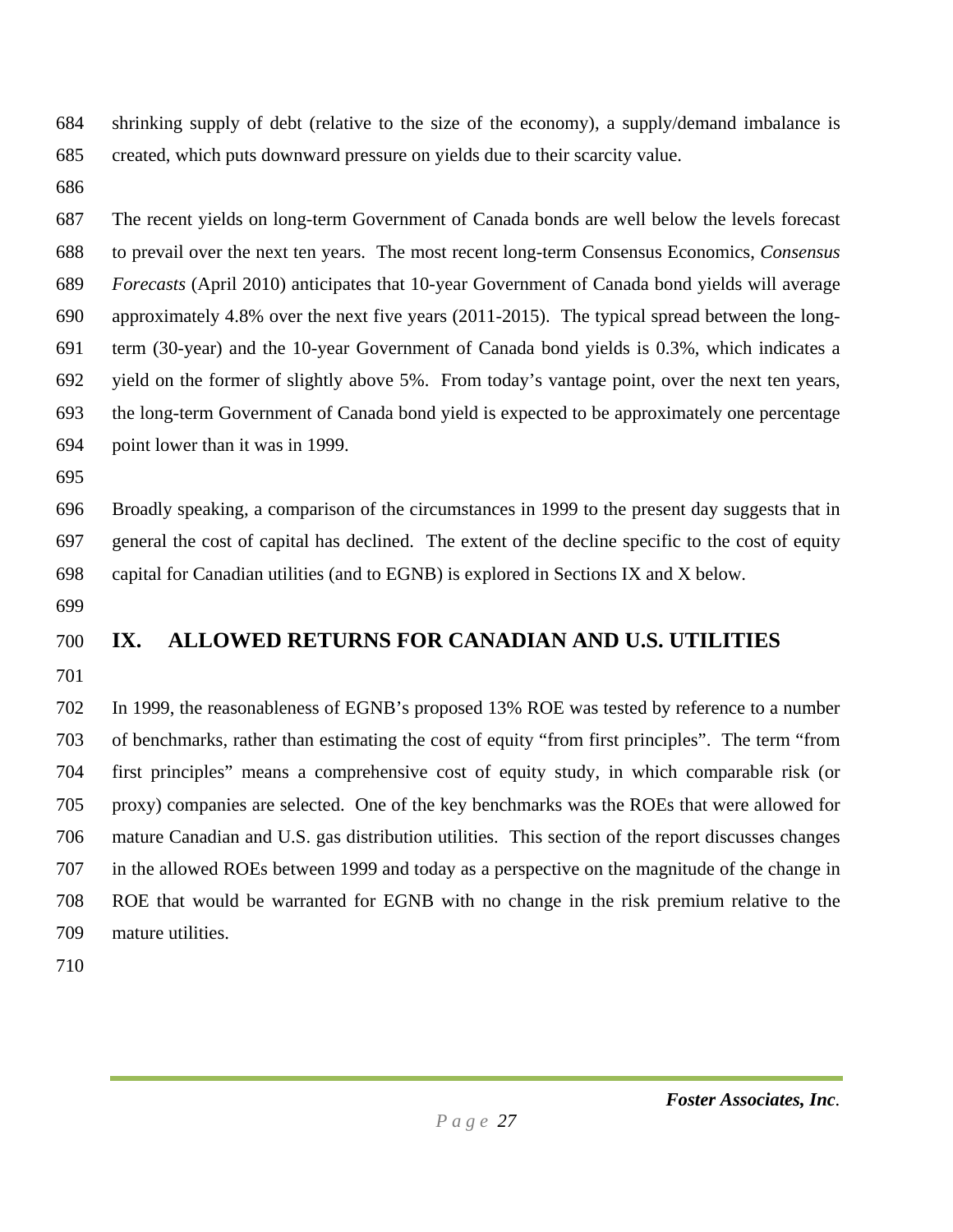711 In 1999, the 13% ROE adopted for EGNB represented a risk premium of approximately 2.0% to 712 3.0% above the returns that were allowed for Canadian and U.S. gas distribution utilities 713 respectively. For Canadian gas distribution utilities, many of which were operating under 714 automatic adjustment ROE formulas, the average ROE expected to be allowed in 2000 was 10%. 715 (The 10% ROE reflected a forecast long-term (30-year) Government of Canada bond yield for 716 2000 of 6.25%. For example, the allowed ROEs for Enbridge Gas Distribution (or "EGD") and 717 Union Gas at a long-term Canada bond yield of 6.25% under the Ontario Energy Board's then 718 prevailing automatic adjustment ROE formula would have been 9.9% and 10.05% respectively.) 719 EGNB's 13.0% ROE represented a risk premium to the allowed ROEs of Canadian utilities of 720 approximately three percentage points.

721

722 With respect to U.S. gas distribution utilities, the average allowed ROE in 1998/1999 was 723 approximately 11.0%. EGNB's 13.0% ROE represented a risk premium of two percentage 724 points above the ROEs being allowed for U.S. gas distribution utilities.

725

726 As noted above, in 1999, many Canadian utilities were operating under automatic adjustment 727 ROE formulas. While there were some differences among the formulas, they typically adjusted 728 the allowed ROE by 75% of the change in the forecast long-term Canada bond yield. By 729 construction, the formulas increased or decreased the utility equity risk premium by 0.25% for 730 every one percentage decrease or increase in the forecast long-term Canada bond yield. The less 731 than one for one increase or decrease in the ROE with long-term Canada bond yields was 732 intended to recognize that, as long-term Canada bond yields changed, the utility cost of equity 733 changed by a lesser amount.

734

735 In 2009, the Alberta Utilities Commission ("AUC"), the British Columbia Utilities Commission 736 ("BCUC"), the Ontario Energy Board ("OEB"), the National Energy Board ("NEB"), the Board 737 of Commissioners of Public Utilities-Newfoundland and Labrador ("NL PUB"), and the Régie 738 de l'énergie du Québec ("Régie"), each reviewed the automatic adjustment ROE formulas under 739 which the utilities under their jurisdiction had been operating. While each of the decisions came 740 to somewhat different conclusions regarding the appropriate level of ROE, the cost of equity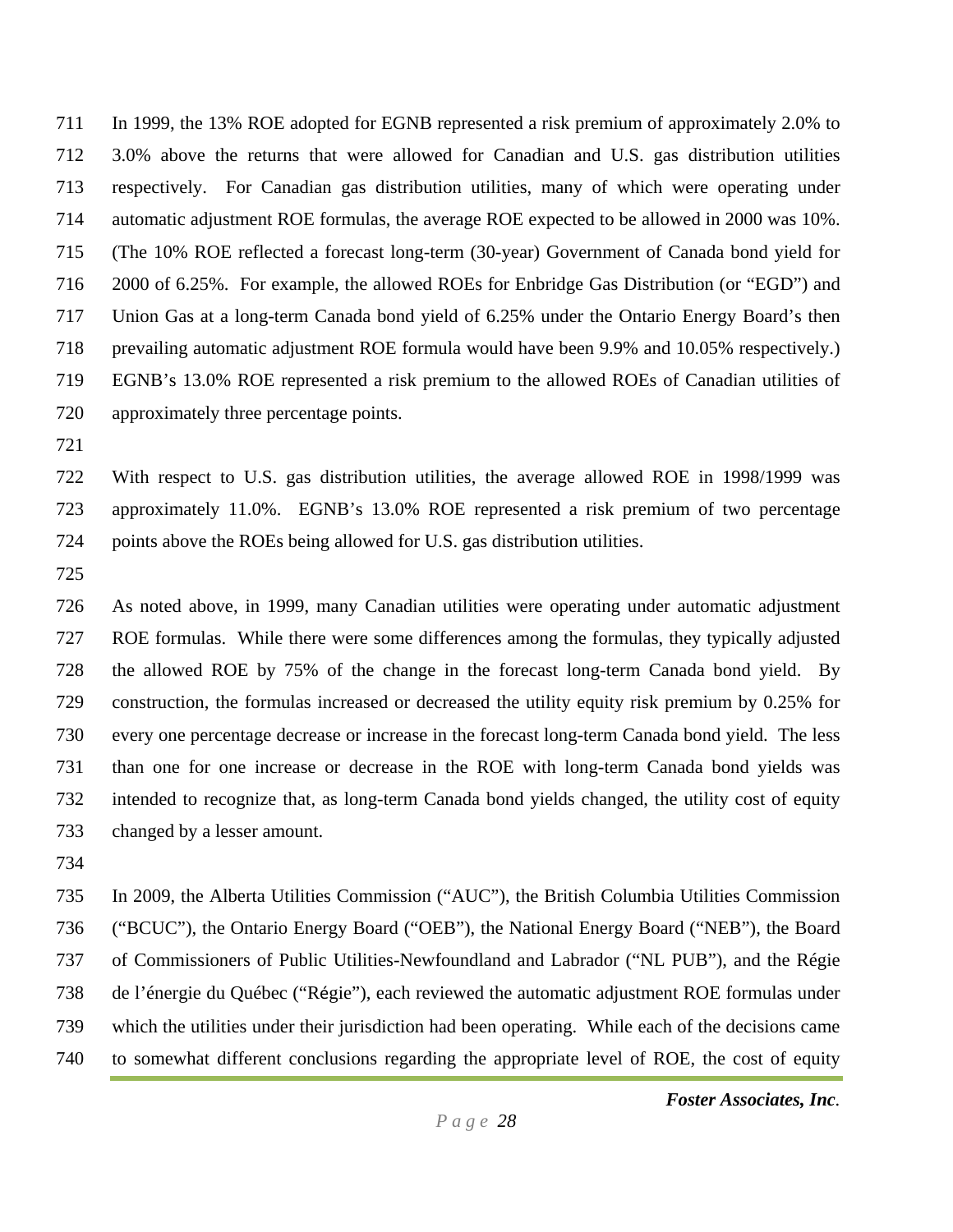| 741 | tests to be accorded most weight and the validity of the formula, all of the decisions increased the  |
|-----|-------------------------------------------------------------------------------------------------------|
| 742 | allowed ROEs above the level that the automatic adjustment formulas would have produced.              |
| 743 | The following summarizes the outcomes of the decisions that are directly relevant to Canadian         |
| 744 | gas distribution utilities. <sup>18</sup>                                                             |
| 745 |                                                                                                       |
| 746 | In November 2009, the AUC adopted an allowed ROE of 9.0% for 2010 and on an interim basis             |
| 747 | for 2011 for all the utilities (including ATCO Gas and AltaGas Utilities) under its jurisdiction.     |
| 748 |                                                                                                       |
| 749 | Also in December 2009, the BCUC reset its benchmark utility ROE at 9.5% effective July 1,             |
| 750 | 2009 and eliminated its automatic adjustment formula. <sup>19</sup> In its decision, the BCUC stated: |
| 751 |                                                                                                       |
| 752 | The Commission Panel agrees that a single variable is unlikely to capture the many                    |
| 753 | causes of changes in ROE and that in particular the recent flight to quality has driven               |

 $\overline{a}$ 

<sup>&</sup>lt;sup>18</sup> On March 19, 2009 the NEB released its cost of capital decision for TransQuébec and Maritimes Pipeline (TQM). In that decision, the NEB expressed the view that:

there have been significant changes since 1994 in the financial markets as well as in general economic conditions. More specifically, Canadian financial markets have experienced greater globalization, the decline in the ratio of government debt to GDP has put downward pressure on Government of Canada bond yields, and the Canada/US exchange rate has appreciated and subsequently fallen. In the Board's view, one of the most significant changes since 1994 is the increased globalization of financial markets which translates into a higher level of competition for capital. When taken together, the Board is of the view that these changes cast doubt on some of the fundamentals underlying the RH-2-94 Formula as it relates to TQM.

The NEB adopted a new cost of capital methodology for TQM, which instead of specifying separate capital structure and ROE components, expressed the allowed return as an overall after-tax return. The NEB provided calculations of the ROE implied at different capital structures to facilitate comparisons with the "traditional" capital structure/ROE approach. The implicit ROE at TQM's proposed common equity ratio of 40% was 9.7%, which represents an increase in the ROE of approximately 1.0% to 1.25% relative to the NEB's formula results for the same years for which TQM's cost of capital was set.

In October 2009, the NEB rescinded its automatic adjustment ROE formula, stating that there was a doubt as to the ongoing correctness of the RH-2-94 Decision which implemented the formula in 1995.

In 2009, the NL PUB reviewed the cost of capital for Newfoundland Power, setting the allowed ROE for 2010 at 9.0% (Newfoundland and Labrador Board of Commissioners of Public Utilities, *Reasons for Decision*, *Order No. P.U. 43(2009)*, December 24, 2009). The NL PUB determined that it would apply a formula for 2011 and gave Newfoundland Power the opportunity to recommend changes to the previously adopted formula. As per Order No. P.U. 12 (2010), the 2011 ROE will be adjusted by 80% of the change in forecast long-term Canada bond yields. <sup>19</sup> British Columbia Utilities Commission, *In the Matter of Terasen Gas Inc., Terasen Gas (Vancouver Island) Inc., Terasen Gas (Whistler) Inc. and Return on Equity and Capital Structure, Decisio*n, December 16, 2009.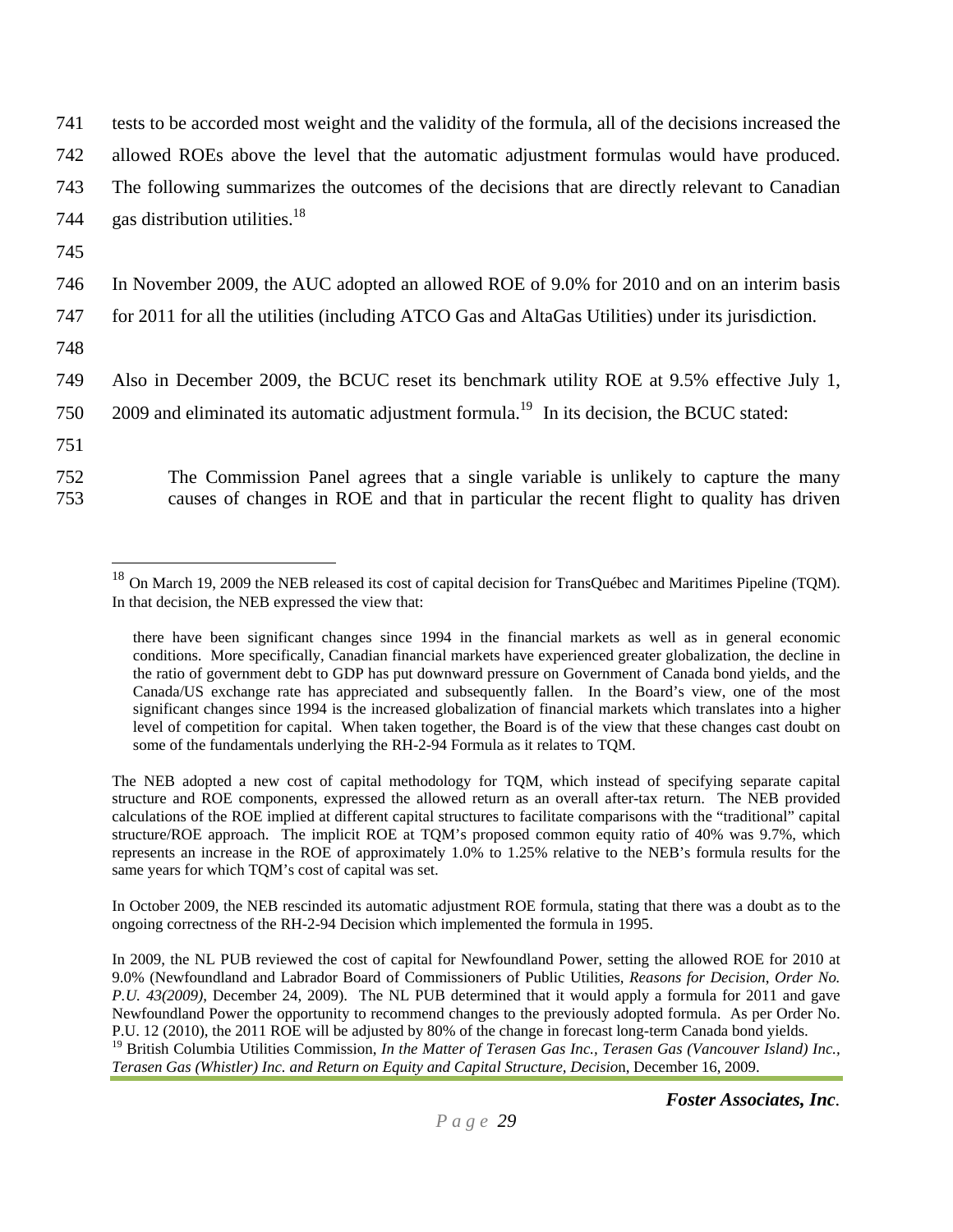754 down the yield on long-term Canada bonds, while the cost of risk has been priced 755 upwards.

#### 757 In the Commission Panel's opinion, reliance on CAPM by Canadian regulatory agencies 758 has also contributed to the divergence between Canadian and US allowed ROEs. In light 759 of the limited weight given by the Commission Panel to CAPM in determining the ROE 760 for TGI [Terasen Gas] for 2010, it would seem inconsistent to retain the adjustment 761 mechanism.

762

756

763 The reset of the benchmark ROE represents an increase of slightly more than one percentage 764 point for each of the gas distribution utilities regulated by the  $BCUC^{20}$  relative to the ROE 765 produced by the BCUC's previous automatic adjustment formula.

766

767 Following a consultative process, the OEB reset its benchmark ROE in December 2009 at 768 9.75%, representing an increase of more than 1.25 percentage points relative to the ROE 769 produced by the formula approach that had been adopted for the Ontario gas distribution utilities 770 in  $1997.<sup>21</sup>$  The OEB also revised the automatic adjustment formula itself. Previously the 771 formula, similar to those in other Canadian jurisdictions, changed the allowed ROE by 75% of

<sup>&</sup>lt;u>.</u> <sup>20</sup> Allowed ROEs for the BCUC regulated gas distribution utilities are: Pacific Northern Gas (Fort St. John/Dawson Creek), 9.9%, Pacific Northern Gas (Tumbler Ridge), 10.15%, Pacific Northern Gas-West, 10.15%, Terasen Gas, 9.5%, Terasen Gas (Vancouver Island), 10.0%, and Terasen Gas (Whistler), 10.0%.

<sup>21</sup> Ontario Energy Board, *Report of the Board on the Cost of Capital for Ontario's Regulated Utilities*, EB-2009- 0084, December 11, 2009 ("Cost of Capital Report"). In its Cost of Capital Report, the OEB stated:

The Board's current formulaic approach for determining ROE is a modified Capital Asset Pricing Model methodology, and in his written comments, Dr. Booth recommended that this practice be continued. Dr. Booth recommended that "the Board base its fair ROE on a risk based opportunity cost model, with overwhelming weight placed on a CAPM estimate".

This view was not shared by other participants in the consultation, who asserted that the Board should use a wide variety of empirical tests to determine the initial cost of equity, deriving the initial ERP [equity risk premium] directly by examining the relationship between bond yields and equity returns, and indirectly by backing out the implied ERP by deducting forward-looking bond yields from ROE estimates…

The Board agrees that **the use of multiple tests to directly and indirectly estimate the ERP is a superior approach to informing its judgment than reliance on a single methodology**. In particular, the Board is concerned that CAPM, as applied by Dr. Booth, does not adequately capture the inverse relationship between the ERP and the long Canada bond yield. As such, the Board does not accept the recommendation that it place overwhelming weight on a CAPM estimate in the determination of the initial ERP.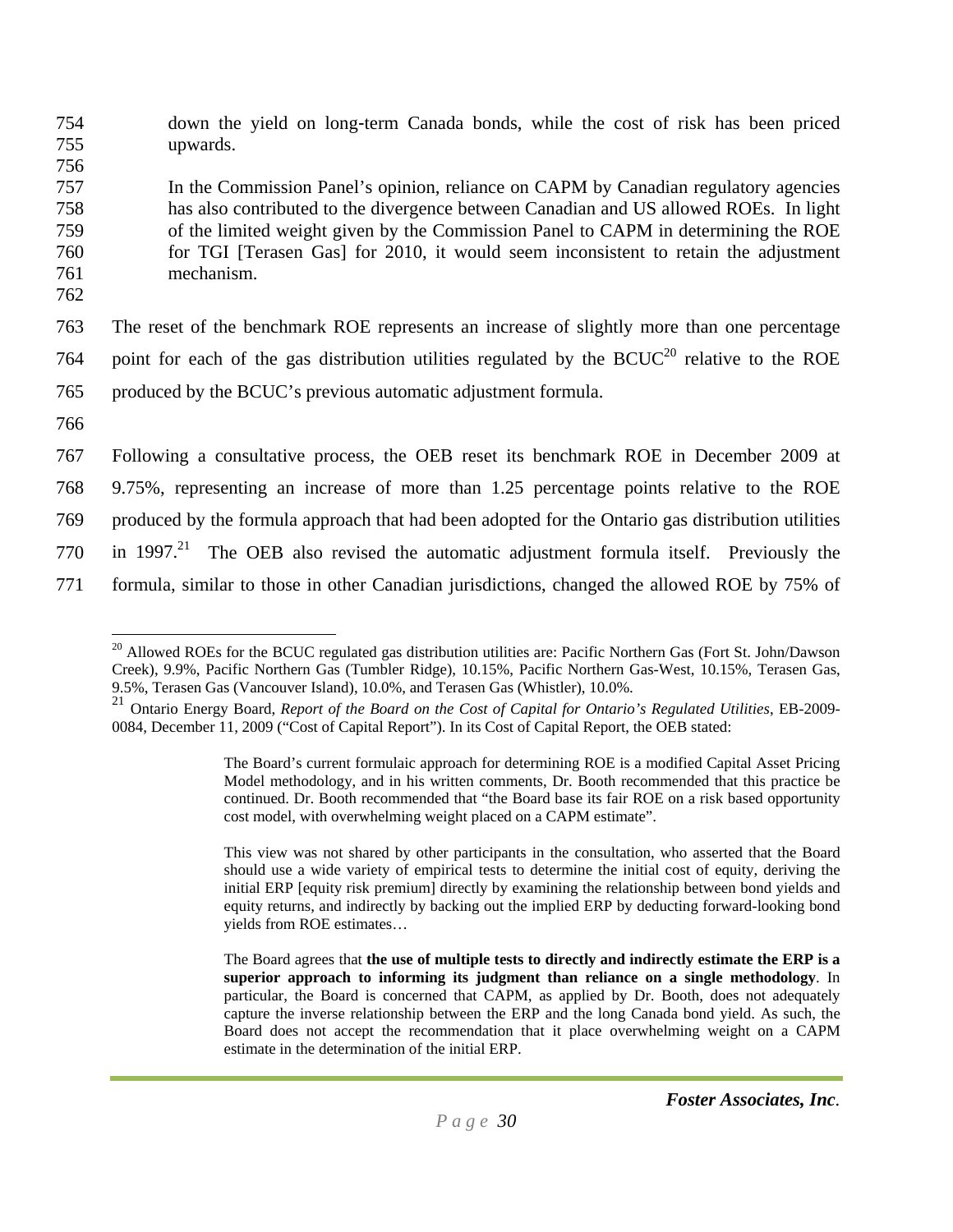772 the change in forecast long-term Canada bond yield spreads. The Board revised its previous 773 formula (1) to reflect the empirical evidence it had reviewed during the cost of capital 774 consultation which showed that the cost of equity varied by approximately 50% of the change in 775 long-term government bonds, rather than the 75% previously reflected in the formula, and (2) to 776 recognize that there was a direct relationship between the utility cost of equity and the spread 777 between government and utility bond yields. The reset of the benchmark utility ROE at the 778 higher level than previously is internally consistent with the OEB's finding that the sensitivity of 779 the cost of equity to changes in long-term government bond yields is lower than the previous 780 formula had presumed.

781

782 The revised formula changes the allowed ROE by 50% of the change in forecast long-term 783 Canada bond yields and 50% of the change in observed A rated utility bond spreads. The initial 784 reset benchmark ROE of 9.75% was based on a forecast long-term Canada bond yield of 4.25% 785 and a utility/government bond yield spread of 1.415%. The formula was updated for application 786 to all electricity distributors with rebased rates to become effective May 1, 2010.<sup>22</sup> The allowed 787 ROE will be 9.85%, reflecting a forecast long-term Canada bond yield of 4.46% and a 788 utility/government bond yield spread of 1.40%.

789

790 While Enbridge Gas Distribution and Union Gas are not immediately impacted by the revised 791 cost of capital policy, because they are operating under five-year performance-based regulation 792 plans in which the initial ROE does not change during the term of the plan, it is reasonable to 793 conclude that the ROEs that would be applicable to Enbridge Gas Distribution and Union Gas if 794 the ROE were reset today would be similar to the levels set out in the OEB's Cost of Capital 795 Report.

796

1

<sup>22</sup> Ontario Energy Board, *Cost of Capital Updates for 2010 Cost of Service Applications*, February 24, 2010.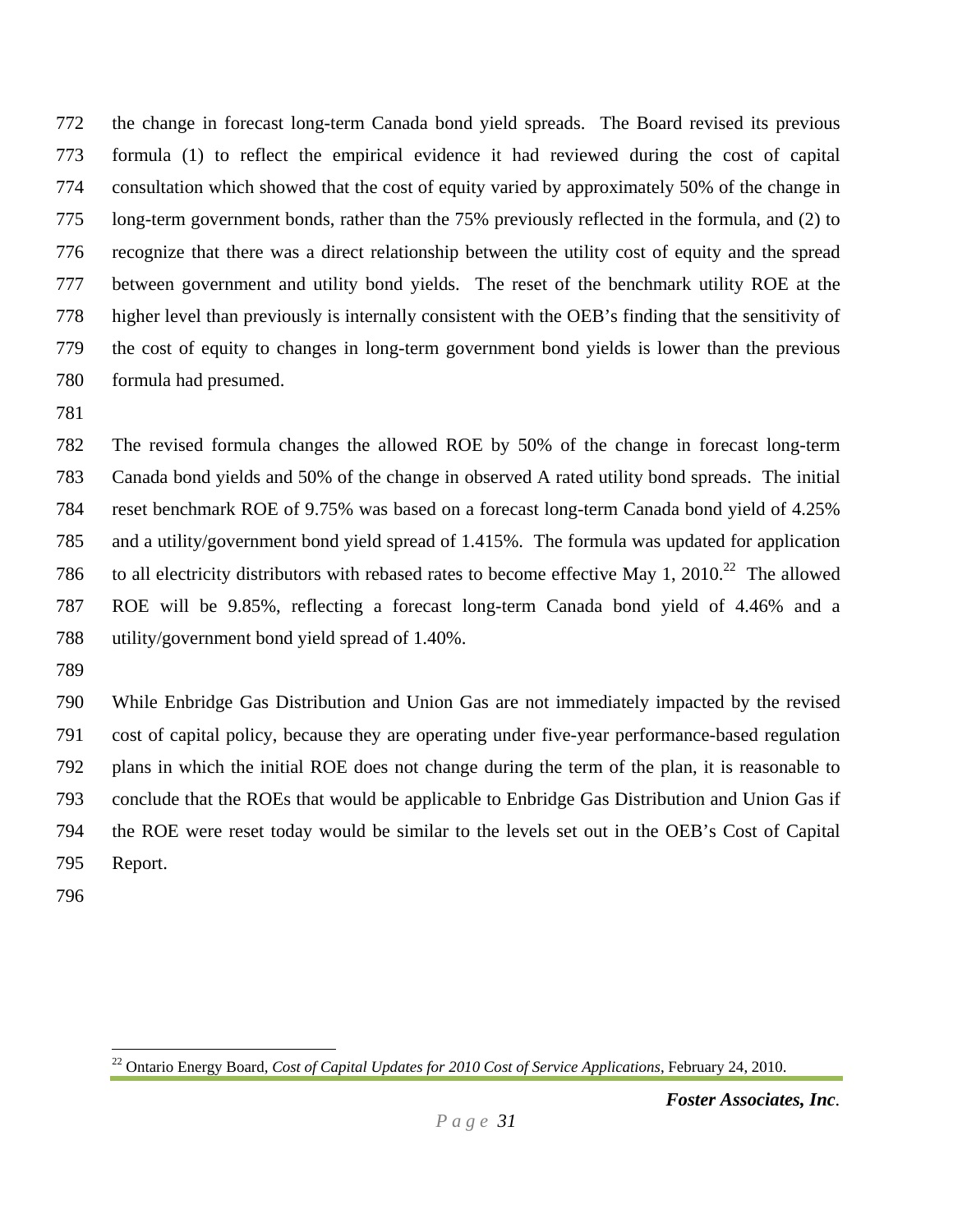797 In December 2009, the Régie adopted a 2010 ROE for Gaz Métro of 9.2% compared to an ROE

798 of 8.64% which would otherwise have been adopted under the Régie's automatic adjustment 799 formula. $^{23}$ 

800

801 The table below compares the returns that would have been allowed for the major, mature 802 Canadian gas distribution utilities at the forecast long-term Canada bond yield of 6.25% relied 803 upon in NBPUB 299 and the allowed ROEs that are indicated by the most recent regulatory 804 decisions.

- 805
- 

|                                  | <b>Table 4</b>                                           |                                                    |
|----------------------------------|----------------------------------------------------------|----------------------------------------------------|
| <b>Gas Distribution Utility</b>  | 1999 ROE at 6.25% Long-<br><b>Term Canada Bond Yield</b> | <b>ROE</b> per 2009<br><b>Regulatory Decisions</b> |
| <b>ATCO Gas</b>                  | $10.00\%$ <sup>1/</sup>                                  | 9.00%                                              |
| <b>Enbridge Gas Distribution</b> | 9.90%                                                    | $9.85\%^{2}$                                       |
| Gaz Métro                        | 10.00%                                                   | 9.20%                                              |
| <b>Terasen Gas</b>               | 9.70%                                                    | 9.50%                                              |
| <b>Union Gas</b>                 | 10.05%                                                   | $10.00\%$ <sup>3/</sup>                            |
| Average                          | 9.93%                                                    | 9.51%                                              |

807

 $\frac{1}{2}$  Based on 3.75% risk premium established in Decision 2000-9, March 2, 2000.<br>809  $\frac{1}{2}$  The risk premium for EGD has historically been identical to that adopted for

 $809$  <sup>2</sup> The risk premium for EGD has historically been identical to that adopted for the electricity distributors, for whom an ROE of 9.85% was adopted effective May 1, 2010.

810 whom an ROE of 9.85% was adopted effective May 1, 2010.<br>811 <sup>3/</sup> Union Gas has historically been awarded an ROE 0.15% higher than that awarded to EGD.

812 813

814 Table 4 above indicates that, based on the outcomes of the 2009 regulatory decisions in isolation,

815 the allowed ROE for major Canadian gas distribution utilities has declined just over 0.40% since

816 2000. A reduction of this magnitude applied to EGNB's 13.0% ROE results in an ROE of

- 817 approximately 12.5%.
- 818

 $\overline{a}$ 

<sup>&</sup>lt;sup>23</sup> Régie de l'énergie du Québec, *Décision: Demande de modifier les tarifs de Société en commandite Gaz Métro en compter du 1er octobre 2009*, D-2009-156, December 7, 2009. The allowed ROE included an adjustment of 0.25% to 0.55% to account for the effects of the financial crisis. The Régie renewed its automatic adjustment mechanism effective for Gaz Métro's 2011 test year. The automatic adjustment formula changes the annual ROEs by 75% of the change in forecast long-term Canada bond yields. The 2011 ROE will be equal to 9.2% plus/minus 75% of the change in forecast long-term Canada bond yields between the December 2009 decision and August 2010.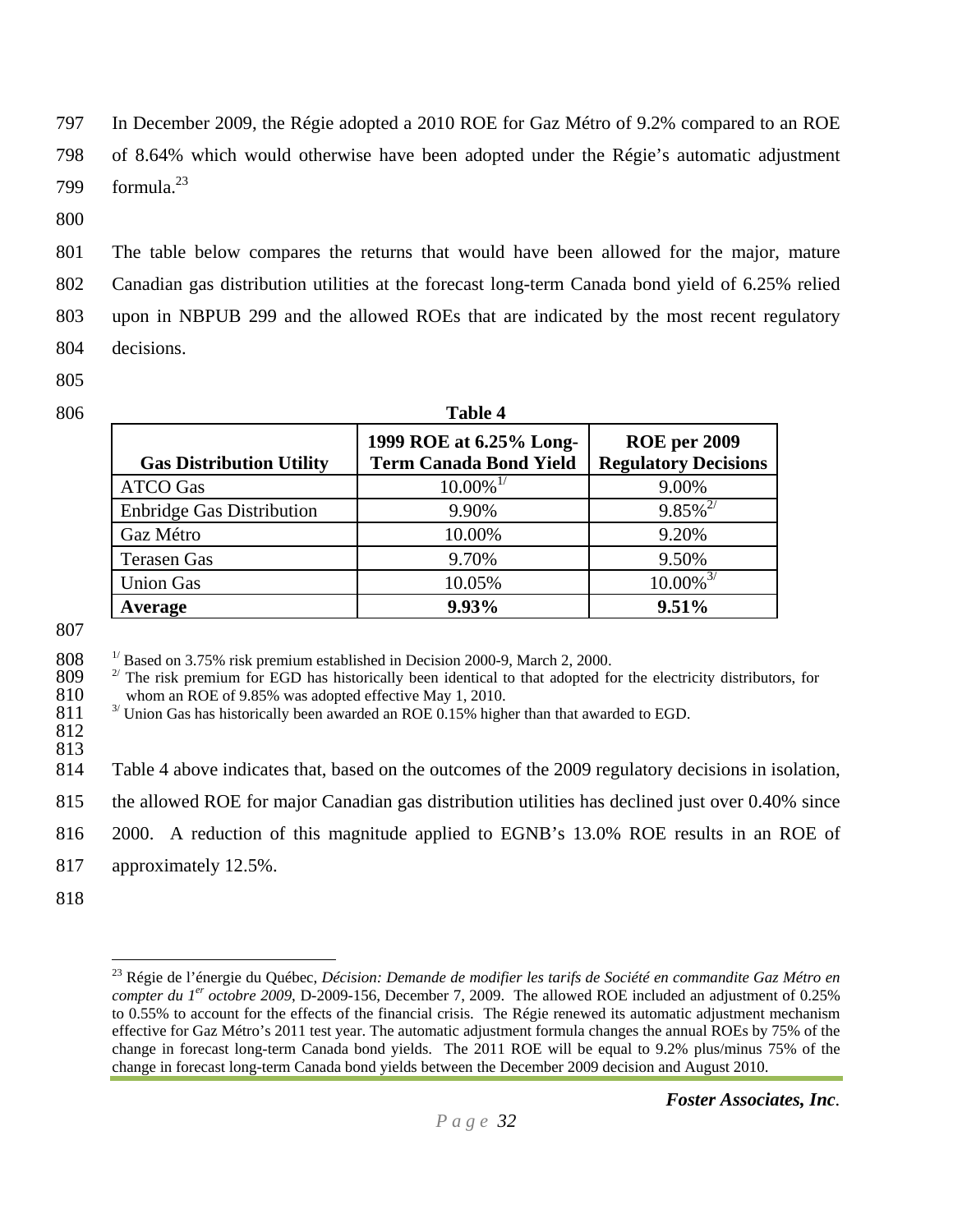819 One Canadian gas distribution utility benchmark that was not available when the reasonableness

820 of EGNB's proposed cost of capital parameters was assessed in 1999 is Heritage Gas. As noted

- 821 in Section VI above, Heritage Gas, a somewhat lower risk gas distribution utility than EGNB,
- 822 was allowed an ROE of 13.0% on a common equity ratio of 45% in 2003, confirmed in 2009.
- 823

824 With respect to U.S. gas distribution utilities, the allowed ROEs in 2009 and 2010 have been 825 approximately 10.0%,  $^{24}$  a reduction of 1.0% from the allowed returns estimated at the time of 826 NBPUB 299 (Schedule 2). Based solely on the reduction in the allowed ROEs for the U.S. gas 827 distribution utilities (i.e., maintaining a risk premium of 2.0% for EGNB), the indicated ROE for 828 EGNB would be 12.0%.

829

830 The most recent allowed ROEs for U.S. gas distribution utilities have corresponded to long-term 831 government bond yields of approximately 4.0%. An analysis of the relationship between the 832 allowed ROEs of U.S. utilities and the corresponding yields on long-term government bonds 833 indicates that allowed ROEs have changed by slightly less than 50% of the change in long-term 834 government bonds. In other words, if the long-term government bond yield rises by 1.0%, the 835 allowed ROEs rise by just under 0.50% and vice versa. Consequently at a yield of 5.0%, as 836 forecast for long-term Canada bonds in Section X.D. below, i.e., an increase of 1.0%, the 837 indicated allowed ROE for U.S. gas distribution utilities would be approximately 10.5% (an 838 increase of approximately  $0.50\%$ ).<sup>25</sup> The addition of a risk premium of 2.0% for EGNB results 839 in an ROE of 12.5%.

840

 $\overline{a}$ 

 $24$  As noted in Section VI under its 2010-2012 rate settlement, St. Lawrence Gas, an affiliate company, has a target ROE of 10.5%, applied to a 50% common equity ratio.

<sup>&</sup>lt;sup>25</sup> Quarterly allowed ROEs for U.S. utilities from 1995 (the year the initial automatic adjustment mechanism was applied in Canada by the BCUC) through 2009 were regressed against long-term government bond yields and the spread between A rated utility and government bond yields. The results of the analysis indicate that the allowed ROEs increased or decreased by 47 basis points for every one percentage point increase or decrease in the long-term government bond yields and increased or decreased by 27 basis points for every one percentage point increase or decrease in utility bond yield spreads. Similar results were obtained when the analysis was performed over the shorter period, 1999-2009.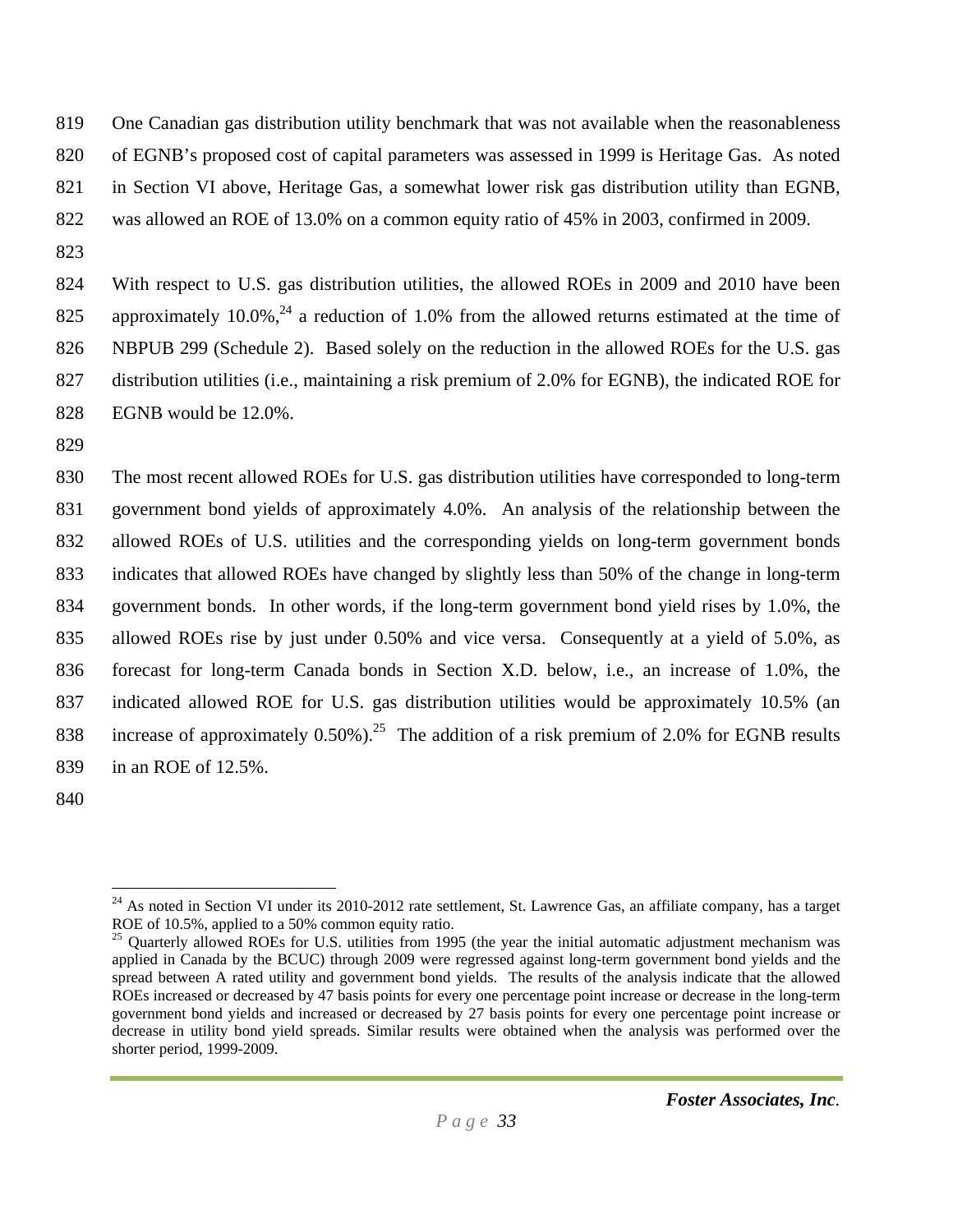841 Based on both the most current allowed ROEs for U.S. gas distribution utilities and those which 842 would likely prevail with a rise in the long-term government bond yield to 5.0%, the indicated

843 ROE for EGNB with a 2.0% risk premium is in the range of 12.0% to 12.5%.

844

845 In summary, based on the updated benchmarks for both Canadian and U.S gas distribution 846 utilities, the indicated ROE for EGNB would be in the range of 12.0% to 12.5%.

- 847
- 848

851

## 849 **X. FAIR ROE FOR A "BENCHMARK" CANADIAN DISTRIBUTION**  850 **UTILITY AND RISK PREMIUM FOR EGNB**

## 852 **A. THE CONCEPT OF A BENCHMARK UTILITY AND BENCHMARK ROE** 853

854 The cost of equity, as estimated using tests applied to proxy companies, reflects the composite of 855 those proxy companies' business, regulatory and financial risks. In principle, the cost of equity 856 estimated by reference to a sample of companies is applicable to a specific utility without 857 adjustment only if the magnitude of the total risks (business plus financial) of the sample and the 858 specific utility is comparable.

859

860 As in 1999, the lack of companies with publicly-traded equity that are comparable to EGNB 861 remains a constraint. In the absence of comparable companies which can be used as direct 862 proxies for EGNB, an alternative is to apply the cost of equity tests to a "benchmark" sample of 863 companies operating in a similar line of business and then add or subtract a risk premium to 864 account for the differential risk of the specific utility for which the ROE is being estimated. As 865 there are no utilities that are directly comparable to EGNB, the estimation of the applicable risk 866 premium is subject to judgment.

867

868 In Canada, there are only seven publicly-traded Canadian utilities, six with conventional 869 corporate structures,  $^{26}$  and Gaz Métro, which trades as a limited partnership.<sup>27</sup> These companies

<sup>1</sup> <sup>26</sup> Canadian Utilities, Emera, Enbridge, Fortis, Pacific Northern Gas and TransCanada Corporation.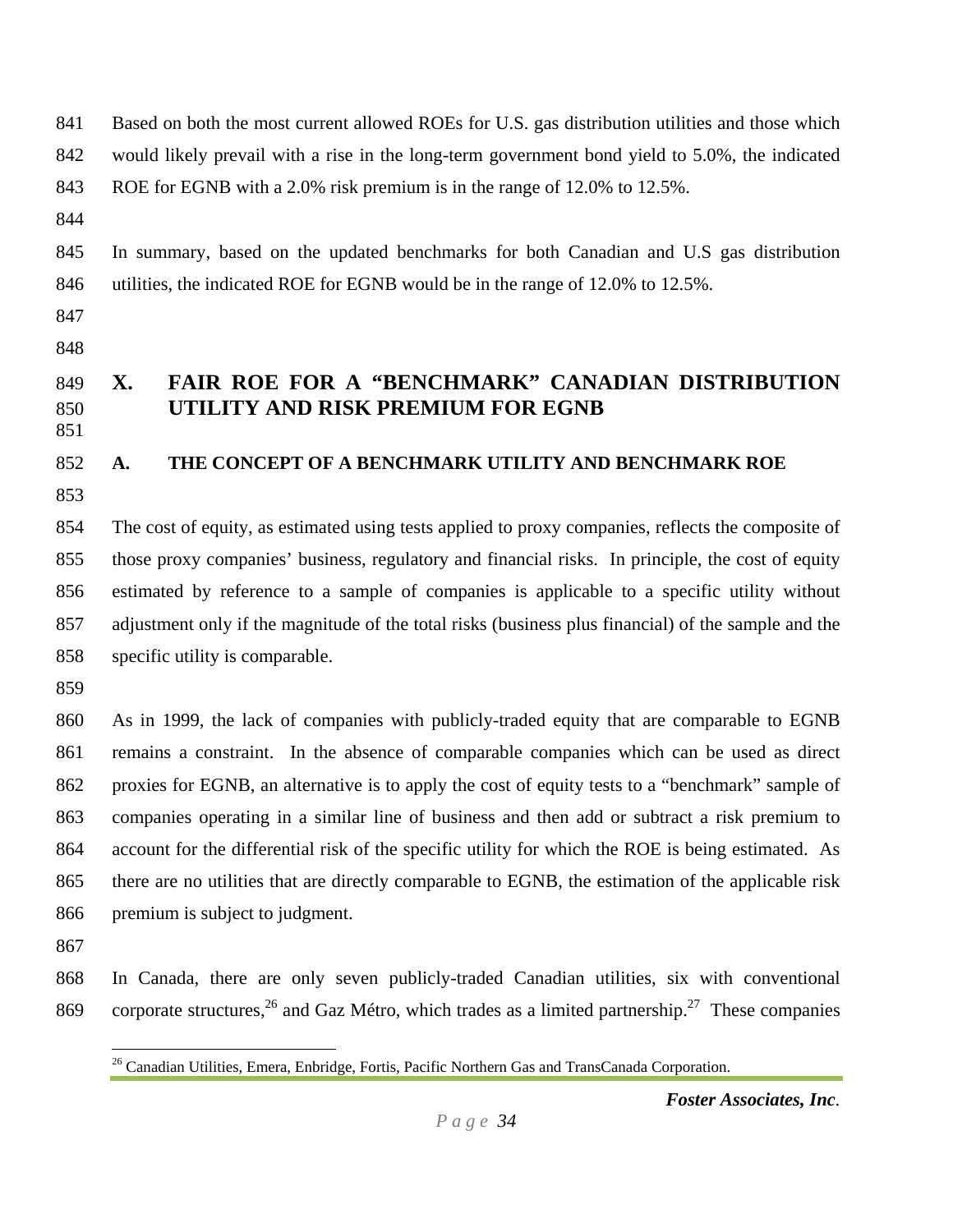870 are relatively heterogeneous in terms of both operations<sup>28</sup> and size.<sup>29</sup> The relatively small and 871 heterogeneous universe of publicly-traded Canadian utilities means that it is impossible to select 872 a sample of companies that would be considered directly comparable in total risk to any specific 873 Canadian utility.

874

875 For the benchmark cost of capital to be applicable to a specific utility, the specific utility's total 876 risk needs to be similar to that of the proxy companies selected to estimate the benchmark cost of 877 capital. If it is not, the solutions include: (1) changing the specific utility's capital structure; (2) 878 making an adjustment to the proxy companies' cost of equity to reflect the relative total risk of 879 the specific utility; or (3) some combination of (1) and (2).

880

881 While market data for the Canadian utilities provide some perspective on the fair return for a 882 benchmark Canadian utility, a more accurate assessment can be made by reliance on a sample of 883 U.S. utilities drawn from a much broader universe and selected using criteria that are designed to 884 (1) identify companies that are of relatively similar risk to an average risk Canadian utility and 885 (2) produce a large enough sample of companies to ensure reliable cost of equity test results. 886 Since the majority of Canadian utilities are largely "pipes" and "wires" utilities, the sample of 887 U.S. utilities which serve as a proxy for a benchmark Canadian utility was selected according to 888 criteria designed to identify relatively low risk, distribution (gas and electric) utilities.

889

890 The ROE developed from both Canadian and U.S. proxy companies and market data is intended 891 to represent the fair ROE for a benchmark mature Canadian distribution utility. As an immature 892 utility, EGNB is of higher risk than a Canadian benchmark distribution utility. Since EGNB's

 $27$  Gaz Métro's partnership unit prices were negatively impacted by the October 2006 announced change in the income tax treatment of income trusts with the result that the recent trend in its share prices and thus equity marketbased risk measures are not strictly comparable to those estimated for those regulated companies with conventional corporate structures.

 $28$  Their operations span all the major utility industries, including electricity distribution, transmission and power generation, natural gas distribution and transmission, and liquids pipeline transmission, as well as unregulated activities in varying proportions of their consolidated activities.

<sup>&</sup>lt;sup>29</sup> Ranging from an equity market capitalization of approximately \$66 million (Pacific Northern Gas) to \$24 billion (TransCanada).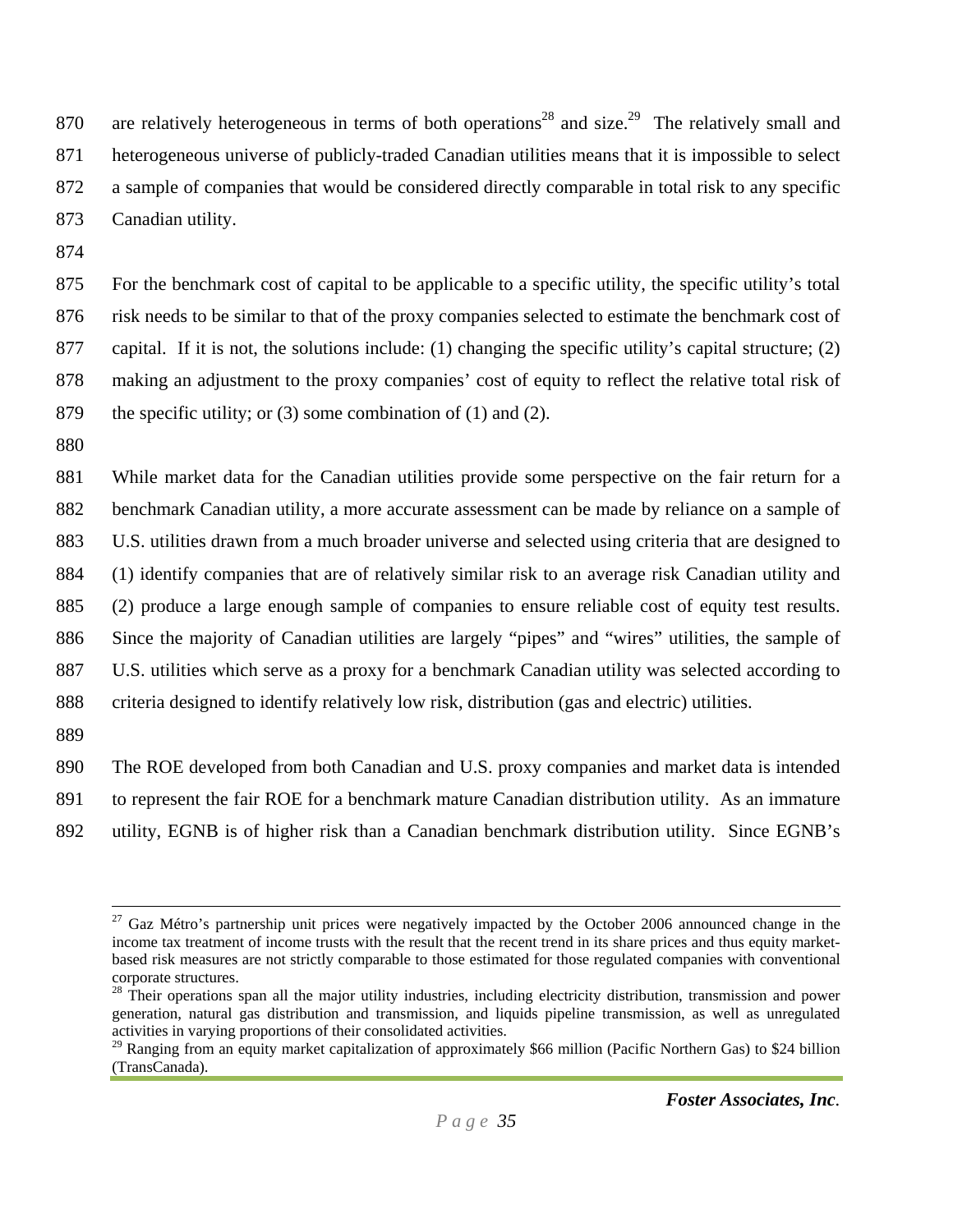893 total risk is higher than that of a benchmark Canadian distribution utility, a risk premium to the 894 benchmark distribution utility ROE will be required.

895

#### 896 **B. CONCEPTUAL CONSIDERATIONS IN THE ESTIMATION OF THE**  897 **BENCHMARK ROE**  898

899 The key to determining the fair return on equity (i.e., ensuring that all three requirements of the 900 fair return standard are met) is reliance on multiple tests. There are three different types of tests 901 that have traditionally been used to estimate the fair return on equity: discounted cash flow, 902 equity risk premium (which includes several variations, including, but not limited to, the Capital 903 Asset Pricing Model), and comparable earnings tests. Each of the tests is based on different 904 premises and brings a different perspective to the fair return on equity. None of the individual 905 tests is, on its own, a sufficient means of ensuring that all three requirements of the fair return 906 standard are met; each of the tests has its own strengths and weaknesses. Individually, each of 907 the tests can be characterized as a relatively inexact instrument; no single test can pinpoint the 908 fair return.<sup>30</sup> Moreover, different tests may be more or less reliable depending on prevailing 909 economic and capital market conditions.<sup>31</sup> These considerations not only emphasize the 910 importance of reliance on multiple tests, but also of benchmarking, or testing, the reasonableness 911 of the test results themselves against other relevant information.

912

1

913 Each test has its own set of pros and cons. The discounted cash flow test directly measures 914 utility return expectations but is subject to an ongoing debate around the accuracy of investment 915 analysts' forecasts as the measure of investor expectations of growth. The Capital Asset Pricing 916 Model, framed in an elegant, simple construct, and, on the surface, with only three components,

 $30$  For example, Bonbright states, "No single or group test or technique is conclusive. Therefore, it is generally accepted that commissions may apply their own judgment in arriving at their decisions." (James C. Bonbright, Albert L. Danielsen, David R. Kamerschen, *Principles of Public Utility Rates*, 2nd Ed., page 317, Arlington, VA.: Public Utility Reports, Inc., March 1988).

<sup>31</sup> For example, see Federal Communications Commission, *Report and Order 42-43*, CC Docket No. 92-133 (1995). "Equity prices are established in highly volatile and uncertain capital markets... Different forecasting methodologies compete with each other for eminence, only to be superseded by other methodologies as conditions change... In these circumstances, we should not restrict ourselves to one methodology, or even a series of methodologies, that would be applied mechanically. Instead, we conclude that we should adopt a more accommodating and flexible position."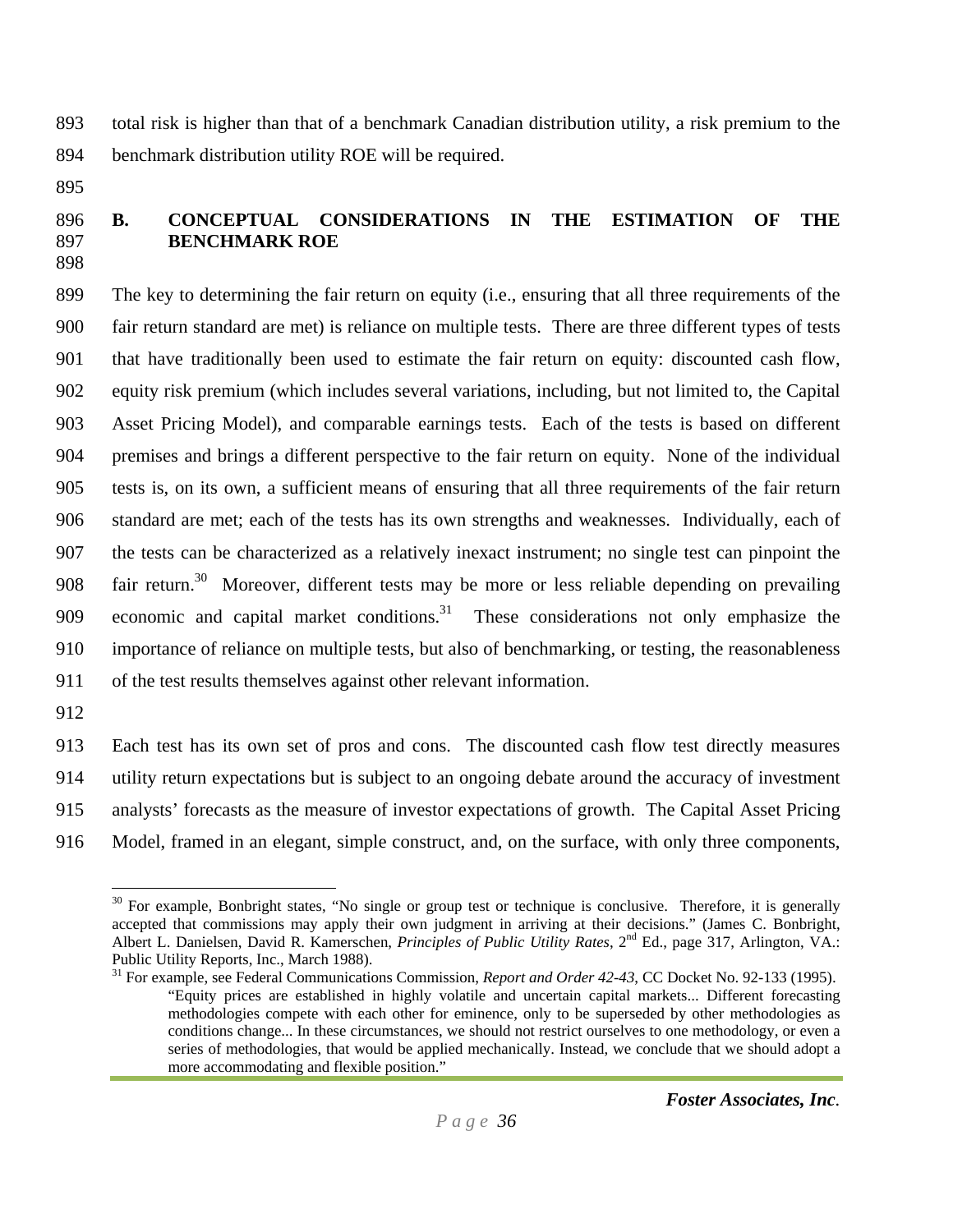917 easy to apply, has an intuitive appeal. Nevertheless, it has its own set of challenges, including, 918 for example, the results of empirical tests, some of which have shown there is no relationship 919 between risk (as measured by the model) and return and some of which have shown that it 920 underestimates (overestimates) the returns for low (high) risk stocks. The comparable earnings 921 test explicitly recognizes that the objective of regulation is to emulate competition and measures 922 returns on the same original cost basis on which utilities are regulated, but is subject to concerns 923 around company selection criteria and whether the accounting returns are representative of 924 economic returns.

925

926 All approaches to estimating a fair return require significant judgment in their application, the 927 extent of which depends on the prevailing state of the capital markets. Any individual cost of 928 equity model implicitly ascribes simplicity to a cost whose determination is inherently complex. 929 No single model is powerful enough on its own to produce "the number" that will meet the fair 930 return standard. Only by applying a range of tests along with informed judgment can adherence 931 to the fair return standard be ensured. For the purpose of estimating a fair return for a 932 benchmark Canadian distribution utility, I have applied the discounted cash flow (DCF) test and 933 the equity risk premium test (three separate approaches).<sup>32</sup> The sections below are intended to 934 provide a brief summary of the conceptual basis of each of the tests, the inputs and the results. 935 Full detail is provided in appendices.

- 936
- 

 $\overline{a}$ 

937 **C.** DISCOUNTED CASH FLOW TEST<sup>33</sup>

938

939 The discounted cash flow approach proceeds from the proposition that the price of a common 940 stock is the present value of the future expected cash flows to the investor, discounted at a rate

 $32$  I am strongly of the view that the comparable earnings test is the only test which measures returns in a manner compatible with the base (original cost) to which they are applied. However, I also recognize that the comparable earnings test is the most controversial, not only in terms of its applicability to the estimation of a fair return, but in terms of its application (e.g., criteria for selection of comparables, period over which returns should be measured, need for adjustments for relative risk). Therefore, for this report, to limit the issues relevant to the review of EGNB's cost of capital, I have only applied discounted cash flow and equity risk premium tests in order to estimate a fair return on equity for a benchmark Canadian distribution utility. 33 See Appendix B for a more detailed discussion.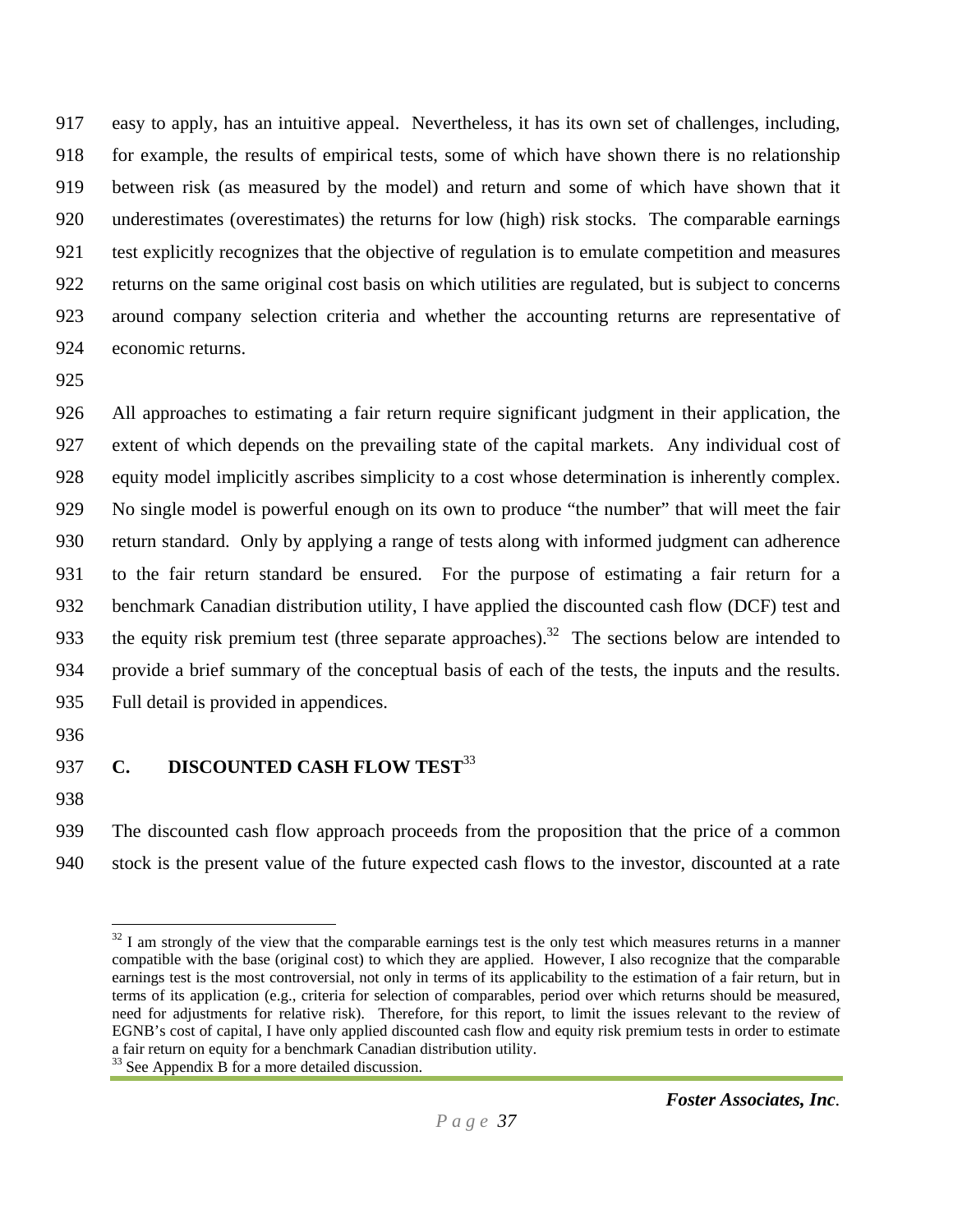941 that reflects the risk of those cash flows. In simplest terms, the DCF cost of equity model is 942 expressed as follows:

943

| 944        | Cost of Equity $(k)$ |                | $\equiv$ | $\underline{\mathbf{D}}_1 + \mathbf{g},$ |
|------------|----------------------|----------------|----------|------------------------------------------|
| 945<br>946 | where,               |                |          | ${\bf P}_o$                              |
| 947        |                      | $\mathbf{D}_1$ | $=$      | next expected dividend <sup>34</sup>     |
| 948        |                      | ${\bf P}_0$    | $\equiv$ | current price                            |
| 949        |                      | g              | $=$      | expected growth in dividends             |

950

951 There are multiple versions of the discounted cash flow model available to estimate the 952 investor's required return on equity, including the constant growth model and multiple period 953 models to estimate the cost of equity. The constant growth model rests on the assumption that 954 investors expect cash flows to grow at a constant rate throughout the life of the stock. Similarly, 955 a multiple period model rests on the assumption that growth rates will change over the life of the 956 stock.

957

958 To estimate the DCF cost of equity, I utilized both the constant growth model and a multiple 959 stage (three-stage) model. In both cases, the discounted cash flow test was applied to a sample 960 of U.S. gas and electric distribution utilities that are intended to serve as a proxy for a benchmark 961 Canadian distribution utility.

962

 $\overline{a}$ 

963 In the application of the constant growth model, I relied on two different estimates of the growth 964 component of the model: investment analysts' long-term (five-year) earnings growth rate 965 estimates and the sustainable earnings growth rate. The sustainable growth rate represents the 966 growth in earnings that a utility can expect to achieve as a result of the ROE it is expected to earn 967 and the proportion of the ROE it reinvests plus incremental earnings growth achievable as a 968 result of external equity financing. The application of the three-stage model was based on the 969 premise that investors expect the growth rate for the utilities to be equal to the investment

<sup>&</sup>lt;sup>34</sup>Alternatively expressed as  $D_0(1 + g)$ , where  $D_0$  is the most recently paid dividend.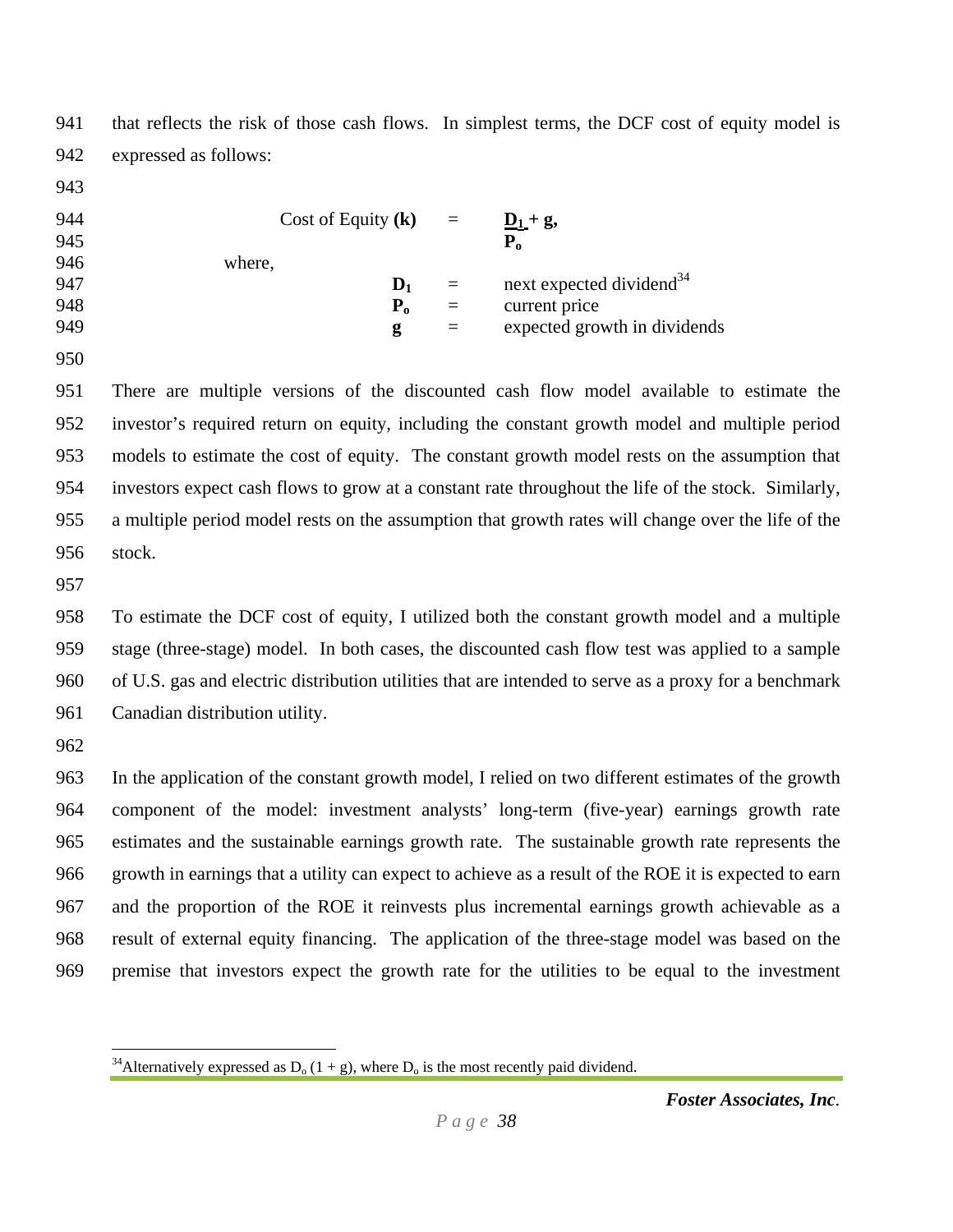970 analysts' forecasts for the next five years, but, in the longer-term, to migrate to the expected 971 long-run rate of nominal growth in the economy.

972

973 The two constant growth models indicate a cost of equity of approximately 9.7% (Schedules 8 974 and 9, based on both means and medians). The three-stage model indicates a cost of equity of 975 approximately 9.5% (Schedule 10). The DCF approach indicates a cost of equity for a 976 benchmark utility, before adjustment for financing flexibility, in the range of 9.2-9.9% (mid-977 point of 9.6%; see Table 5 below).

978

979 To provide an estimate of the change in the DCF cost of equity, I also applied each of these DCF 980 models retrospectively to the same sample of companies using 1999 dividends, prices, and 981 expected growth rates from the same sources (See Schedules 11, 12 and 13). The table below 982 shows the comparative results:

- 983
- 

984 **Table 5** 

|                           | 1999        |               |             | 2010          |
|---------------------------|-------------|---------------|-------------|---------------|
| <b>Model</b>              | <b>Mean</b> | <b>Median</b> | <b>Mean</b> | <b>Median</b> |
| <b>Constant Growth</b>    |             |               |             |               |
| Analysts' Forecasts       | 9.9%        | 9.4%          | 9.9%        | 9.7%          |
| Sustainable Growth        | 10.9%       | 11.0%         | 9.9%        | 9.2%          |
| <b>Multi-Stage Growth</b> | 9.8%        | 9.6%          | 9.5%        | 9.5%          |
| <b>Overall Average</b>    |             | 10.1%         |             | $9.6\%$       |

- 985 Source: Schedules 8-13.
- 986

987 Based on all three DCF models, the indicated cost of equity for the benchmark U.S. distribution 988 utility sample was approximately 10.1% in 1999, compared to 9.6% in 2010, a reduction of 989 approximately 0.5%. All other things equal, the change in the cost of equity for the sample of 990 benchmark distribution utilities supports a reduction in the allowed ROE for EGNB of 991 approximately 0.5%.

992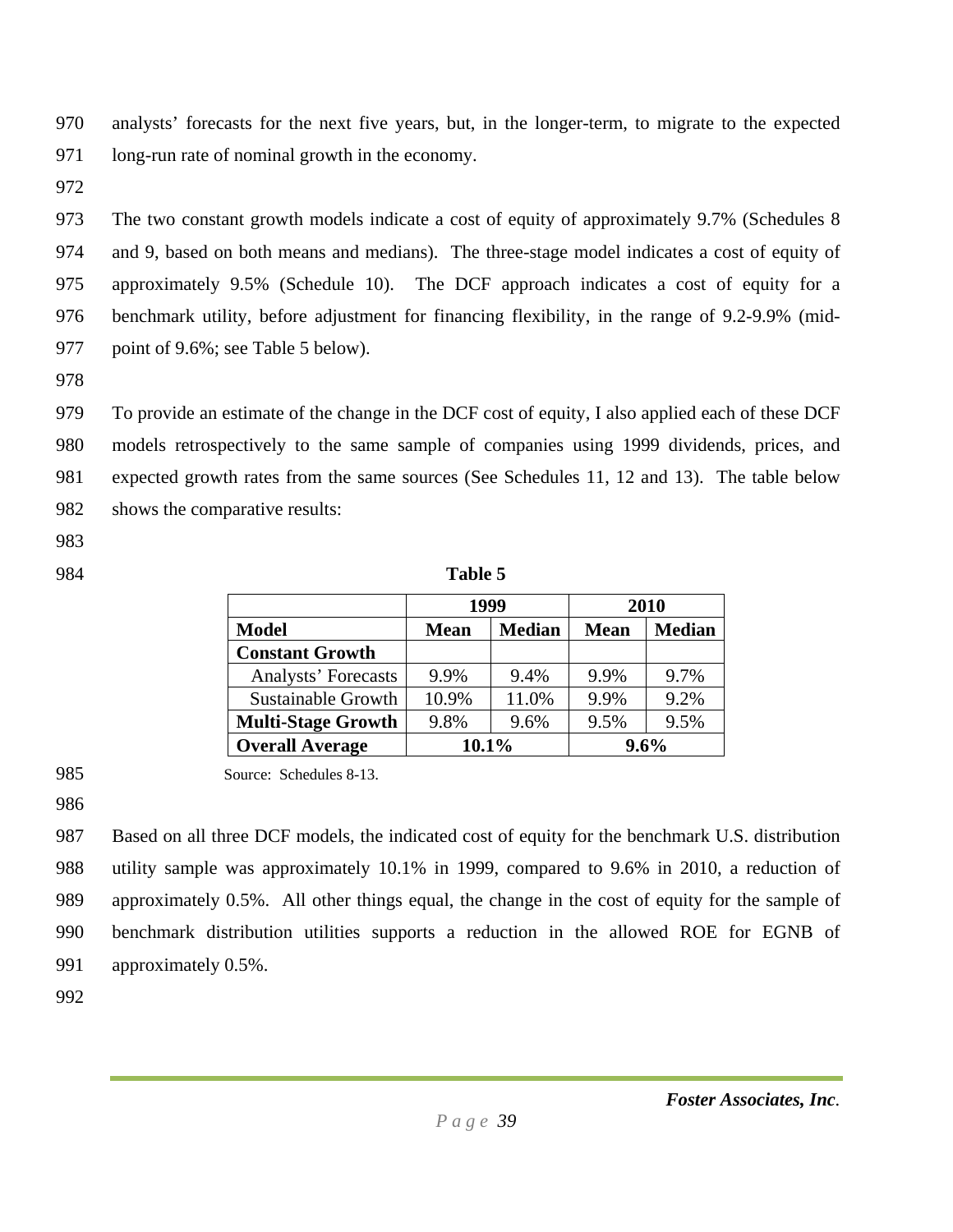994

#### 993 **D. EQUITY RISK PREMIUM TESTS**

995 **1. Conceptual Underpinnings** 

996

997 An equity risk premium test is derived from the basic concept of finance that there is a direct 998 relationship between the level of risk assumed and the return required. Since an investor in 999 common equity takes greater risk than an investor in bonds, the former requires a premium above 1000 bond yields in compensation for the greater risk.

1001

1002 Equity risk premium tests, similar to the other tests used to arrive at a fair return, are forward-1003 looking, that is, they are intended to estimate investors' future equity return requirements. The 1004 magnitude of the differential between the required/expected return on equities and the risk-free 1005 rate is a function of investors' willingness to take risks and their views of such key factors as 1006 inflation, productivity and profitability. Because equity risk premium tests are forward-looking, 1007 if historic data are being used to estimate expected or required risk premiums, those data need to 1008 be evaluated in light of prevailing economic/capital market conditions. While an equity risk 1009 premium can be estimated relative to a corporate or utility bond yield, it is most commonly 1010 estimated relative to a risk-free rate.

1011

#### 1012 **2. Risk-Free Rate**

1013

1014 The application of equity risk premium tests in relation to a risk-free rate require a forecast of the 1015 risk-free rate to which the equity risk premium is applied. A forecast long-term (30-year) 1016 Government of Canada bond yield is most widely used as the risk-free rate, although long-term 1017 Government of Canada bond yields are not risk-free. They are considered to be free of default 1018 risk, but are subject to interest rate risk.<sup>35</sup> Use of the long-term bond yield recognizes (1) the 1019 administered nature (determined by monetary policy) of short-term rates; and (2) the long-term 1020 nature of the assets to which the equity return is applicable.

1021

 $\overline{a}$ If interest rates rise, the value of the bond will decline.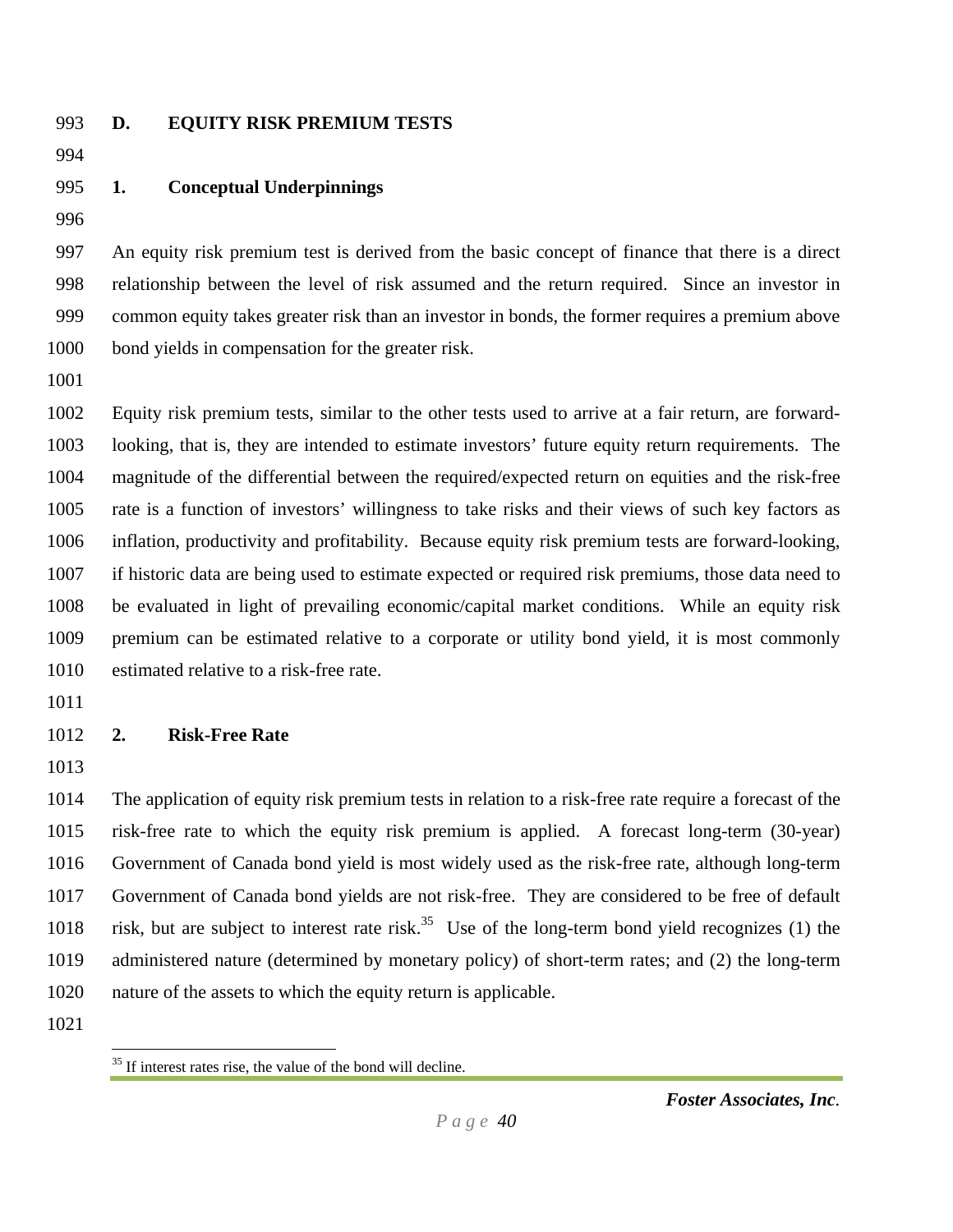1022 For the purpose of applying the equity risk premium tests, I have relied on a forecast long-term 1023 30-year Government of Canada bond yield of 5.0%. The 5.0% forecast reflects the following: 1024 Consensus Economics, *Consensus Forecasts*<sup>36</sup> (May 2010) anticipates that the 10-year 1025 Government of Canada bond yield will be 4.2% in May 2011. The current spread or difference 1026 between the yields on 10-year and 30-year Government of Canada bonds is approximately 1027 0.40%, indicating a mid-year 2011 30-year Government of Canada bond yield of 4.6%. The 1028 most recent long-term consensus forecast released by Consensus Economics (April 2010) 1029 anticipates that the 10-year Canada bond will yield, on average, 5.0% from 2011 to 2015, as well 1030 as from 2016 to 2020. The longer-term average spread between 10-year and 30-year 1031 Government of Canada bond yields has been approximately 0.3%, indicating an average yield on 1032 30-year Government of Canada bonds of 5.3% beyond 2011. Taking into account both the near-1033 term forecast 30-year Government of Canada bond yield of 4.6% and the expected upward trend 1034 in yields (average yield beyond 2011 of approximately 5.3%), 5.0% is a reasonable estimate of 1035 the risk-free rate for the purpose of applying the equity risk premium tests.

- 1036
- 

#### **1037 3. Risk-Adjusted Equity Market Risk Premium Test<sup>37</sup>**

1038

#### 1039 3.a. Conceptual Considerations

1040

 $\overline{a}$ 

1041 The risk-adjusted equity market risk premium approach to estimating the required equity risk 1042 premium for a benchmark distribution utility entails (1) estimating the equity risk premium for 1043 the equity market as a whole; (2) estimating the relative risk adjustment required for a 1044 benchmark utility; and (3) applying the relative risk adjustment to the equity market risk 1045 premium, to arrive at the required equity risk premium for a benchmark distribution utility. The 1046 utility equity risk premium is then added to the risk-free rate. The cost of equity is thus 1047 estimated as:

<sup>36</sup> Consensus Economics, *Consensus Forecasts* does not provide a forecast of the 30-year Canada bond yield. Their monthly forecasts of 10-year government bond yields are for two specific points in time, 3 months and 12 months forward from the date of the survey. For those regulatory jurisdictions in Canada which have relied upon automatic adjustment formulas for allowed ROEs, *Consensus Forecasts* have been used in the formulas to establish the allowed ROEs.

 $37$  A full discussion of the Risk-Adjusted Equity Market Risk Premium Test is contained in Appendix C.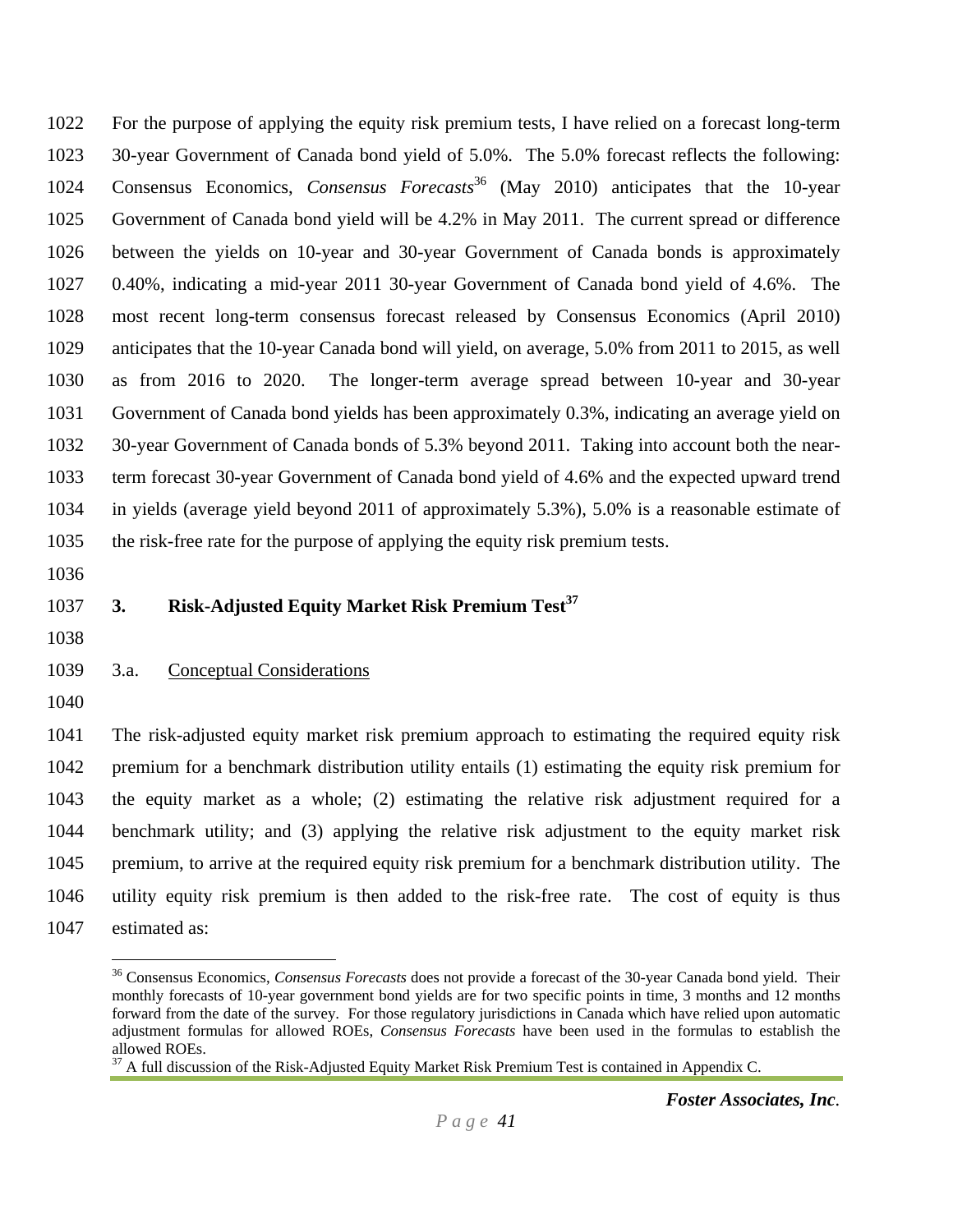1048

|      | Risk-Free<br>Relative Risk<br><b>Market Risk</b><br>$+$<br>$\mathbf X$<br>Adjustment<br>Premium<br>Rate |
|------|---------------------------------------------------------------------------------------------------------|
| 1049 |                                                                                                         |
| 1050 | The risk-adjusted equity market risk premium test is a variant of the Capital Asset Pricing Model       |
| 1051 | (CAPM). The CAPM attempts to measure, within the context of a diversified portfolio, what               |
| 1052 | return an equity investor should require (in contrast to what the investor does require). Its focus     |
| 1053 | is on the minimum return that will allow a company to attract equity capital.                           |
| 1054 |                                                                                                         |
| 1055 | In the CAPM, relative risk is measured using "beta". Theoretically, beta is a forward looking           |
| 1056 | estimate of the contribution of a particular stock to the overall risk of a portfolio. In practice, the |
| 1057 | betas are typically calculations of the historical correlation between returns on the overall equity    |
| 1058 | market, for which the proxy in Canada is the S&P/TSX Composite, and the returns on individual           |
| 1059 | stocks or portfolios of stocks.                                                                         |
| 1060 |                                                                                                         |
| 1061 | As noted above, the CAPM, framed in an elegant, simple construct, has an intuitive appeal.              |
| 1062 | However, in addition to its restrictive premises, the CAPM does have disadvantages that caution         |
| 1063 | against placing sole reliance on it for purposes of determining a fair return on equity.<br>The         |
| 1064 | disadvantages are discussed in Appendix C.                                                              |
| 1065 |                                                                                                         |
| 1066 | <b>Equity Market Risk Premium</b><br>3.b.                                                               |
| 1067 |                                                                                                         |
| 1068 | My estimate of the expected/required equity market risk premium starts with an analysis of              |
| 1069 | historic (experienced) returns and market risk premiums.<br>The estimation of the                       |
| 1070 | expected/required market risk premium from historic data is premised on the notion that                 |
| 1071 | investors' return expectations and requirements are linked to their past experience. The use of         |
| 1072 | achieved risk premiums for the longest periods available recognizes that it is necessary to reflect     |
| 1073 | as broad a range of event types as possible to avoid overweighting periods that represent               |
| 1074 | "unusual" circumstances. On the other hand, the objective of the analysis is to assess investor         |
| 1075 | expectations in the current economic and capital market environment. Consequently, my point             |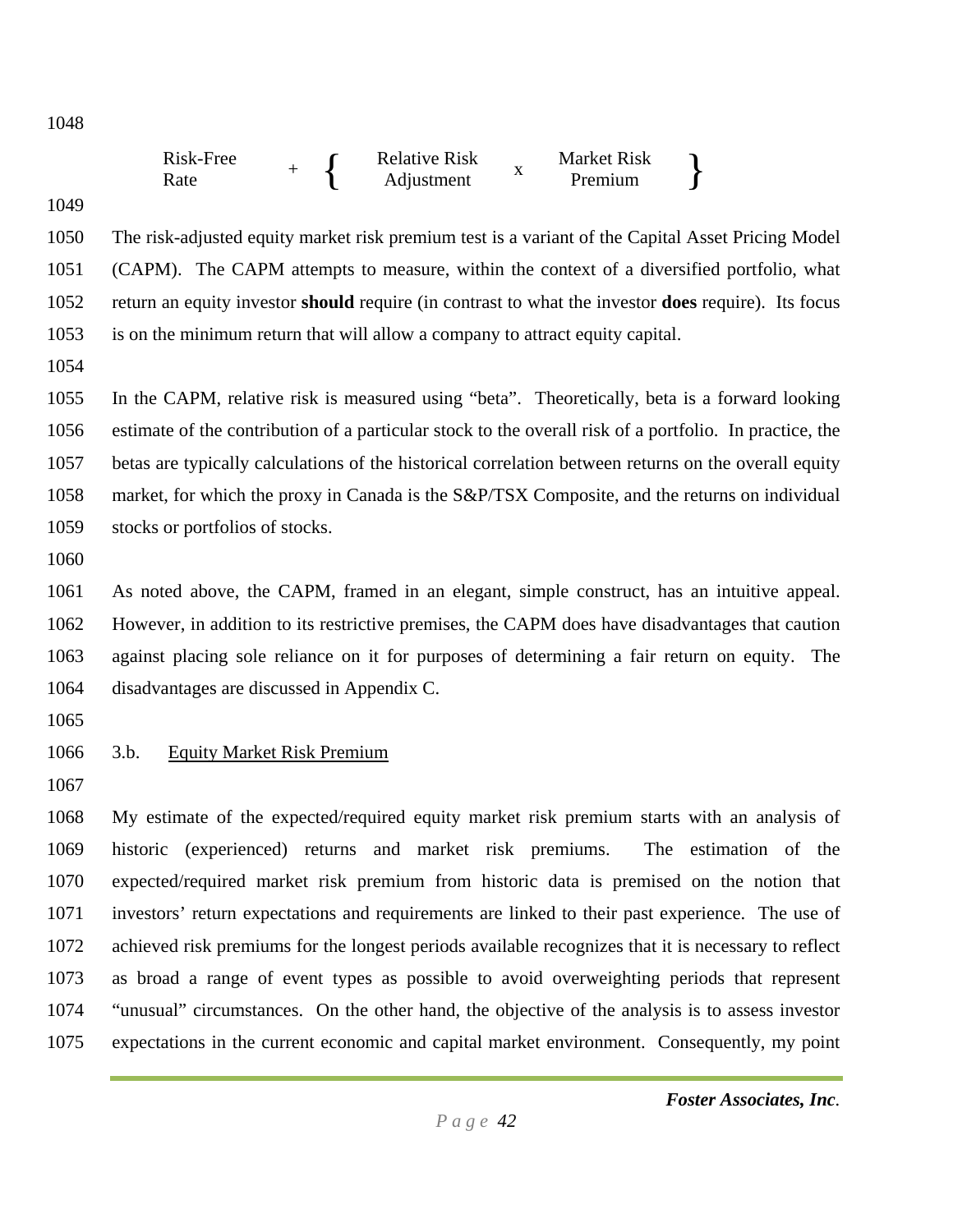1076 of departure was post-World War II returns and market risk premiums, supplemented with 1077 achieved returns and risk premiums over longer periods. My analysis of historic risk premiums 1078 was not based solely on the Canadian experience, but also took into account the U.S. equity 1079 market as a relevant benchmark for estimating the equity risk premium from the perspective of 1080 Canadian investors.

1081

1082 The table below summarizes both equity market returns and achieved risk premiums in relation 1083 to government bond income returns for Canada and the U.S. for the post World War II period 1084 and for the longer-term.

- 1085
- 1086 **Table 6**

| <b>Stock</b><br><b>Return</b> | <b>Bond</b><br>Income<br><b>Return</b> | <b>Risk</b><br>Premium<br>Canada | <b>Stock</b><br><b>Return</b> | <b>Bond</b><br><b>Income</b><br><b>Return</b> | <b>Risk</b><br>Premium |  |
|-------------------------------|----------------------------------------|----------------------------------|-------------------------------|-----------------------------------------------|------------------------|--|
| 1947-2009<br>1924-2009        |                                        |                                  |                               |                                               |                        |  |
| 12.0%                         | 7.1%                                   | 4.9%                             | 11.6%                         | 6.3%                                          | 5.3%                   |  |
| <b>United States</b>          |                                        |                                  |                               |                                               |                        |  |
| 1947-2009                     |                                        |                                  |                               | 1926-2009                                     |                        |  |
| 12.4%                         | 6.0%                                   | 6.4%                             | 11.8%                         | 5.2%                                          | 6.6%                   |  |

1087 Source: Schedule 14**.**

1088

1089 The table indicates that the achieved risk premiums for Canada and the U.S. have been in the 1090 range of approximately 5.0% to 6.5% for both the post-World War II period and for the longer-1091 term.

1092

1093 The achieved risk premiums reflect average equity market returns in Canada of approximately 1094 12.0% post-World War II, and average income returns on long-term government bonds of 1095 approximately 7.0%. The latter are well in excess of the 5.0% forecast long-term Canada bond 1096 yield. For the longer-term, the equity market returns in Canada were approximately 11.5%, in 1097 conjunction with bond income returns which were somewhat lower than experienced on average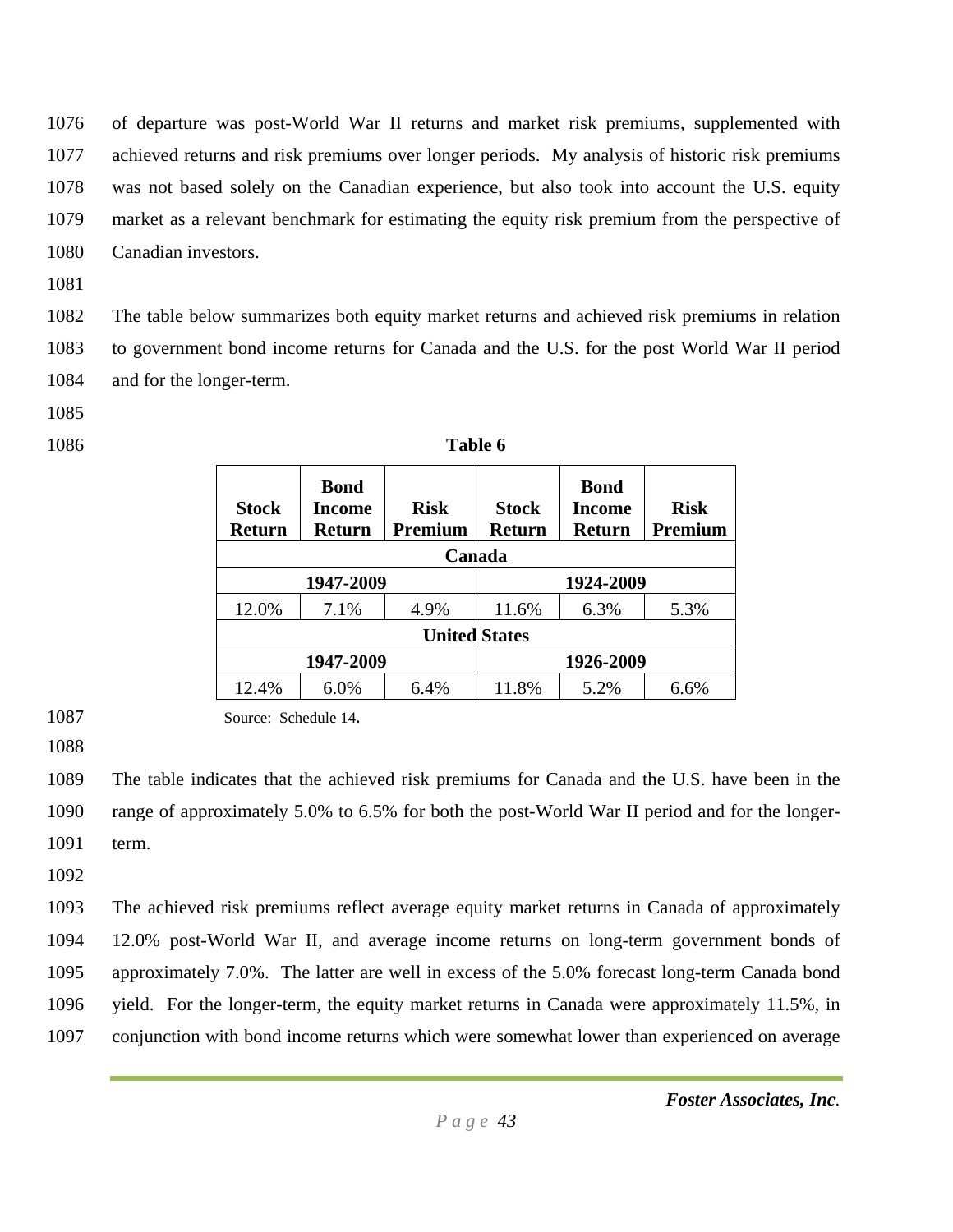1098 during the post-World War II period, but still more than one percentage point higher than the 1099 forecast long-term Canada bond yield of 5.0%. The historic equity market returns in both 1100 countries have been in the approximate range of 11.5%-12.0% for both periods. To determine 1101 whether a reduction to the historic equity market returns is required, I analyzed both trends in 1102 price/earnings ratios and the relationship between inflation and real equity market returns. 1103 Neither analysis indicated that the historic equity market returns (measured in nominal terms) are 1104 not a reasonable estimate of future equity market returns. With equity market returns in the 1105 range of 11.5% to 12.0% and a risk-free rate of 5.0%, the indicated equity market risk premium 1106 is 6.5% to 7.0% (mid-point of 6.75%).

1107

#### 1108 3.c. Relative Risk Adjustment

1109

1110 The market risk premium result needs to be adjusted to recognize the relative risk of a 1111 benchmark distribution utility. My analysis of the relative risk adjustment starts with the 1112 recognition that (1) investors are not perfectly diversified and (2) they do look at the risks of 1113 individual investments and expect compensation for assuming company-specific or investment-1114 specific risk. It also recognizes that, while investors can diversify their portfolios, the stand-1115 alone utility to which the allowed return is applied cannot. Thus, a risk measurement that 1116 reflects those considerations is relevant for estimating the benchmark distribution utility equity 1117 risk premium.

1118

1119 These considerations support focusing on total market risk, as well as on beta. The latter is 1120 intended to measure solely non-diversifiable risk. The standard deviation of market returns is the 1121 principal measurement of total market risk. The ratio of the standard deviation of the returns of 1122 the S&P/TSX Utilities Index to the mean and median standard deviations of the 10 major Sector 1123 Indices of the S&P/TSX Composite Index supports a relative risk adjustment for a Canadian 1124 utility in the range of 0.55-0.85, with a central tendency of approximately 0.65-0.70 (See 1125 Schedule 16 and Appendix C).

1126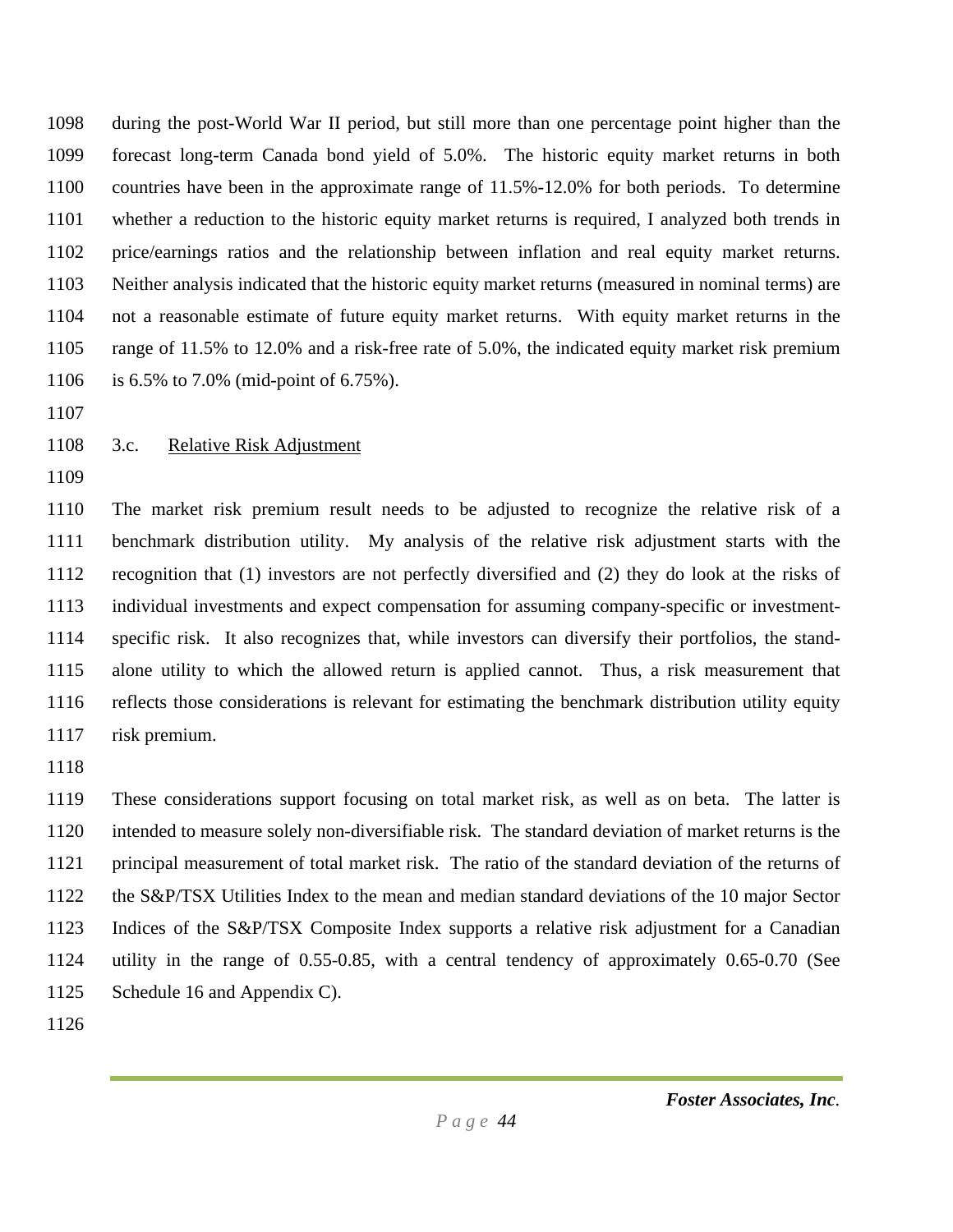1127 With respect to beta, an analysis of the relationship between historic Canadian utility returns and

1128 beta indicates a relative risk adjustment in the range of 0.70.

1129

1130 Applying the widely-used beta adjustment formula, which gives two-thirds weight to the 1131 calculated "raw" beta and one-third weight to the market beta of 1.0, to both the recent (0.44) 1132 and long-term (0.50) "raw" betas of Canadian utilities results in relative risk adjustments of 0.62 1133 and 0.67 respectively.

- 1134
- 1135 Table 7 below summarizes the above estimates of the relative risk adjustment based on the above 1136 measures for Canadian utilities.
- 1137
- 

| 1138 | Table 7                                        |                             |  |  |
|------|------------------------------------------------|-----------------------------|--|--|
|      | <b>Relative Risk Indicator</b>                 | <b>Relative Risk Factor</b> |  |  |
|      | <b>Total Market Risk (Standard Deviations)</b> | $0.65 - 0.70$               |  |  |
|      | <b>Relative Historic Returns and Betas</b>     | 0.70                        |  |  |
|      | <b>Recent Adjusted Beta</b>                    | 0.62                        |  |  |
|      | Long-term Adjusted Beta                        | 0.67                        |  |  |

1139 Sources: Appendix C.

1140

1141 These results support a relative risk adjustment for a benchmark Canadian distribution utility in 1142 the approximate range of 0.65-0.70.

1143

## 1144 3.d. Benchmark Distribution Utility Risk Premium and Cost Of Equity

1145

1146 I previously estimated the equity market risk premium at approximately 6.75%. At an equity 1147 market risk premium of 6.75% and a relative risk adjustment of 0.65-0.70, the indicated 1148 benchmark utility equity risk premium is approximately 4.6%.

1149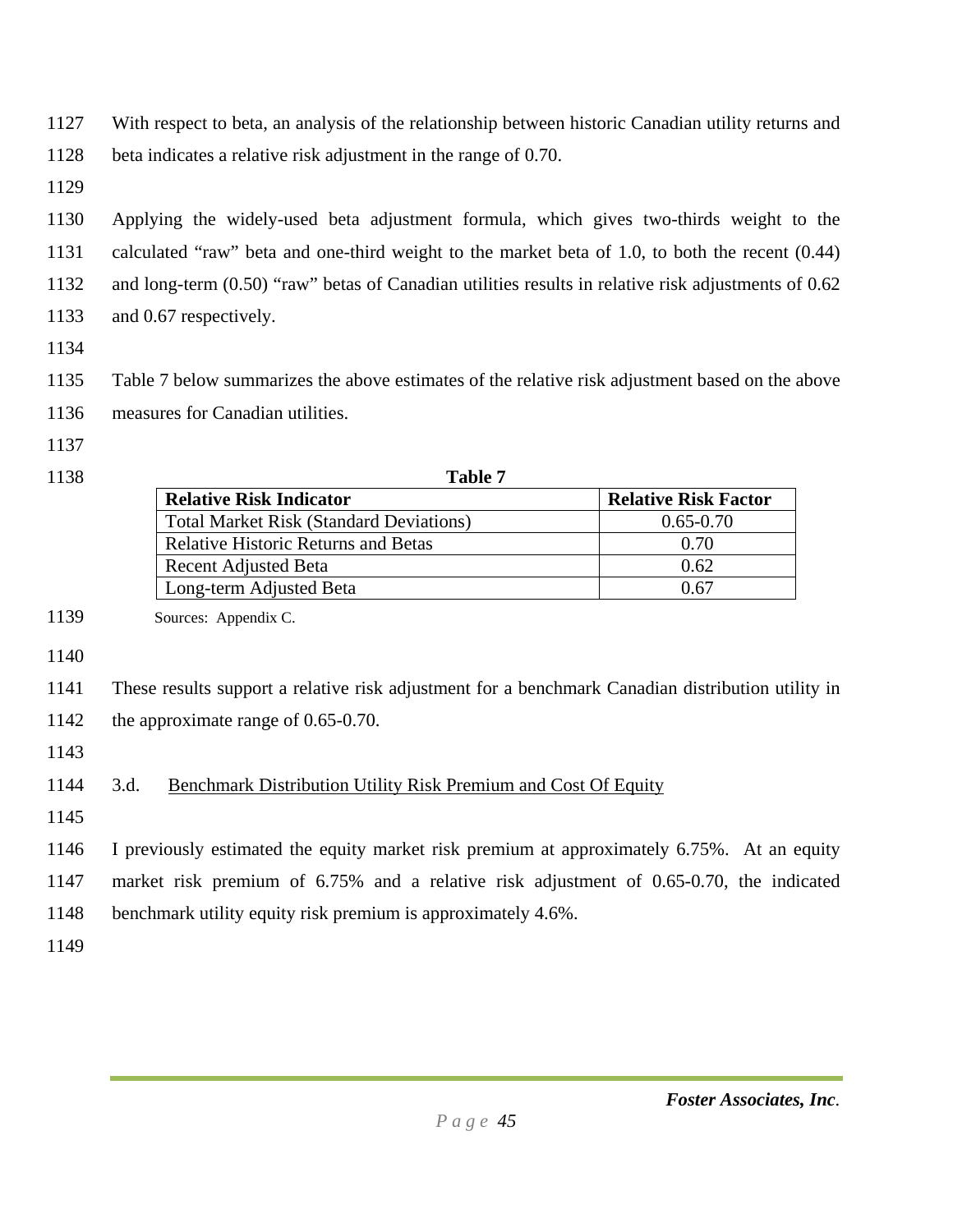### **4. DCF-Based Equity Risk Premium Test<sup>38</sup>** 1150

1151

1152 The Discounted Cash Flow-Based ("DCF-Based) Equity Risk Premium Test estimates the 1153 benchmark utility equity risk premium as the difference between the DCF cost of equity and 1154 yields on long-term government bonds.

1155

1156 The DCF-based equity risk premium test estimates the equity risk premium directly for regulated 1157 companies by analyzing regulated company equity return data. In contrast, the risk-adjusted 1158 equity market risk premium test discussed above estimates the required utility equity risk 1159 premium indirectly. The DCF-based risk premium test was applied to the same sample of low 1160 risk U.S. distribution utilities as the DCF test itself.

1161

1162 To perform the test, monthly DCF costs of equity for the sample of utilities were constructed for 1163 the period 1995-2009.<sup>39</sup> The DCF costs of equity represent the sum of the consensus of analysts' 1164 forecasts of long-term normalized earnings growth and the expected dividend yield. Each 1165 month's equity risk premium is equal to the difference between the sample average DCF cost of 1166 equity and the corresponding month-end 30-year government bond yield. The raw data show 1167 that the average 1995-2009 utility risk premium was 4.3%, corresponding to an average long-1168 term government bond yield of 5.4%. The data also show that the risk premium averaged 3.3% 1169 when long-term government bond yields were 7.0% or higher and 4.7% when long-term 1170 government bond yields were lower than 5.0% (See Schedule 20, page 1 of 3).

1171

1172 A key advantage of the DCF-based risk premium test is that it can be used to test the relationship 1173 between the cost of equity (or risk premiums) and interest rates (and/or other variables). In my 1174 application of this test, I estimated the relationship between the utility risk premiums and long-1175 term government bond yields and between utility risk premiums, long-term government bond

<sup>1</sup> <sup>38</sup> A full discussion of the DCF-Based Equity Risk Premium Test is contained in Appendix D.

 $39$  The analysis comprises the full period over which automatic adjustment formulas for setting allowed ROEs were (and in some cases continue to be) in effect in Canada. The period for the analysis was chosen in part to test the validity of the relationship between interest rates and the equity risk premium on which the formulas have been based.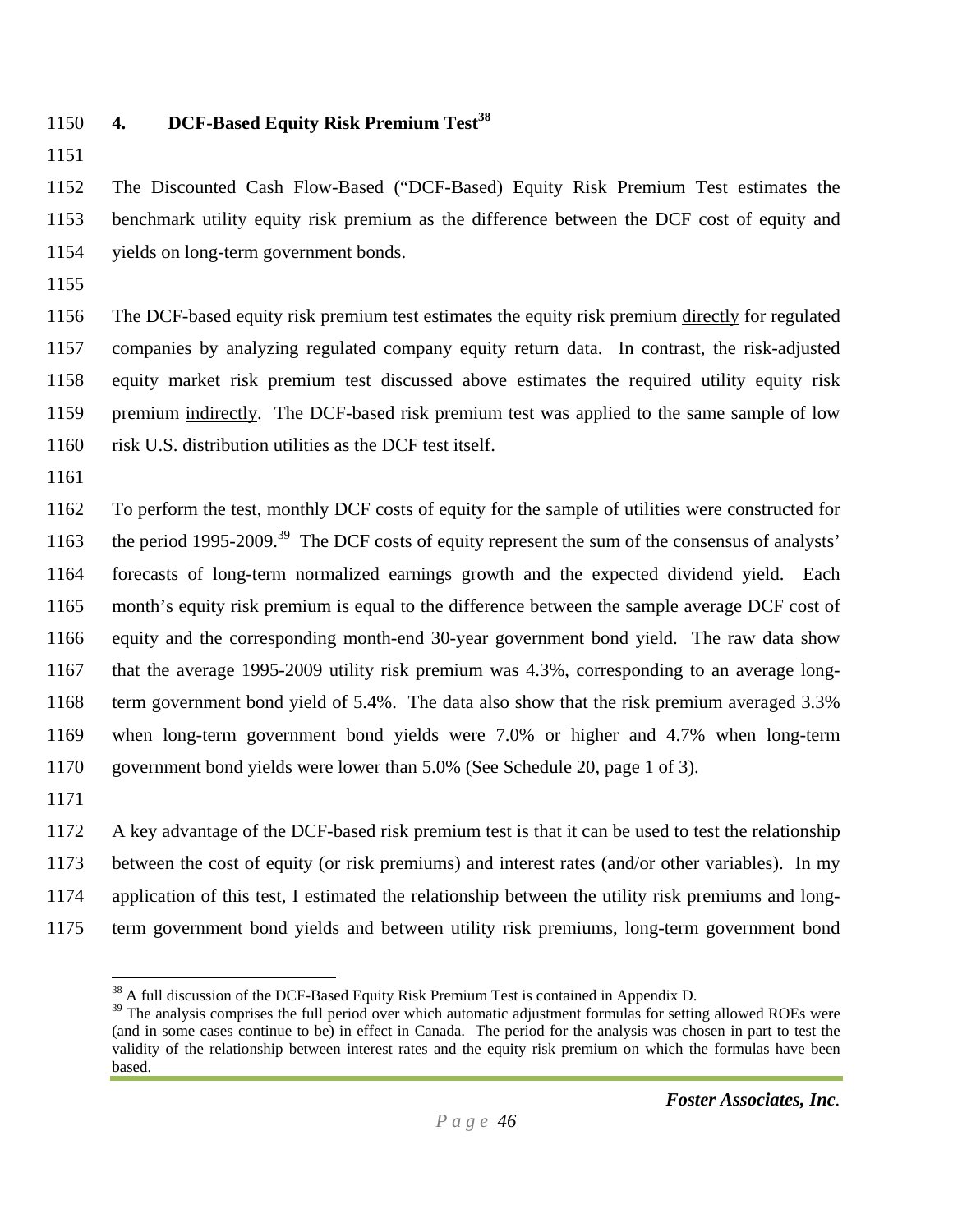1176 yields and the spread between the yields on long-term utility and government bond yields. 1177 Regression analysis was used to test these relationships.

1178

1179 The single variable regression analysis, using monthly 30-year government bond yields as the 1180 independent variable and the corresponding utility equity risk premiums as the dependent 1181 variable indicates that, over the full 1995-2009 period, for each 100 basis point change in the 1182 long-term government bond yield, the utility equity risk premium moved in the opposite 1183 direction by approximately 55 basis points. $40$ 

1184

1185 The table below sets out the utility equity risk premium at various levels of long-term 1186 government bond yields based on the results of the 1995-2009 analysis.

- 1187
- 

| 1188 | <b>Table 8</b>                                                      |      |                       |  |  |      |
|------|---------------------------------------------------------------------|------|-----------------------|--|--|------|
|      | <b>Government Bond Yield</b>                                        | 3.0% | $ 4.0\% 5.0\% 6.0\% $ |  |  | 7.0% |
|      | Utility Equity Risk Premium   $5.6\%$   $5.1\%$   $4.6\%$   $4.0\%$ |      |                       |  |  | 3.5% |

1189

1190 The single variable test was also conducted over a shorter time frame  $(1999-2009)^{41}$  For the 1191 shorter period (1999-2009), the utility risk premium changed by slightly less than 50 basis points 1192 for every one percentage point change in long-term government bond yields.

1193

1194 The analysis for both periods demonstrates that the utility equity risk premium is higher at lower 1195 levels of interest rates than it is at higher levels of interest rates, i.e., there is an inverse 1196 relationship between long-term government bond yields and the utility equity risk premium.

1197

1

1198 The two variable regression analysis, in which government bond yields and the 1199 utility/government bond yield spread were used as independent variables and the utility equity 1200 risk premium was the dependent variable, indicates for both periods that, while the utility risk

 $^{40}$  Expressed in terms of cost of equity, the cost of equity, as measured by the DCF-based equity risk premium test, increases (decreases) by 45 basis points for every one percentage point increase (decrease) in the long-term government bond yield.

 $41$  The beginning of the period corresponding to the approximate date of the establishment of the 13% ROE included in the "Essential Elements" of the EGNB franchise agreement.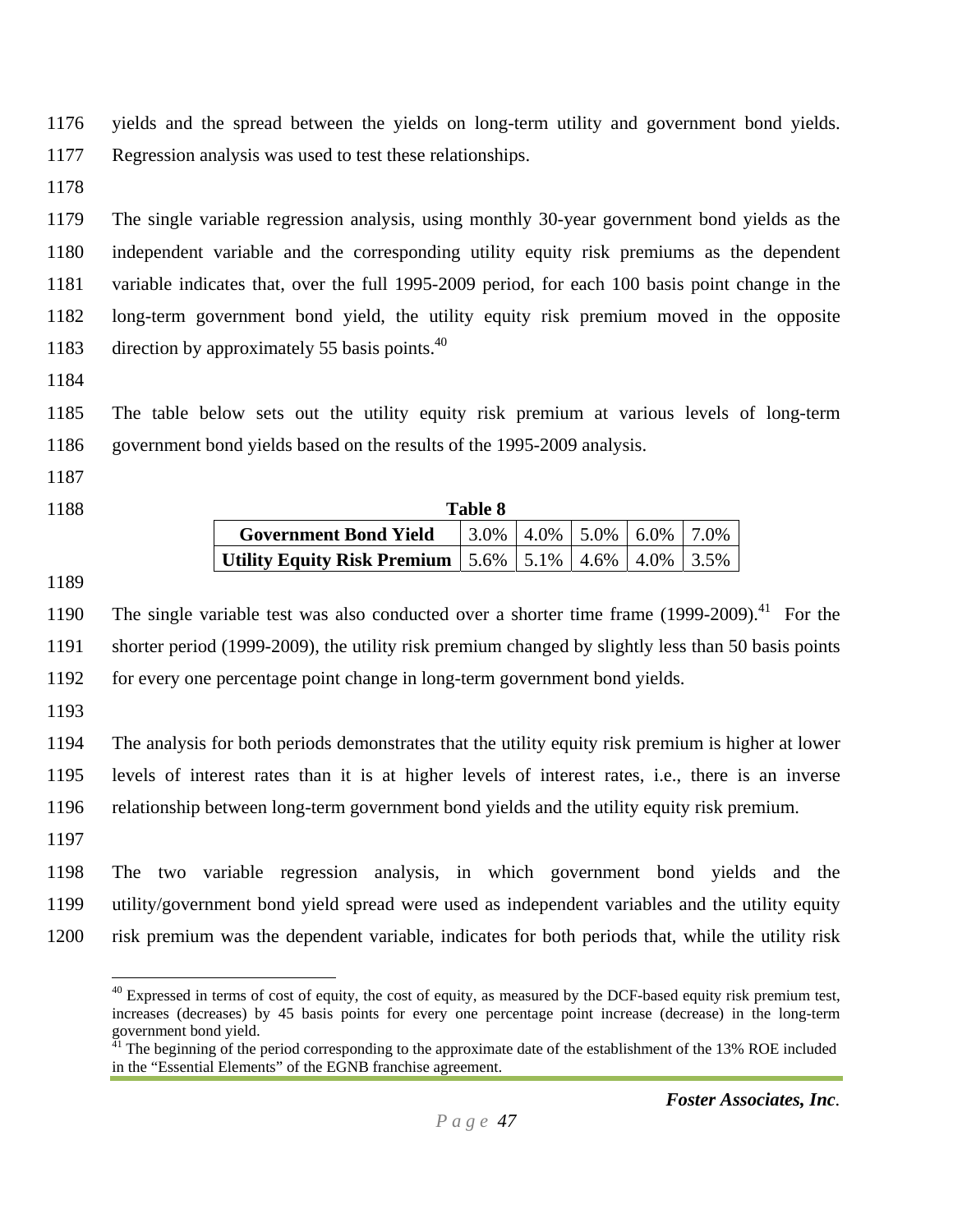1201 premium has been negatively related to the level of government bond yields, it has been 1202 positively related to the spread between utility bond yields and government bond yields.

1203

1204 Based on both the single and two variable DCF-based equity risk premium approaches over both 1205 periods at a forecast long-term Government of Canada bond yield of 5.0%, the indicated equity 1206 risk premium is approximately 4.5% (See Appendix D and Schedule 20, pages 2 and 3).

1207

1208 To put this in perspective relative to NBPUB 299, the equations indicate that, at a long-term 1209 government bond yield of 6.25%, the utility equity risk premium is approximately 3.9%. By 1210 comparison, at a 5% long-term government bond yield, the analysis indicates a risk premium, as 1211 noted above, of approximately 4.5%, an increase in the benchmark utility risk premium of 1212 approximately  $0.6\%$ <sup>42</sup>

1213

#### 1214 **5. Historic Utility Equity Risk Premium Test**

1215

1216 The historic experienced returns for utilities provide an additional perspective on a reasonable 1217 expectation for the forward-looking equity risk premium for a benchmark distribution utility. 1218 Similar to the DCF-based risk premium test, this test estimates the cost of equity for regulated 1219 companies directly by reference to return data for regulated companies. Reliance on achieved 1220 equity risk premiums for utilities as an indicator of what investors expect for the future is based 1221 on the proposition that over the longer term, investors' expectations and experience converge. 1222 The more stable an industry, the more likely it is that this convergence will occur.

1223

1224 Over the longer-term (1956-2009),<sup>43</sup> the average achieved utility equity risk premium was 4.3% 1225 for Canadian electric and gas utilities in relation to bond income returns.<sup>44</sup> For U.S. gas utilities,

 $\overline{a}$  $42$  Of the three equity risk premium tests, the DCF-based equity risk premium test is the only one that lends itself to explicitly estimating the relationship between utility equity risk premiums (or the utility cost of equity) and interest rates. The DCF-based equity risk premium test shows that the utility cost of equity at the forecast long-term Canada bond yield of 5.0% is approximately 0.7% lower than it would have been at the 6.25% long-term Canada bond yield anticipated in NBPUB 299. A reduction of 0.7% to EGNB's 13.0% allowed ROE results in an ROE of 12.3%.  $43$  The longest period for which Canadian utility equity market data are available from the TSE.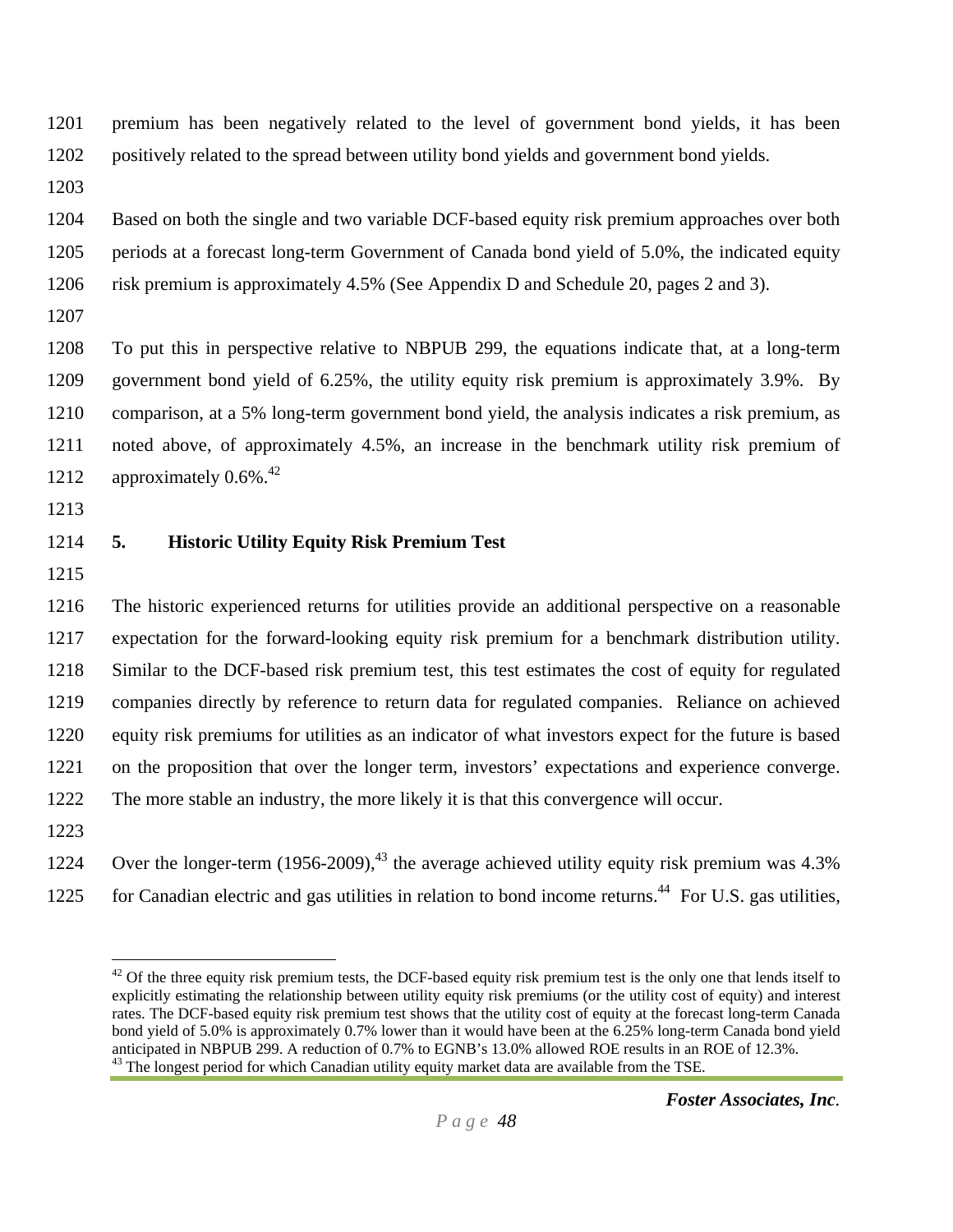1226 the corresponding average historic equity risk premium over the entire post-World War II period 1227 (1947-2009) was 5.9%. For U.S. electric utilities, the 1947-2009 average risk premium was 1228 4.9% (see Schedule 21).

1229

1230 The magnitude of achieved utility risk premiums is a function of both the equity returns and the 1231 bond returns, as summarized for the three utility indices in the table below.

- 1232
- 

| 1233 | Table 9                        |                                         |                                      |  |  |
|------|--------------------------------|-----------------------------------------|--------------------------------------|--|--|
|      |                                | <b>Utility Equity</b><br><b>Returns</b> | <b>Bond Income</b><br><b>Returns</b> |  |  |
|      | <b>Canadian Utilities</b>      | 12.1%                                   | 7.8%                                 |  |  |
|      | <b>U.S. Gas Utilities</b>      | 11.9%                                   | 6.0%                                 |  |  |
|      | <b>U.S. Electric Utilities</b> | 10.9%                                   | 6.0%                                 |  |  |

1234 Source: Schedule 21.

1235

1236 On average, as indicated in Table 9 above, the utility equity market returns in Canada and the 1237 U.S. have been in the range of 11.0-12.0%. An analysis of the underlying data indicates there 1238 has been no discernible secular upward or downward trend in the utility equity returns (Schedule 1239 22). In other words, based on the pattern of historic returns, there is no evidence that utility 1240 equity market returns have been either declining or rising. However, the bond income returns, 1241 particularly in Canada, are well in excess of the level forecast over the longer-term. The forecast 1242 long-term Canada bond yield is 5.0%, almost 300 basis points lower than the 1956-2009 historic 1243 average bond income return of 7.8%. When the average utility equity returns of 11.0%-12.0% 1244 are compared to the forecast risk-free rate of 5.0%, the indicated utility equity risk premium is 1245 approximately 6.5%.

1246

<sup>&</sup>lt;sup>44</sup> Based on the Gas/Electric Index of the TSE 300 from 1956 to 1987 and on the S&P/TSX Utilities Index from 1988-2009**.**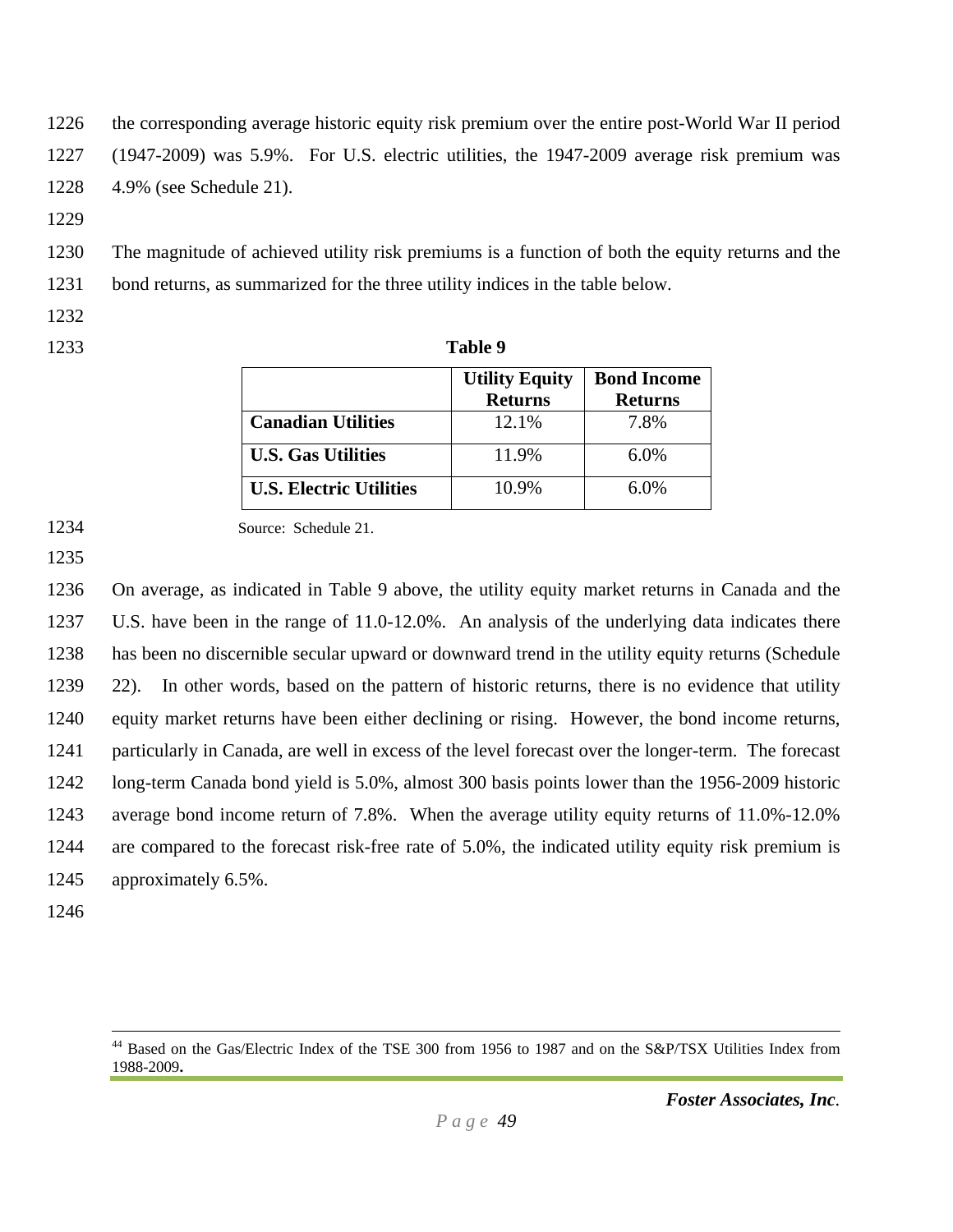#### 1247 **6. Equity Risk Premiums and Cost of Equity Based on Equity Risk Premium Tests**

1248

1249 The estimated utility risk premiums and costs of equity at a forecast long-term Government of 1250 Canada bond yield of 5.0% for a benchmark Canadian distribution utility based on the three 1251 equity risk premium methodologies are as follows:

- 1252
- 1253 **Table 10**

| <b>Risk Premium Test</b>           | <b>Risk Premium</b> | <b>Cost of Equity</b> |
|------------------------------------|---------------------|-----------------------|
| <b>Risk-Adjusted Equity Market</b> | 4.6%                | 9.6%                  |
| DCF-Based                          | 4.5%                | 9.5%                  |
| <b>Historic Utility</b>            | 6.5%                | 11.5%                 |
| Average                            | $5.2\%$             | $10.2\%$              |

1254

1255 The three risk premium tests indicate a utility equity risk premium of 5.2% and a benchmark 1256 Canadian distribution utility cost of equity of approximately 10.2%, before any allowance for 1257 financing flexibility.

1258

### 1259 **E. ALLOWANCE FOR FINANCING FLEXIBILITY**

1260

1261 The discounted cash flow (Section X.C.) and equity risk premium tests (Section X.D.) above 1262 indicate a "bare-bones" cost of equity for a benchmark Canadian distribution utility in the range 1263 of 9.6% (DCF) to 10.2% (Equity Risk Premium). The "bare-bones" cost of equity needs to be 1264 adjusted for financing flexibility. The financing flexibility allowance is an integral part of the 1265 cost of capital as well as a required element of the concept of a fair return. The allowance is 1266 intended to cover a number of factors, including: (1) flotation costs, comprising financing and 1267 market pressure costs arising at the time of the sale of new equity; (2) a margin, or cushion, for 1268 unanticipated capital market conditions; (3) a recognition that the financial risk inherent in the 1269 market value capital structures is lower than the financial risk represented by their book value 1270 capital structures; (4) the "fairness" principle. A full discussion of these factors is presented in 1271 Appendix E.

1272

*Foster Associates, Inc.*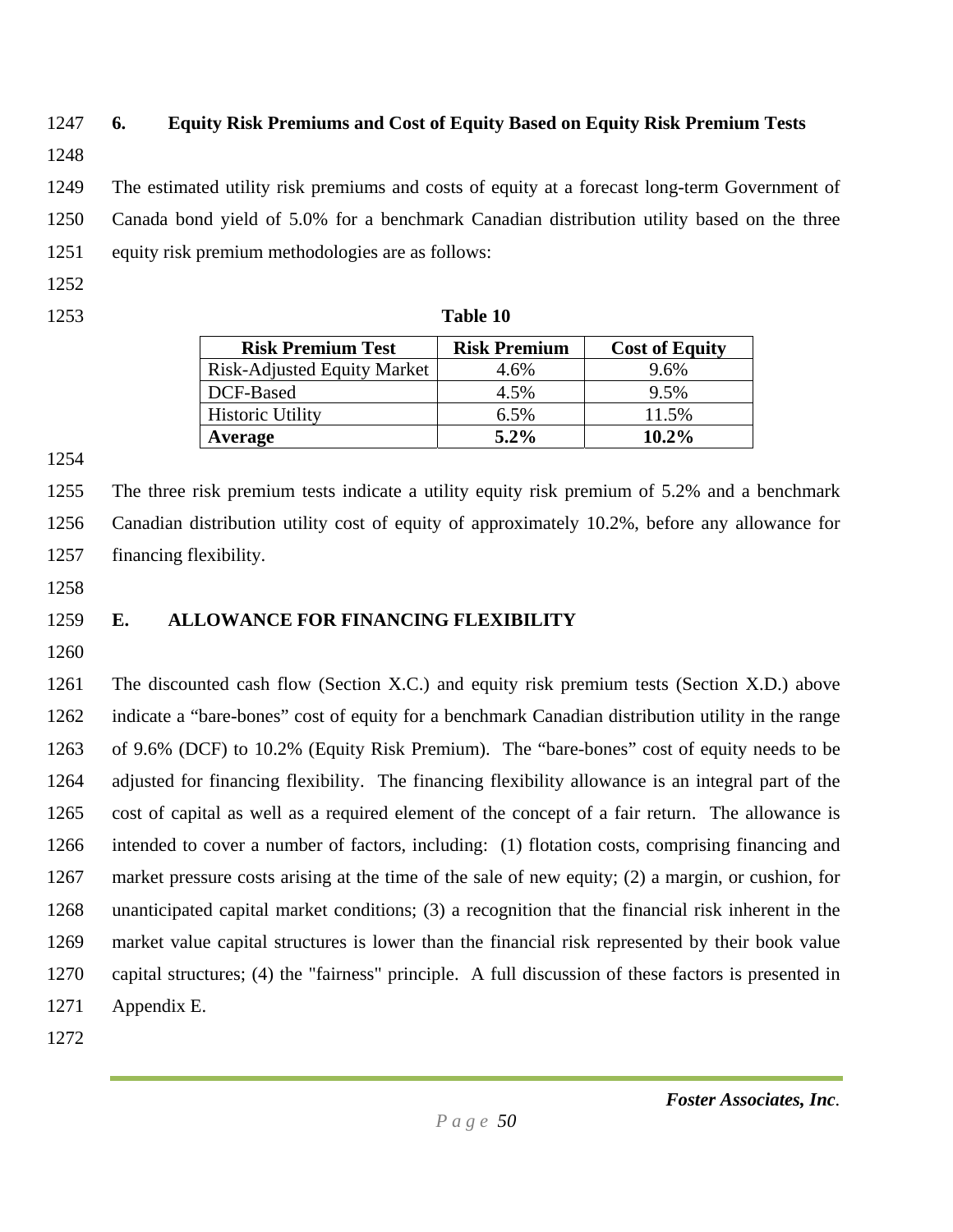1273 As set out in Appendix E, a reasonable estimate of the adjustment to the "bare bones" cost of 1274 equity for financing flexibility that is warranted in light of the various considerations 1275 summarized above is the mid-point of a range of approximately 50 to 100 basis points (mid-point 1276 of 75 basis points). The addition of an allowance for financing flexibility of 75 basis points to 1277 the "bare-bones" cost of equity estimate of 9.6% to 10.2% for a benchmark Canadian distribution 1278 utility, derived from both the DCF and equity risk premium tests, results in an estimate of the fair 1279 return on equity for a benchmark Canadian distribution utility in the range of 10.35% to 10.95%, 1280 or approximately 10.5% to 10.75%.

- 1281
- 

#### 1282 **F. EQUITY RISK PREMIUM FOR EGNB**

1283

1284 The final step in the ROE analysis is to determine what adjustment to the benchmark distribution 1285 utility ROE is warranted for EGNB.

1286

1287 As noted earlier, there are no directly comparable proxy companies with capital market data 1288 from which to estimate the equity risk premium that is required for a utility of its size. In the 1289 absence of market data for proxy utilities that are directly comparable, the quantification of the 1290 incremental equity risk premium required for EGNB requires professional judgment.<sup>45</sup>

1291

1292 To do so, I started with my assessment (Section VII) that EGNB would be, if rated by Standard 1293 & Poor's, classified on its business risk ranking scale as no lower risk than "Satisfactory".<sup>46</sup>

1294 Further, it is likely that, with its business risk profile and credit metrics, as estimated in Section

<sup>&</sup>lt;u>.</u> <sup>45</sup> There are a number of smaller utilities in Canada whose allowed returns reflect a premium above those allowed larger utilities. For example, in British Columbia, each of the smaller gas distribution utilities is allowed a risk premium above that applicable to Terasen Gas, considered the benchmark utility. Historically, Gazifère Inc., an EGNB affiliate, was allowed a somewhat higher common equity ratio (40%) and a somewhat higher risk premium (0.4%) than the other gas distribution utility in the province, Gaz Métro. (Gazifère's current allowed ROE is 8.89%; it is currently applying for an ROE of 11.25% on a common equity ratio of 40%). I would not view those premiums as reasonable benchmarks for EGNB as the utilities to which they apply are mature utilities, with the exception of Terasen Gas (Vancouver Island), which is on the cusp of becoming a mature utility, e.g., it has fully recovered its accrued revenue deficiency. Moreover, unlike EGNB, Terasen Gas (Vancouver Island) was constructed and has operated with significant government assistance.

<sup>&</sup>lt;sup>46</sup> The only regulated Canadian utilities currently ranked "Satisfactory" are Maritime Electric and Trans Québec and Maritimes Pipeline.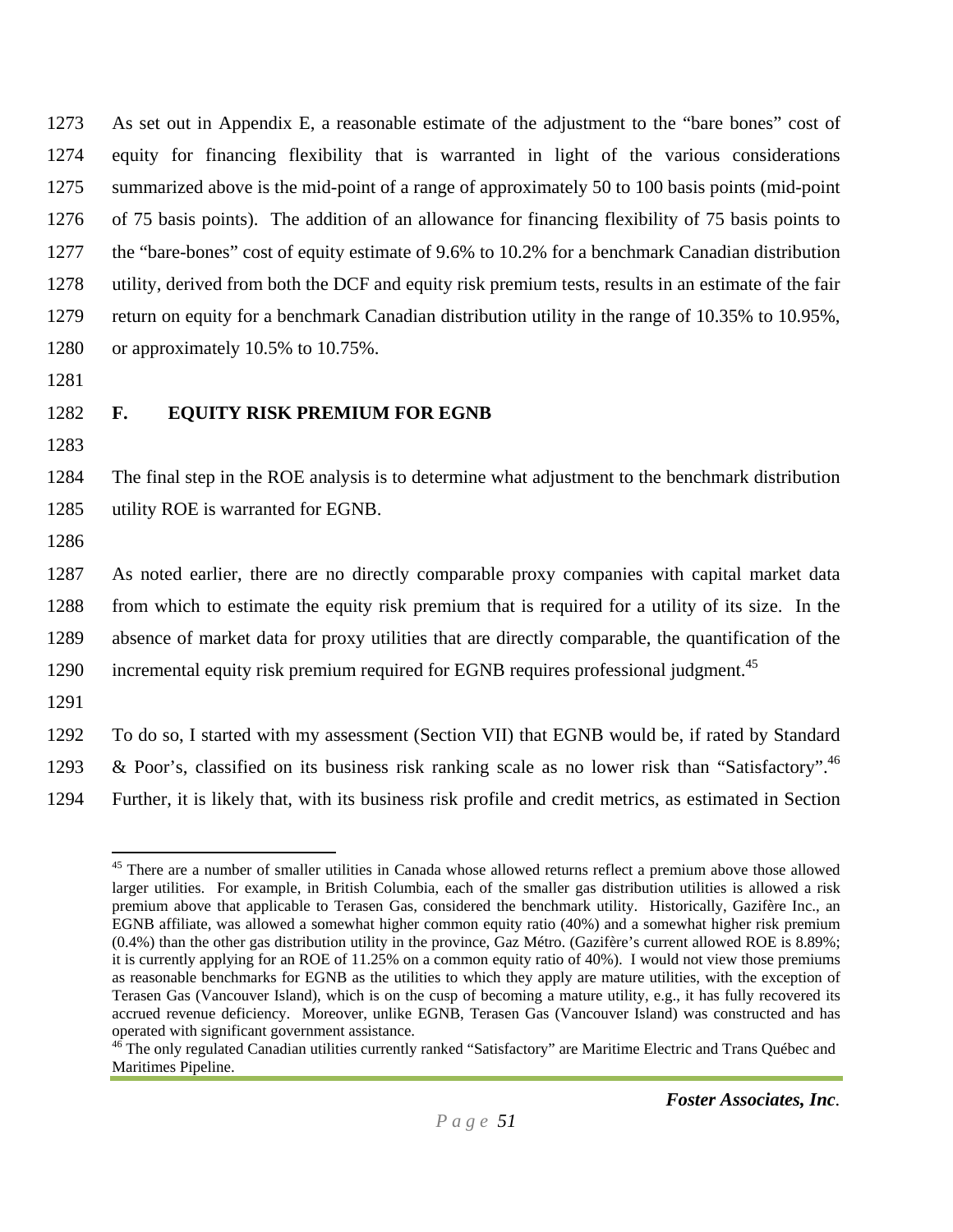1295 VII, EGNB would be, on its own, on border between investment grade and non-investment 1296 grade.

1297

1298 Based on the above considerations, I identified a small number of U.S. gas companies with 1299 publicly-traded stock, regulated distribution operations and with S&P business risk profiles of 1300 "Satisfactory". Since there is only one gas distribution utility that is rated by S&P below 1301 investment grade (and not publicly traded), I selected gas companies with regulated distribution 1302 operations in the BBB rating category to serve as a proxy for EGNB.<sup>47</sup> The difference in the cost 1303 of equity between this sample of higher risk gas companies and the benchmark sample of 1304 distribution utilities is an estimate of the incremental equity risk premium for EGNB.

1305

1306 The difference in the cost of equity between the two samples was estimated using the difference 1307 in their betas multiplied by the estimated market risk premium. Betas as calculated from market 1308 prices (the investment risk betas), in principle, measure both business and financial risk. If the 1309 financial risk of the two samples differs materially, that is, if they have materially different 1310 capital structures, it is necessary to estimate how much of the total risk represents business risk 1311 and how much represents financial risk. When the financial risk component is removed from the 1312 investment risk beta, that is, the investment risk beta is unlevered, the result is an estimate of the 1313 business risk beta. The multiplication of the business risk beta and the market risk premium is an 1314 estimate of the risk premium that an investor would require if the utility were financed at 100% 1315 equity. Alternatively, the betas can be "relevered" at a particular capital structure, resulting in an 1316 estimate of the investment risk beta at a given amount of financial risk.

1317

 $\overline{a}$ 

1318 In the case of the benchmark and higher risk gas company samples, the common equity ratios of 1319 the latter were higher than those of the former over the five-year period for which the betas were 1320 calculated (average of 46.5% versus 50%). To compare the betas on an "apples to apples" basis, 1321 I unlevered the two samples' betas and relevered them at the same equity ratio, specifically 1322 EGNB's 50% equity ratio. Table 11 below shows the average and median adjusted investment 1323 beta, common equity ratio, the unlevered beta, and the relevered beta for the two samples.

<sup>47</sup> Energen Corp., EQT, National Fuel Gas, ONEOK, and Questar Corp. See Schedule 26 for company-specific data.

*Foster Associates, Inc.*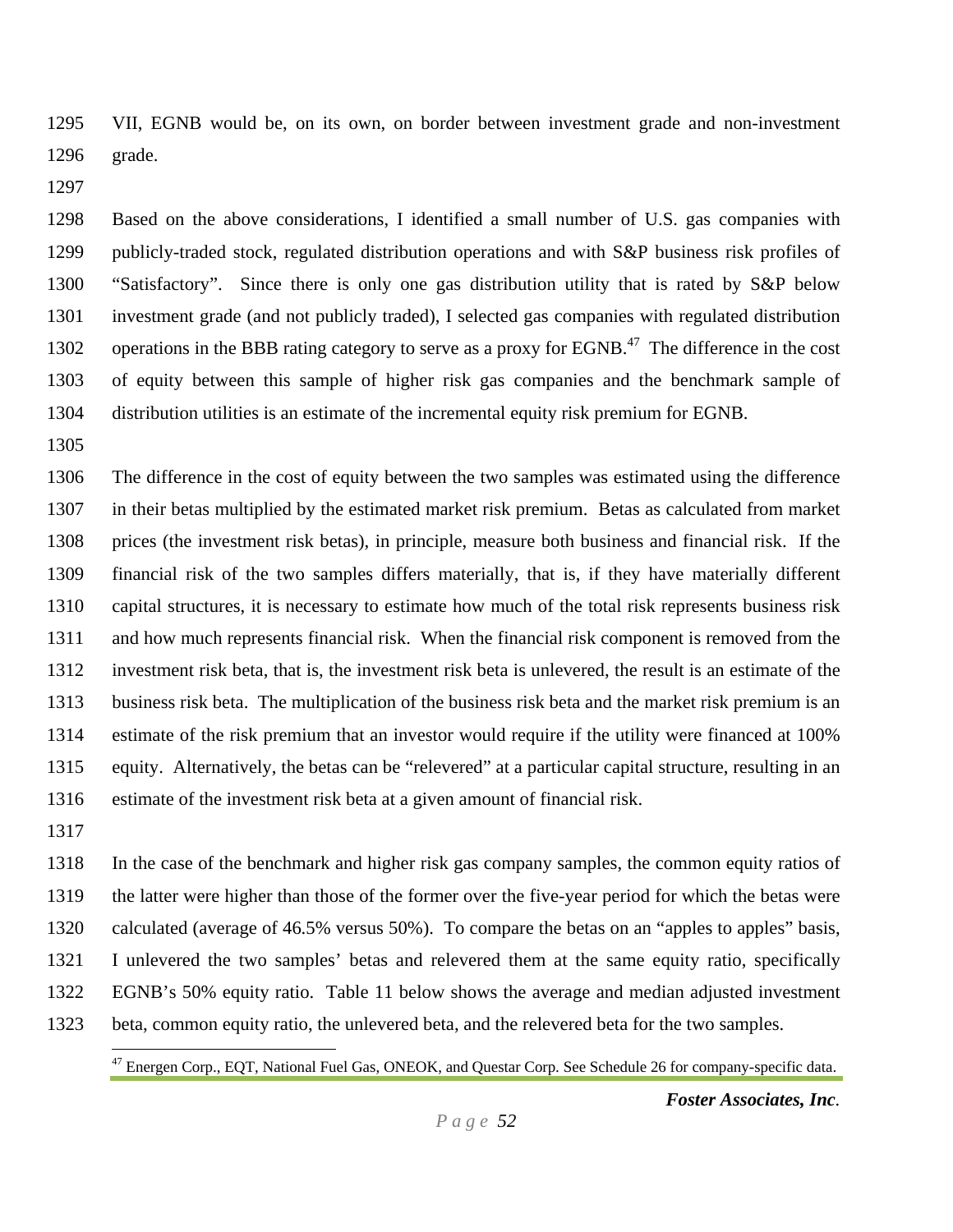| Table 11                            |                                                       |                                                |                                                                                 |                                                                 |  |  |
|-------------------------------------|-------------------------------------------------------|------------------------------------------------|---------------------------------------------------------------------------------|-----------------------------------------------------------------|--|--|
| <b>Benchmark Sample</b>             | 2005-2009<br>Average<br>Common<br><b>Equity Ratio</b> | <b>Investment</b><br>(Adjusted)<br><b>Beta</b> | <b>Business</b><br><b>Risk</b><br>(Unlevered)<br><b>Adjusted</b><br><b>Beta</b> | <b>Relevered</b><br>at $50\%$<br><b>Adjusted</b><br><b>Beta</b> |  |  |
| Average                             | 46.5%                                                 | 0.70                                           | 0.38                                                                            | 0.65                                                            |  |  |
| Median                              | 47.5%                                                 | 0.68                                           | 0.38                                                                            | 0.65                                                            |  |  |
| <b>Higher Risk Gas Distributors</b> |                                                       |                                                |                                                                                 |                                                                 |  |  |
| Average                             | 52.4%                                                 | 1.09                                           | 0.66                                                                            | 1.13                                                            |  |  |
| Median                              | 57.2%                                                 | 1.11                                           | 0.61                                                                            | 1.05                                                            |  |  |
|                                     |                                                       | Difference in Beta Based on Average            |                                                                                 | 0.48                                                            |  |  |
|                                     |                                                       | Difference in Beta Based on Median             |                                                                                 | 0.40                                                            |  |  |

1327 Source: Schedule 27.

1328

1329 The difference between the betas of the two samples, both expressed at the same equity ratio, 1330 EGNB's 50% equity ratio, is approximately 0.40-0.50. A 0.40 to 0.50 difference in beta 1331 multiplied by the estimated equity market risk premium is an estimate of the incremental equity 1332 risk premium which would be warranted for EGNB. In Section X.D.3.b, I estimated the equity 1333 market risk premium at 6.75%. A differential beta of 0.40 to 0.50 multiplied by an equity market 1334 risk premium of 6.75% is approximately 2.75 to 3.25 percentage points.

1335

 $\overline{a}$ 

1336 An alternative approach to estimating the incremental ROE is by reference to the studies on 1337 small size and returns conducted by Ibbotson Associates Inc.<sup>48</sup> These studies have quantified the 1338 impact of a firm's small size on the required return by an analysis of the relationship between 1339 betas and historic returns for companies of different sizes. The analyses indicate that small 1340 companies tend to exhibit higher betas than larger companies. In the Ibbotson classification of 1341 stocks, if EGNB were a stand-alone publicly traded stock, it would be a Micro-Cap stock 1342 (market value of equity of less than \$450 million). By comparison, both the typical publicly-

1325

<sup>48</sup> Morningstar, *Ibbotson SBBI 2010 Valuation Yearbook: Market Results for Stocks, Bonds, Bills and Inflation, 1926-2009* pages 85-107.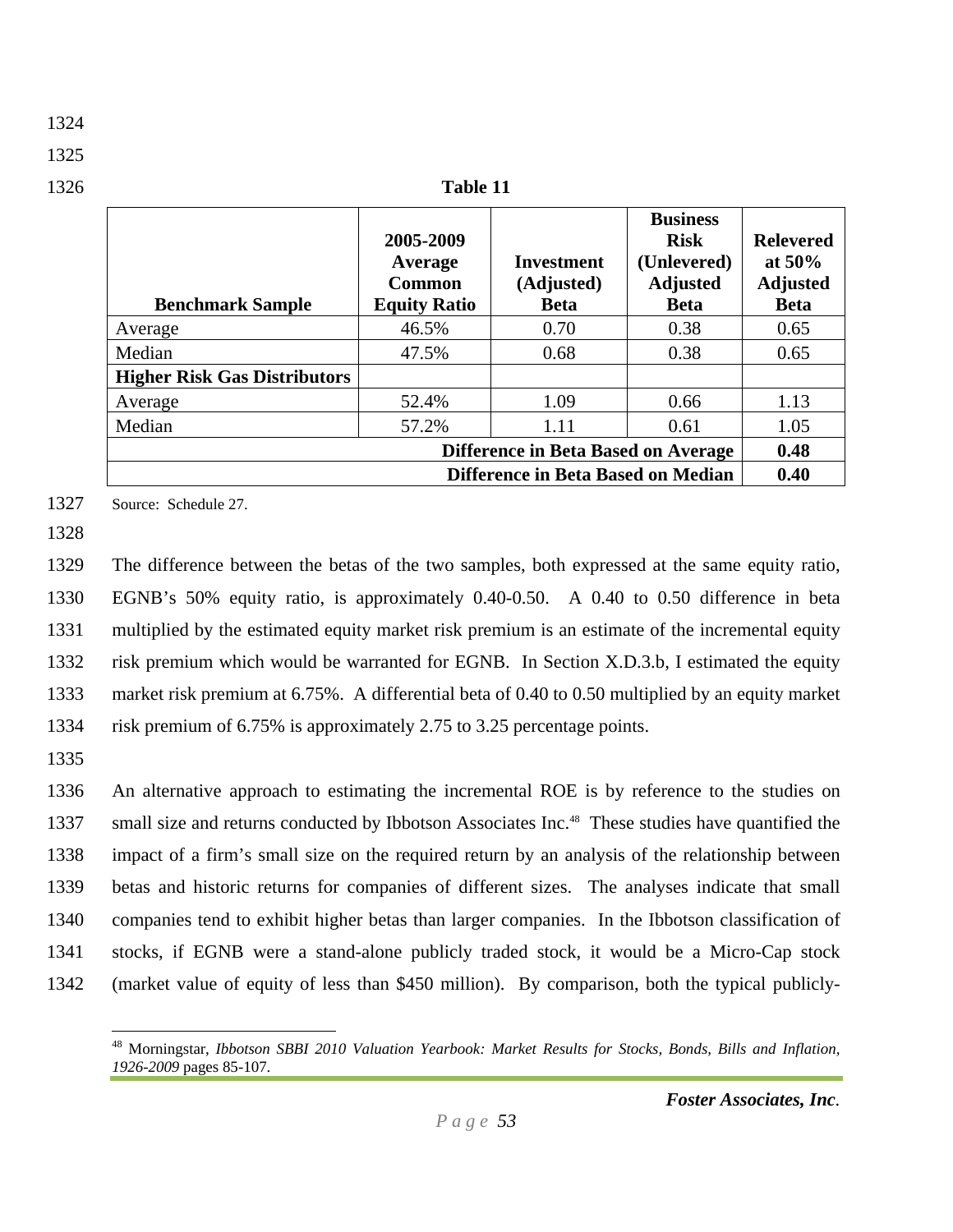1343 traded Canadian regulated company and benchmark U.S. distribution utility used to estimate the 1344 benchmark distribution utility ROE would be a Mid-Cap stock.<sup>49</sup> Ibbotson's analysis indicates 1345 the betas of Micro-Cap stocks have been approximately 0.32 higher than those of Mid-Cap 1346 stocks. An incremental beta of 0.32, when applied to a market risk premium of 6.75%, supports 1347 an incremental equity risk premium of over 200 basis points (6.75% x 0.32) for a Micro-Cap 1348 company, e.g.,  $EGNB<sup>50</sup>$ 

1349

1350 The two estimates together support a range of incremental equity risk premiums of 1351 approximately 200 to 300 basis points for EGNB. When a premium of 200 to 300 basis points is 1352 added to the estimated fair ROE for a benchmark utility of 10.5% to 10.75%, the indicated ROE 1353 for EGNB is 12.5% to 13.75%.

1354

## 1355 XI. SUMMARY OF CONCLUSIONS AND RECOMMENDATIONS<sup>51</sup>

1356

1357 The focus of EGNB's business risks has shifted from initial market development to recovery of 1358 invested capital since the capital structure and ROE were adopted in 2000, but the level of 1359 business risk faced does not suggest that an investor would require any less of an incremental 1360 risk premium relative to a mature gas distribution utility than was incorporated into the allowed 1361 return in the NBPUB 299 Decision.

1362

 $\overline{a}$ 

1363 EGNB's common equity ratio of 50% remains reasonable and appropriate in light of its business 1364 risks, the capital structures of other gas utilities and the credit metrics that EGNB has achieved 1365 and are potentially achievable, but are uncertain, at the existing capital structure.

 $49$  Companies with market capitalizations in the range of \$1.8 to \$7.4 billion were defined by Ibbotson Associates as Mid-Cap stocks. The median publicly-traded Canadian utility has a market capitalization of \$5.6 billion. The median market capitalization of the U.S. distribution utilities was \$1.9 billion (Schedule 23).

<sup>50</sup> Ibbotson's industry-by-industry analysis shows that the conclusions regarding the firm size effect apply to regulated companies as well as unregulated companies. Based on 82 years of data, Ibbotson's analysis shows that the returns for small publicly-traded electric, gas and sanitary utilities have been approximately 1.5 and 3 percentage points higher on a compound and arithmetic average basis respectively than those of large utilities. Morningstar, Ibbotson SBBI, *2008 Valuation Yearbook: Market Results for Stocks, Bonds, Bills and Inflation, 1926-2007*, pages 154-155.

<sup>&</sup>lt;sup>51</sup> A more detailed summary of my conclusions is set out in Section I.B. at the beginning of the report.